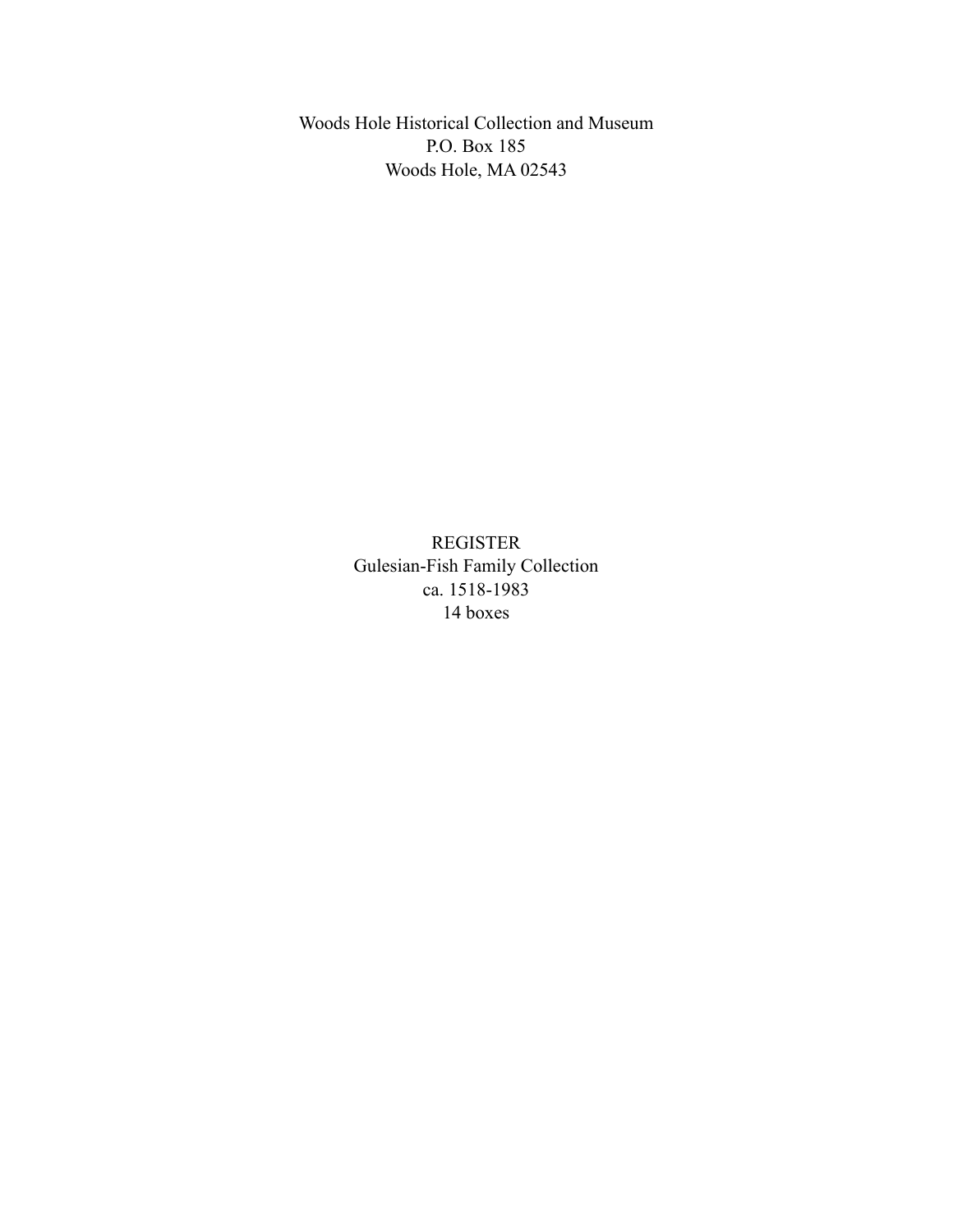#### **GULESIAN-FISH FAMILY COLLECTION**

#### **HISTORY**

*Notes by Jennifer S. Gaines in 1986:*

*This collection came to us by extreme intervention when Paul Gulesian was cleaning out the family desk in preparation for moving to a nursing home. The house had been the lifelong residence of Florence and Josephine Fish, except for an interlude when they lived on Butler's (Butler's Point) in a house built by their father Eliel Fish. "Flo" and "Jo" lived together all their lives, growing old in their family home, quietly devoted to good works in the Woods Hole community. They were active in the Church of the Messiah.*

*Miss Florence was seen as the gentler, kinder, more compassionate one. It was she who kept house, while it was Miss Jo, the more acerbic one, who dealt with the world at*  large. Both were well loved and respected by the community, both active in doing good in *the village of Woods Hole.*

*Miss Florence W. Fish (from her obituary): "She never sought honor. She was interested only in being a worker in whatever came along which was at value to her native village of Woods Hole."*

The Fish-Davis family are descended from branches of the Fish and Davis families of Quissett and Woods Hole – both very dominant families. See genealogy for each.

The house, at 565 Woods Hole Road, was built by Thomas Davis in 1804. It is a center-hall Colonial in style, with five bays. The center entry has a colonnaded porch, a type common to the Falmouth area, especially on houses around the Falmouth Town Green. Thomas Davis was born in 1753 and died by drowning off the Elizabeth Islands in 1819. The house eventually passed to Thomas's son Edmund who had married Lucy Hamblin Eldridge, a neighbor, and the house was completely remodeled in 1840. Their daughter Harriet Owen Davis married Eliel T. Fish and in 1855 they inherited the house. Eliel and Harriet built a new house in the Italianate style in 1875 on Butler's (later Butler's) Point and, following their move to the new house, the house on Woods Hole Road was rented out or possibly used for lodgers. From 1919 to 1921 it was rented to Klara (Vedeler) Holmes Fish, the widow of Harriet and Eliel's son Elihu H. Fish. Klara added a sunporch on the west side of the house and ran the Little Harbor Tea Room there for 3 years. In 1923, Harriet and Eliel's daughter Josephine sold the Butler's Point house to Mrs. J.H. Kidder (and Charles R. Crane) and moved back to the family homestead with her sister Florence. They continued to run the tearoom. Later the house was owned by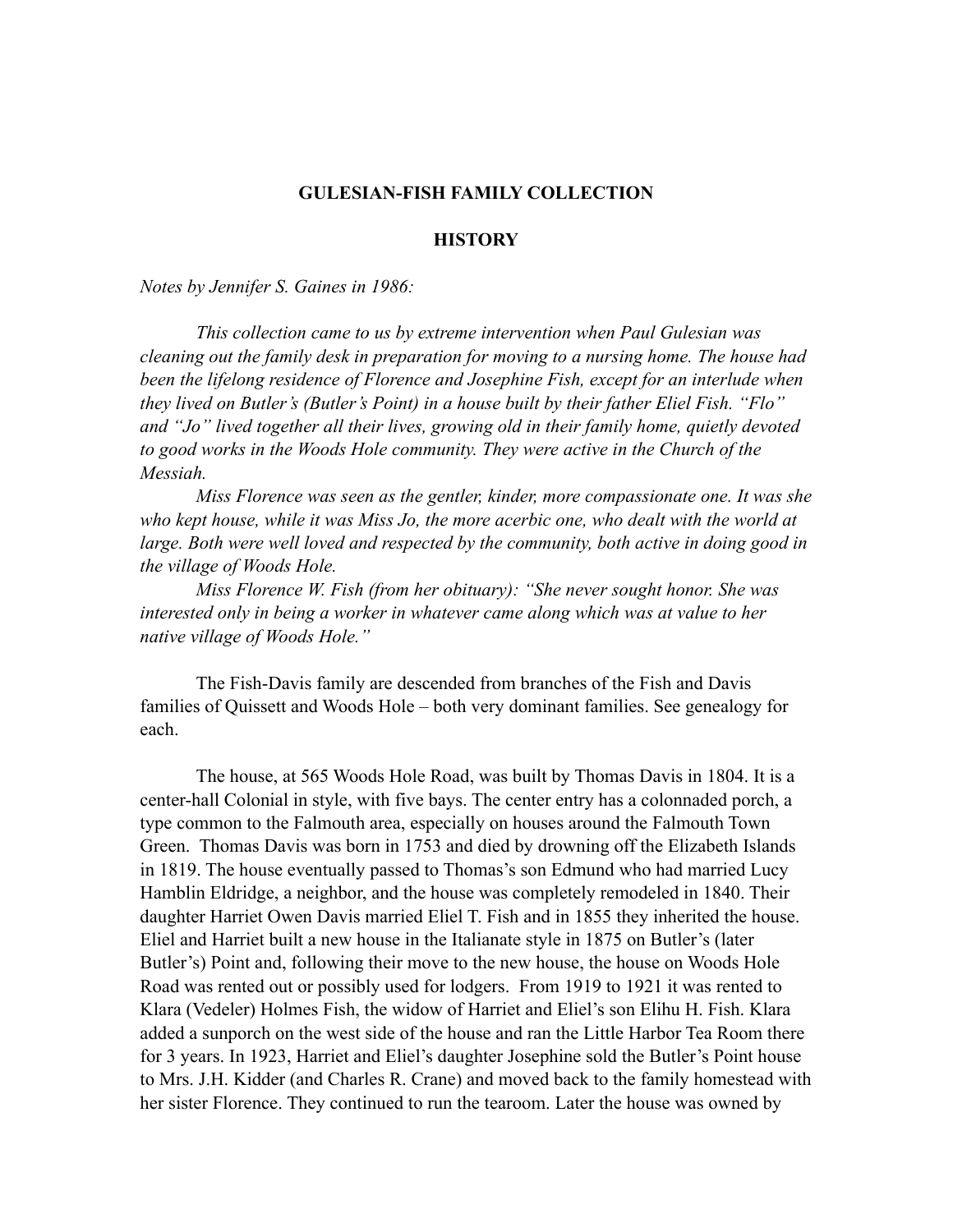Klara's daughter Minnie Holmes and her husband Paul Gulesian. The house was purchased by the Woods Hole Research Center in 1999. They remodeled the interior for use as offices. After the WHRC built on a new campus in Quissett, the building has been rented out the Penikese Island School.

Elihu Fish and his brother-in-law Lemuel Doty had a grocery store in a government building near the buoy yard (Lighthouse Service). Later they moved the store into the basement of the house across the road (Fish-Swift-Anita Cottage-Packard). Mary Lou Smith's information for a pamphlet on the occasion of the acquisition of the Davis-Fish house for the WHRC states that Elihu Fish was a sea captain and master of the whaler *Bartholomew Gosnold*.

Eliel T. Fish also had a store at the top end of Government Road (Little Harbor Road) after 1876. Site also of Woods Hole Social Library. Currently Number 2 or 4 Little Harbor, owned by Ballantine (Fay) descendents.

#### **SCOPE**

The collection contains correspondence, papers and most importantly many photo albums from the Fish family as well as early Davis ancestors. Some of the albums and large format photos of the 1880s are among the best photos the Museum owns of Woods Hole and its prominent citizens and families of that period. Several albums have photos of Klara Vedeler Holmes Fish, her daughter Minnie Holmes Gulesian, child of Klara's very brief marriage to Pher Minton Holmes, and Charles Fish (also known as Charles Vedeler Fish), the child of Minnie's second marriage to Elihu Harrison Fish. One has many Norwegian relatives of Klara. Identities are mostly missing.

Besides papers and photo albums, a black-painted Windsor-style rocker, very dainty in construction, came from the Gulesian-Fish house. It is said to be one of three oldest rockers in Woods Hole. Minnie wrote a detailed list of family furniture that was in the Woods Hole Road house and its origins.

Several significant photos and digital copies of photos were received in 2014. Alan Lunn donated a leather-covered photo album, found in the Gulesian-Fish house by a carpenter. It contains cabinet cards of a few Fish and Davis family members and friends, but the majority of the images were made in Bergen, Norway and are very likely relatives and friends of Klara Vedeler Fish, Minnie Gulesian's mother. Secondly Jeff Sauvé of St. Olaf's College in Minnesota who is also the Archivist of the Norwegian-American Historical Association there, received a donation of four albums of Norwegian subjects and persons. One of the four contained many images of Woods Hole, the Fish family and friends. Some are duplicates of photos in Box 5 and other photos from the Gulesian-Fish Collection. The mystery is how these albums came to be in California (where they were found). A museum there donated them to the NAHA. Jeff had a volunteer digitize the album which had Woods Hole photos and gave us a copy on a DVD.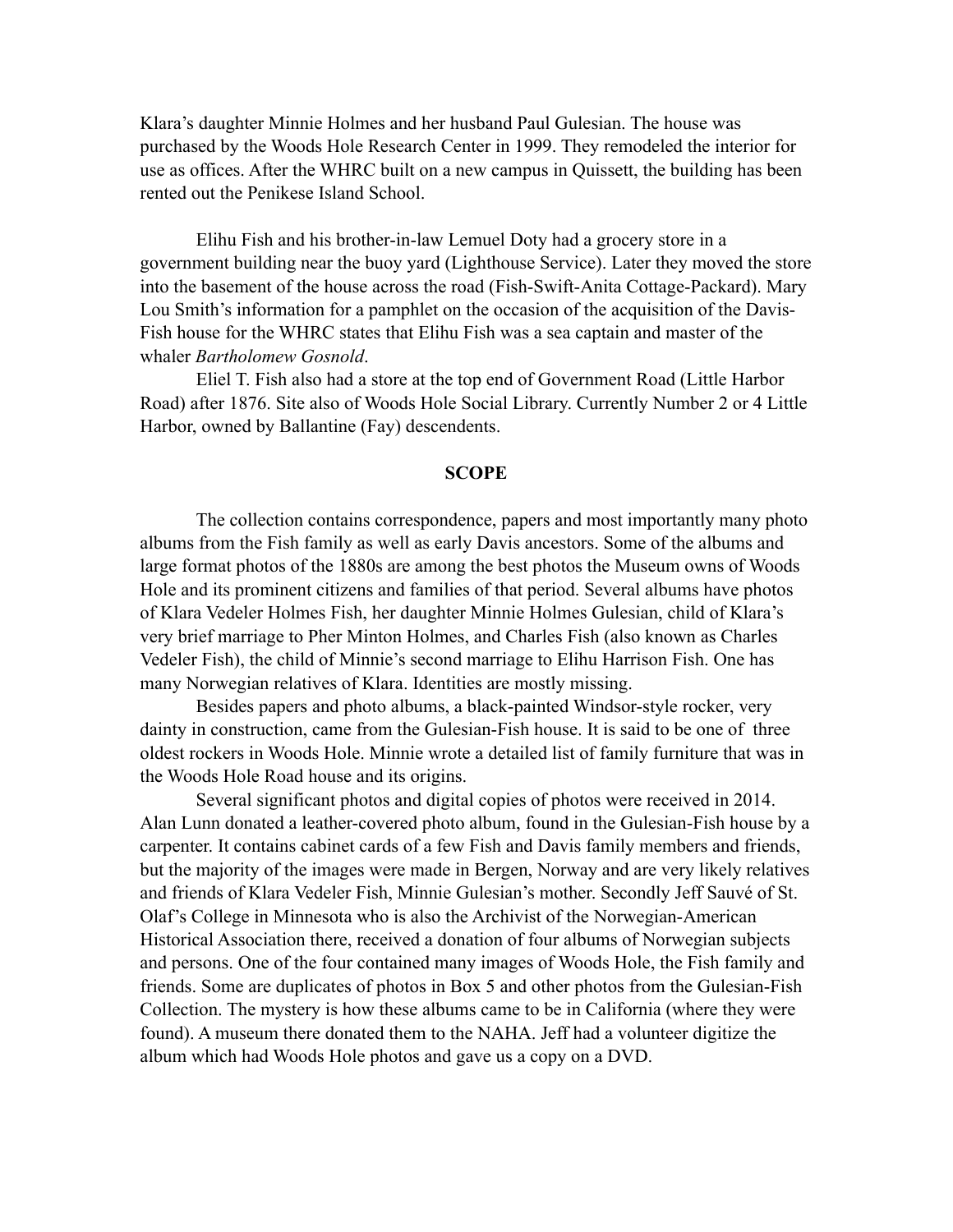## **GULESIAN/FISH FAMILY COLLECTION**

#### **BOX 1**

- 1-1. Register (new in 2014)
- 1-2. Genealogy
	- a. Genealogy Report for Fish family
	- b. Genealogy Report for Davis family
	- c. Miscellaneous material on genealogy (handwritten, some inaccurate)
- 1-3. Vedeler family information and genealogy
- 1-4. Genealogy material from David Martin, descendent (2001).
- 1-5. Administrative
- a. Pamphlet. Pamphlet written for opening of the Woods Hole Research Center,
	- 1990, by Mary Lou Smith
	- b. Handwritten notes, miscellaneous information
	- c. Materials deaccessioned from Gulesian-Fish collection
	- d. Obsolete register
- 1-6. Typed lists of furniture and daguerreotypes in Davis-Fish house written by

#### Minnie

- Holmes Fish Gulesian (xerox copy).
- a. Typed list of descriptions of furniture, with origins and drawings of

#### some

- pieces.
- b. Typed list of daguerreotypes
- 1-7. Harriet Owen Davis's composition book (no date).
- 1-8. Correspondence from Rev. George Fisher to Misses Josephine and Florence

## Fish

- 1-9. Correspondence, Misses Josephine and Florence Fish
- 1-10. Gulesian-Fish ephemera and miscellany, Folder 1
- 1-11. Gulesian-Fish ephemera and miscellany, Folder 2
- 1-12. Postcards of Woods Hole, 2 envelopes.

## **BOX 2**

2-1. Handwritten copies of deeds for the Great Sippewissett Marsh, 1790-1867. *Roswell Hatch, Dimmick to Thomas Fish to Elihu Fish.*

2-2. Colored illustrations for children and adults.

a. "Where Are You Going, My Pretty Maid" (1900) with verse written in pencil

#### on

reverse: *"To a Minnie Fish "Oh, how I wish I were a fish "And had a little tail: "I'd swim about as funnily,*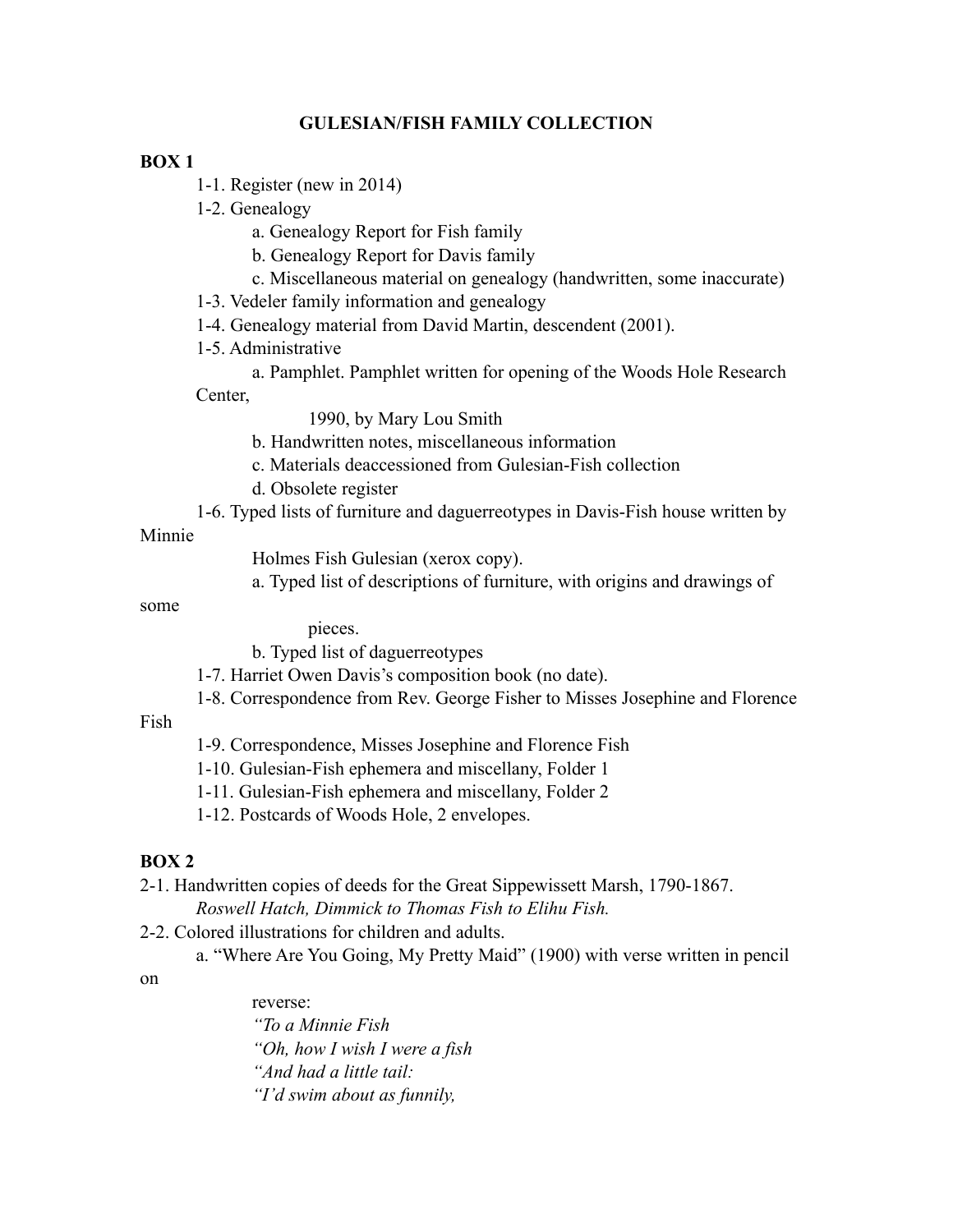*"Just like a little whale."*

*"You make me so laugh" Merry Christmas - Mr. A, Dec 1901*"

b. Illustrated Flying Sheets for Young and Old, No. 50: Happy Infancy. Drawn by

C.

by

Offterdinger (2 scenes of playing children) and 2 classical scenes. Printed

Estes & Lauriat, 143 Washington St. (Boston).

c. Illustrated Flying Sheets for Young and Old, No. 49: 2 classical scenes and 6 panels of

duck cartoons. Printed by Estes & Lauriat, 143 Washington St. (Boston).

2-3 Handwritten poem/story: "Jane's Summer Vacation," 1894.

*JSG wrote*: "*Jane Grant came to stay in Woods Hole from April to November to help with*

*lodgers." At which house? Did the family use the Woods Hole Road house for boarding* 

*or lodgers while they lived on Butler's Point?*

2-4. Eva March Tappan collection of newsclippings, ephemera and correspondence with Fish

sisters.

2-5. Sketchbook of Eva March Tappan, 1880s?

# **BOX 3**

3-1. Newsclippings: Falmouth and Woods Hole (mostly undated)

- 3-2. Newsclippings: miscellaneous subjects (undated)
- 3-3. Newsclippings: Obituaries of local residents and others (mostly undated)
- 3-4. Newsclippings: Family obituaries and other notices
- 3-5. Newsclippings and programs: Church of the Messiah

3-6. Passports of Minnie Holmes Fish, 1921 & 1925

3-7. Minnie Fish Gulesian's address book, 1964-1966

3-8. Paul Gulesian's oath of office as 1<sup>st</sup> Lieut. in Reserve Corps., U.S.A., 1926

3-9. Paul Gulesian: World War I commemorative club (Beaumont Overseas Club) booklets

and material originally tucked into booklets, 1918-1967.

a. Beaumont Overseas Club, 1918 (1st anniversary), includes 4 photos and 1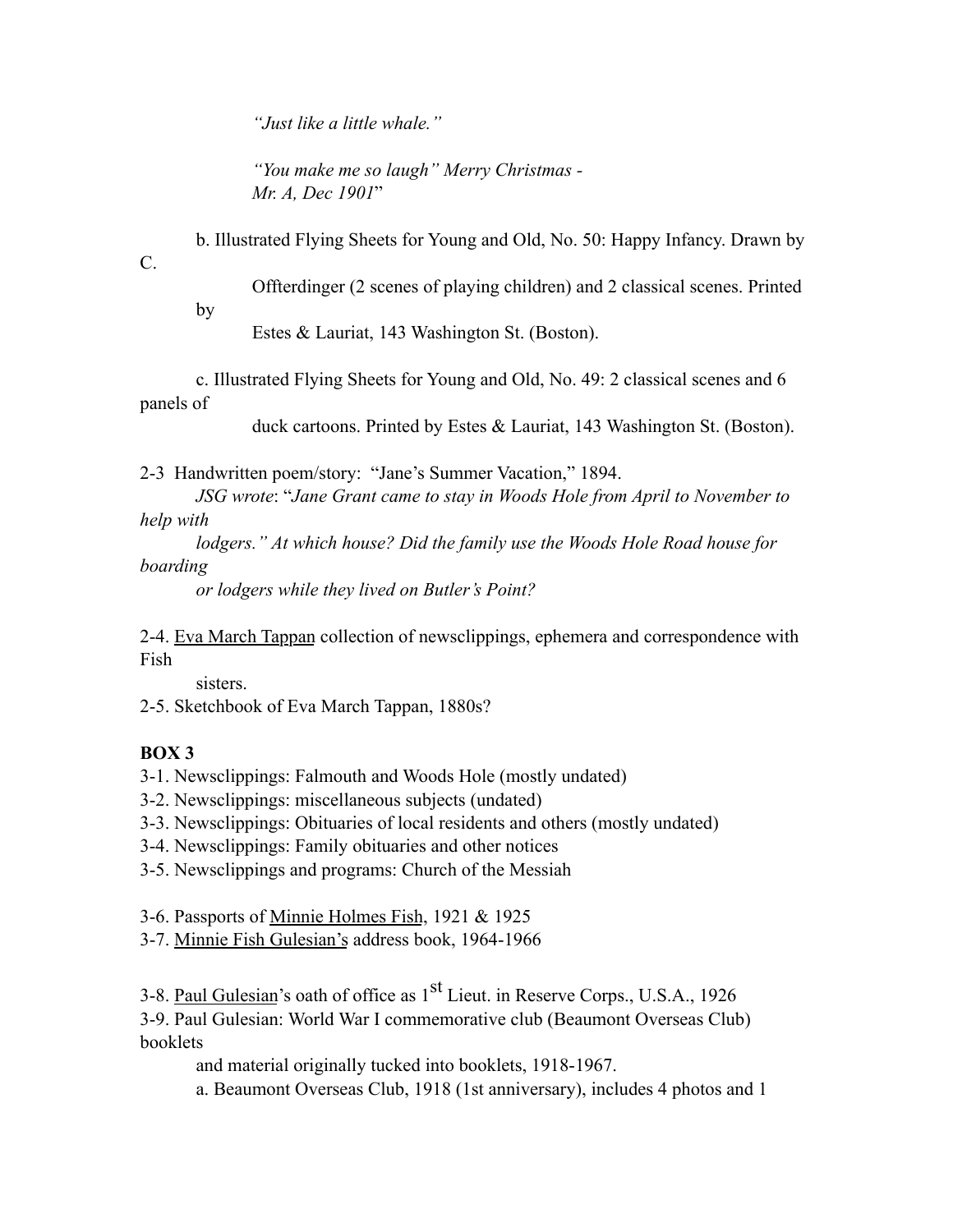postcard

- b. Beaumont Overseas Club, 1940 (22nd Anniversary)
- c. Beaumont Overseas Club, 1967 ( $50<sup>th</sup>$  Anniversary)
- 3-10. Gulesian travel ephemera, 1930s.
- Includes local postcards f Boston and Cohasset, folk-motif cards from Norway, as well

as cruise and travel ephemera.

- 3-11. Newsclippings about Paul Gulesian (original to the collection)
- 3-12. Newsclippings about Paul Gulesian and family, copied from the Boston *Globe* Archives
- 3-13. Bank records of Paul & Minnie Gulesian, 1970s
- 3-14. Gulesian automobile papers, driver's licenses and accident forms, 1970s
- 3-15. House assessment, 1980
- 3-16 Printed material relating to <u>Mr. & Mrs. Moses Gulesian</u>, 1930s
- 3-17. News clippings re: disappearance of Moses Gulesian, 1935
	- *N.B. I have been unable to establish any relationship between Moses Gulesian*

*and*

*Paul Gulesian. Perhaps Paul was fascinated by the famous Moses* 

#### *Gulesian*

*whose last name he shared. SFW, 2014.*

- 3-18. Early  $19^{th}$  century ephemera (fragile)
	- a. Boston *Evening Transcript*, 1830
	- b. Exhibition poster for theatrical performance, n.d. (early 1800s)

3-19. Newsclipping. Boston *Evening Globe*, April 22, 1935.

## **BOX 4**

- 4-1. Correspondence received by Minnie Holmes Fish Gulesian
- 4-2. Correspondence to Paul and Minnie Gulesian, 1928-1982, from relatives
- 4-3. Correspondence to Paul and Minnie Gulesian, general. Includes cards, their party invitations and lists of invitees.
- 4-4. Ephemera saved by Minnie and Paul Gulesian
- 4-5. Business stationary, calling cards and miscellany of Paul and Minnie Gulesian

a. Stationary for the Federal Travel Service Inc. (Paul Gulesian's business, 140 Federal

Street, Boston)

b. Calling cards (Mrs. Paul J. Gulesian, Paul J. Gulesian, Paul's travel business cards,

cards received from other travel agents, misc.)

- c. Return address labels
- d. Christmas cards of Paul and Minnie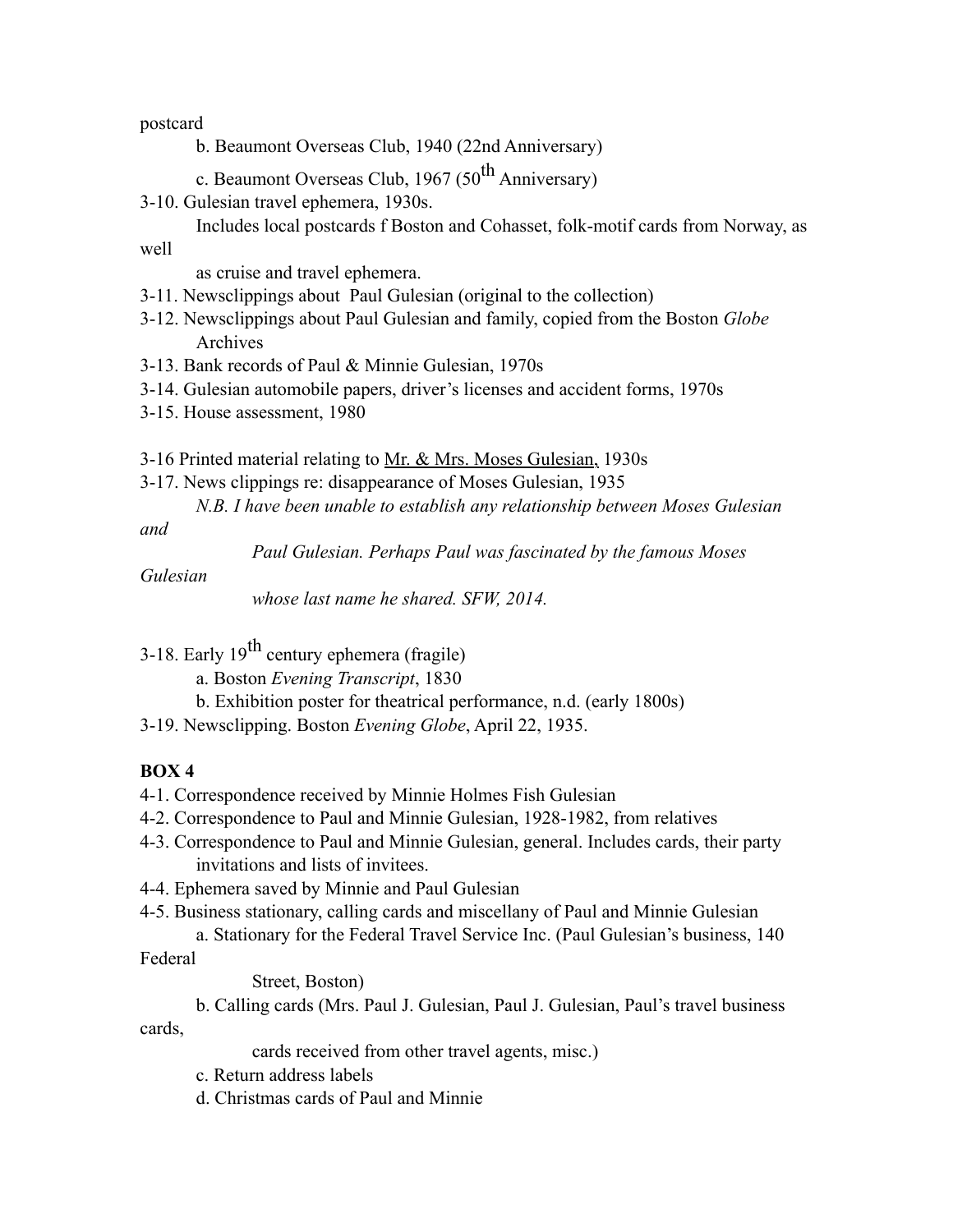## **BOX 5 PHOTOS**

Folder 5-1. Ancestors

5-1.1. **3564**: Sarah Fisher Fish (b. March 7, 1801). Print on board, cut to oval shape, 7  $9/16 x$ 

9 inches, b/w. On reverse: "L.Thompson, Photographist, 12 Shetucket St., Norwich, Conn."

5-1.2. **3565**: Edmund Davis (b. March 4 or 9, 1799). Print on board, cut to oval shape, 7 9/16 x

 $9\frac{1}{2}$  inches, b/w with tint.

5-1.3. **3566:** Harriet Owen Davis Fish (b. May 31, 1831). Print on board, cut to oval shape,

 $7\frac{3}{4}$  x 9 $\frac{3}{4}$  inches, sepia.

5-1.4. **3567**: Hervey Eldridge Davis (b. June 10, 1827). Print on board, cut to oval shape,  $7\frac{3}{4}$  x 9 $\frac{3}{4}$  inches, b/w with slight tint.

5-1.5. **3568**: Charles Walter Davis (b. July 27, 1829). Ferrotype, 6 ½ x 8 7/16 inches, square

exposure with corners cut to fit oval frame, b/w with tint. *Ferrotype (or tintype) is* 

*a photographic exposure with emulsion on metal. Hervey, Charles and Hervey were siblings*.

5-1.6. **3570**: "Uncle Charles". Charles Walter Davis in old age, with white beard, in front of

garden. B/w print faded to sepia,  $7 \times 5$  inches, mounted  $9 \frac{15}{16} \times 7 \frac{15}{16}$  inch board.

5-1.7. **3556**: Family group, including (probably) Eliel Thatcher Fish (white sideburns, right), a

very old stooped woman with still-dark hair (Grandmother Davis), three younger women, two other men and a dog. Women's clothing indicates date during 1890s. Eliel T. Fish died in 1898. Albumen print (sepia)  $4\frac{1}{2} \times 3\frac{1}{2}$ .

5-1.8. **3557**: Eliel Thatcher Fish (?). Sepia albumen print mounted on card 4 3/16 x 6 ½. Photo

by Hodgdon, Falmouth, Mass.

5-1.9. **3558**: "Grandmother Davis" (Lucy Hamblin, b. 1808, d. 1898? Married to Edmund Davis?).Albumen print faded to sepia (yellowed), 4 x 5 13/16 inches.

5-1.10. Harriet Owen Davis, sepia postcard. Image reproduced from a daguerreotype. Multiple

copies.

Folder 5-2. Family and Friends, 1880s-1890s

SEE ALSO BOX 8, ALBUMS 1 & 2, FOR MORE 1880s-1890s PHOTOS

5-2.1. **3571**: Group of 16 young ladies in bloomer gymnastic outfits with Indian clubs, seated

on, seated in front and standing in front of parallel bars in a large room (probably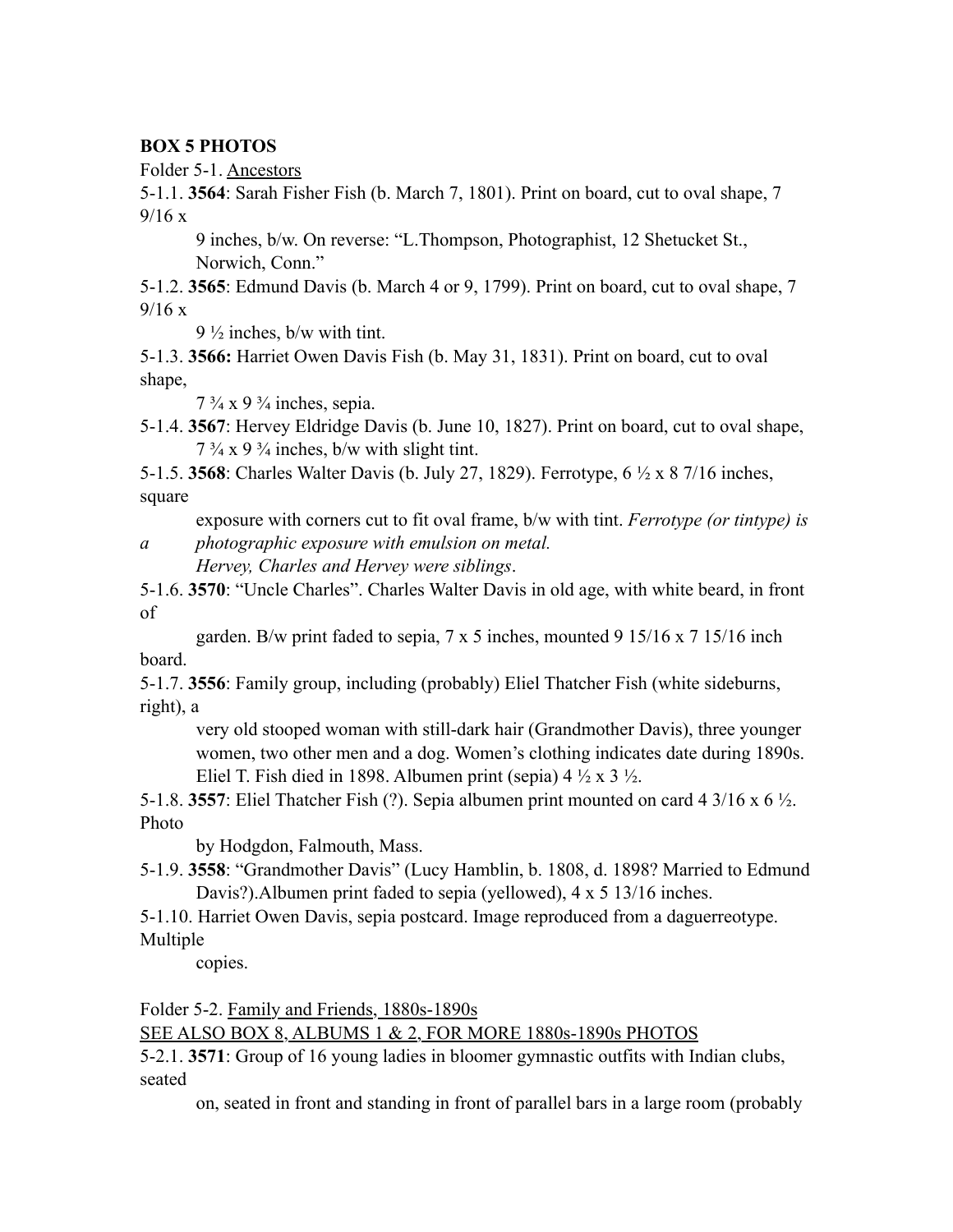school gymnasium. Sepia print,  $8\frac{1}{4} \times 6$  1/8 inches, mounted on black card with rounded

corners and gilt edges, 8 7/16/ x 6 3/8 inches.

5-2.2. **3572:** Picnic group of 9 young ladies and 2 young men in grassy area next to woodland,

late 1880s. Sepia print 7 15/16 x 5 13/16 inches, mounted on tan board 9 15/16 x 8 inches.

5-2.3. **3573** Group of young people on Government Wharf, Little Harbor, late 1880s . Ten people in back, 4 (all men) seated in front. The names of Edith Stickney,

Persis

Crowell, Ruth (Anna) Hatch, Ruth Shiverick, Lou Davis, Sadie Sumner are written on back with no indication as to who was who. Sepia print  $8 \times 5 \frac{3}{4}$  inches mounted on tan board 8 x 10 inches.

5-2.4 **3574**: Large group standing on either side of two tennis nets. Behind the nets are eight

adults: 3 men and 5 women, some with rackets, In front of the net are two standing

women (with rackets), a man seated on the ground and a male child. Picket fence, trees

and field in background, late 1880s. Sepia print 8 x 5 ¾ inches mounted on tan board 8 x

10 inches. Striped women's outfits and small-brimmed tall boaters date this to the late 1880s. Two copies, one very faded.

5-2.5 **3575:** Group of young people photographed by lantern light near two trees and picket

fence. One girl has her face covered with her hat. Late 1880s. Sepia print 7 11/16

x

on

Jo

4 9/16 inches mounted on round cornered card  $8\frac{1}{2} \times 5\frac{1}{4}$  inches. Stamped twice

reverse: "E.H. Fish" (Elihu Harrison Fish). *This would have been during his youth,*

*before he married Klara Vedeler Holmes. Probably Elihu in center.*

5-2.6 **3576**: Group of young people on either side of a tennis net, six men and six women, late 1880s. Sepia print 8 x 5 <sup>3</sup>/<sub>4</sub> inches mounted on tan board 8 x 10 inches.

5-2.7 **3577:** Five young women posed on porch of the Butler's Point Fish house, three in front

of the window, two inside, 1880s. On reverse: "Jennie (Grant, later Vedeler) and

inside. Bess (Bessie Shiverick?), May Brown and Florence on piazza." Sepia print 4 9/16 x 7  $\frac{1}{4}$  inches, mounted on dark brown card with gilt edges,  $5 \frac{3}{16} \times 8 \frac{3}{8}$  inches.

5-2.8 **3578**: Five young women posed on porch of the Butler's Point Fish house, three in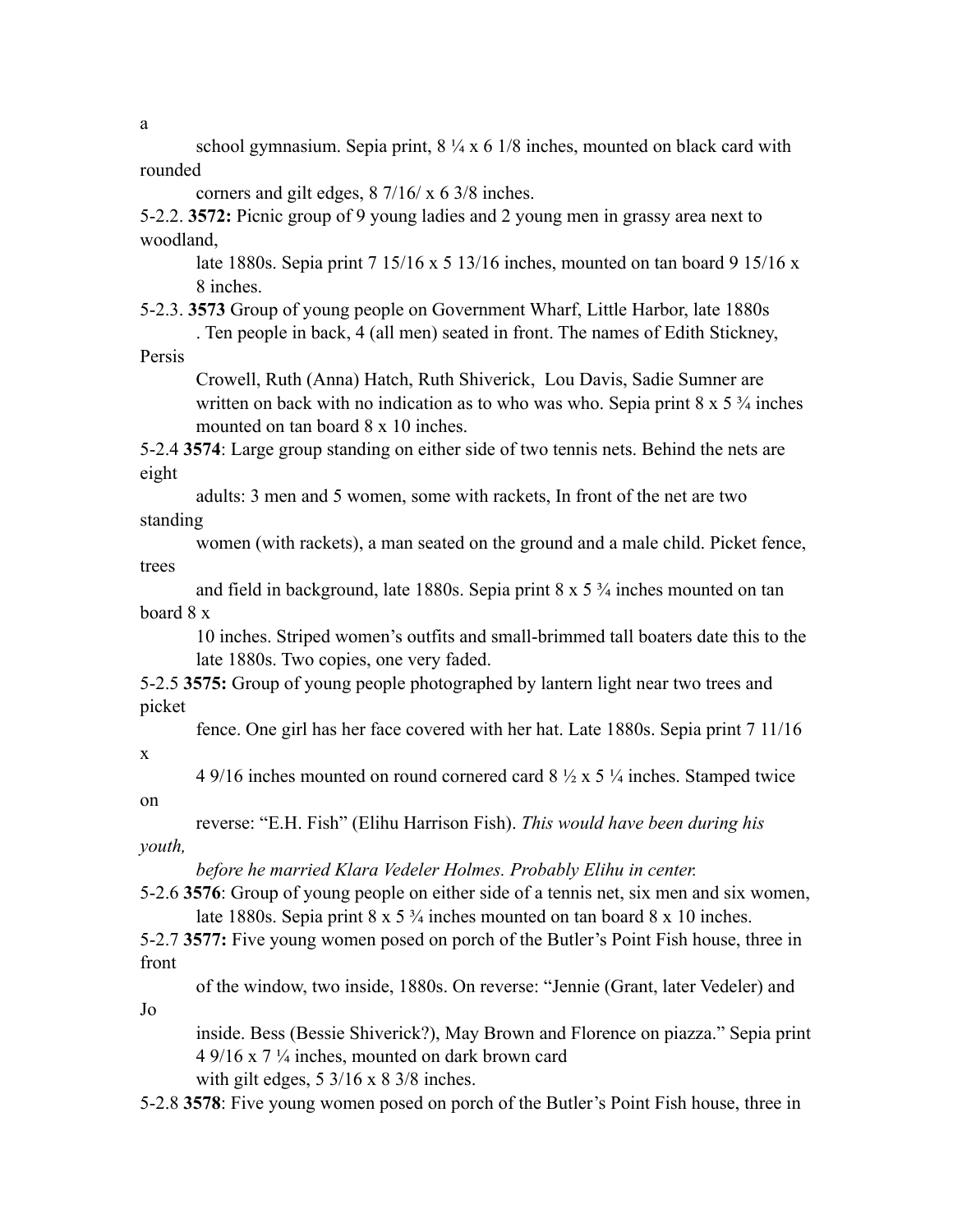front

of the window, two inside, 1880s, slightly different pose than 3577. The same young women appear in the photo; Florence Fish's very light blue eyes are

obvious.

Sepia print 4 9/16 x 7 13/16 inches mounted on dark brown card with gilded edges,

5 3/16 x 8 3/8 inches.

5-2.9 Large family group photographed in Butler's Point Fish house, 1890s. On reverse (left to right: "Florence (Davis), Miss Tappan, Father – Eliel T. Fish holding dog Nellie; Grandma Davis, Uncle Charles, Ellie (Elihu?), blurred, back to camera), Mrs. Flint (standing), Edith Stickney, Dr. Bigelow (Robert P. Bigelow), F. (or T.) Fish (on floor), , Mrs. Stickney, Dr. H. V. Wilson (Henry Van Peters Wilson, U.S.F.C.))." Sepia print 8 x 5  $\frac{3}{4}$  inches mounted on tan board 8 x 10 inches. Not digitized. *See information below.\**

5-2.10 **3581**: Part of same family group with Eliel T. Fish and Grandma Davis, Uncle Charles

(rear right standing), 1890s. Unmounted sepia print,  $4\frac{5}{8} \times 3\frac{1}{2}$  inches.

5-2.11. **3583**: Large group of women and children seated under a tree with hammock, late 1880s. This photo was taken across Butler Street from the Fish house on Butler's Point

on the lawn of Dexter House. Sepia print  $7\frac{1}{4} \times 4\frac{1}{2}$  mounted on dark brown board with

gilded edges, 8 3/8 x 5 3/16 inches.

\*ADDITIONAL MATERIAL ON DR. H.V. WILSON and DR. ROBERT P. BIGELOW For photo caption, Fish-Vedeler 013.tif and photos in Gulesian-Fish collection including 5-2.9 and tennis photos.

Photo of Fish family and friends, c. 1889. Dr. Henry Van Peters Wilson is on the very right. From 1888-1892 he was the "resident naturalist" of the U.S. Fish Commission. He also appears, as part of the Woods Hole Lawn Tennis Club, in many other photos of the Fish and Shiverick young folks along with Ruth Anna Hatch and young people of Woods Hole, c. 1889. Galtsoff described him (p. 55 of *The Story of the Bureau of Fisheries Biological Laboratory Woods Hole, Massachusetts*) as "a man of dynamic personality. In a biographical sketch published by D.P. Costello (1961) Wilson is described as a small man,5 feet  $6 - \frac{1}{2}$  inches tall and never weighing more than 120 pounds, with piercing blue eyes." "He was not a man lightly to tolerate fools among his colleagues, assistants or students. He expected efficiency approaching perfection in others as well as in himself, and worked with tireless energy to attempt to achieve this end."

He was probably a fierce competitor on the tennis court!

In 1889 Wilson published his classic fish embryology paper on sea bass, based on his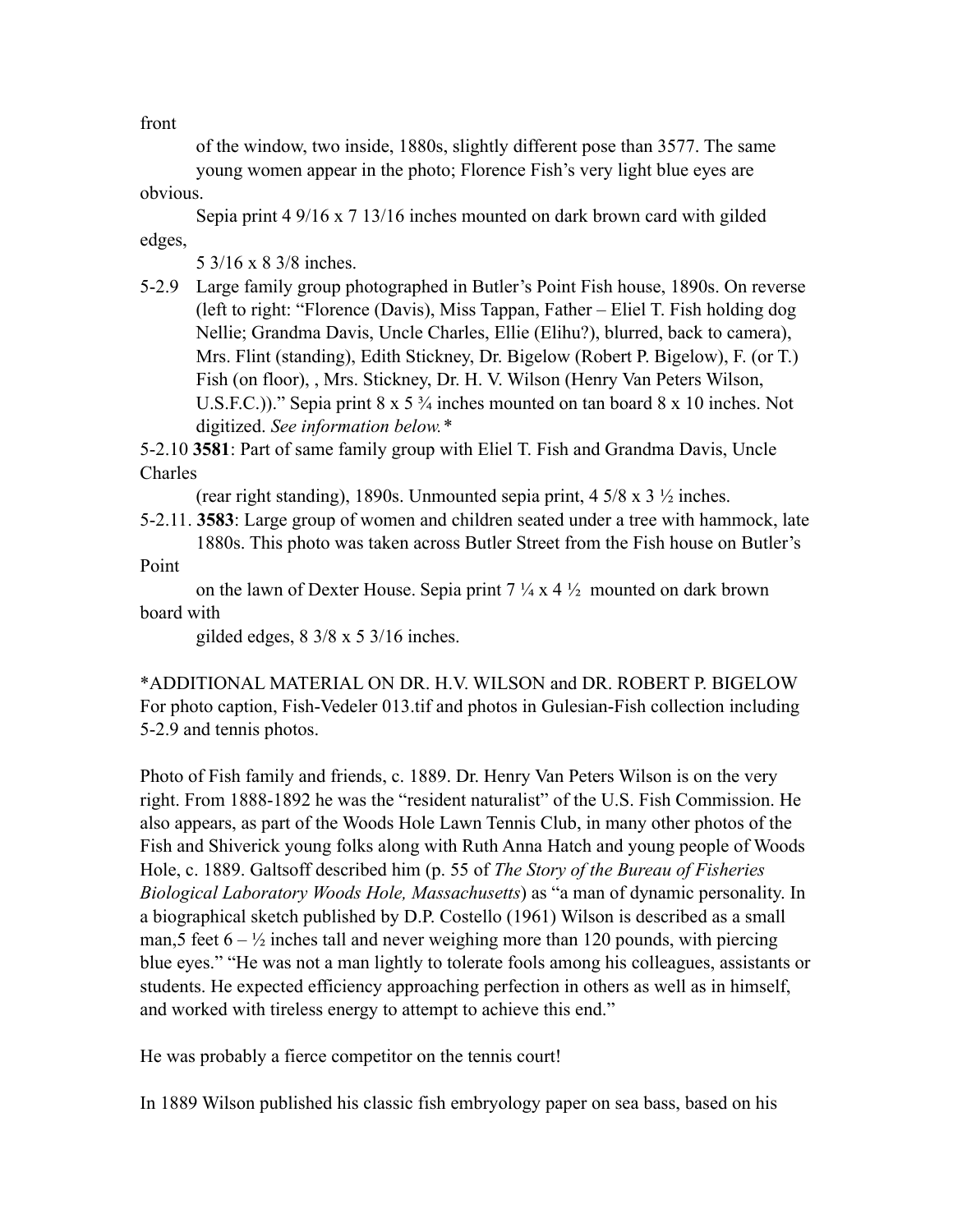work at the Fish Commission lab. Then he became interested in sponges. He resigned from the Bureau of Fisheries in 1891 and joined the faculty of the University of North Carolina. He continued to work on sea sponges collected on an *Albatross* expedition and those collected by the *Fish Hawk* near Puerto Rico. He gave a major report on sponges in 1912.

## INTERNET INFO:

Robert P. Bigelow, Ben; S.B., Harvard, 1887; Ph.D., Johns Hopkins, 1S92. 11 Park Street, Brookline. Associate Professor of Zoology and Parasitology; Librarian of the Institute.

Bigelow, Robert Payne 1863-1955

b, Baldwinsville, NY; MIT; Medusae, Crustacea

Folder 5-3. Portrait of a dog (Nellie?)

5-3.1 **3582:** Small dark dog seated on chair. Round sepia print, 4 ½ inches mounted on card

 $8\frac{1}{2}$  x 5  $\frac{1}{4}$  inches. Two copies.

Folder 5-4. Minnie Holmes Fish (Gulesian), Charles Vedeler Fish and Klara Vedeler Fish. 5-4.1 Small girl with sailor middy and baby in armchair. Probably Minnie and Charles.

B/W faded to sepia,  $2\frac{1}{2} \times 35/8$  inches. Roughly cut from album mounting. 5-4.2 Baby in high chair and blanket. Probably Charles Vedeler Fish. B/W faded to sepia, 2 3/8 x 3 ¾ inches. Roughly cut from album mounting.

5-4.3 Small blond boy with fur hat holding hand of gentleman with Homburg hat, walking

stick, probably taken at Fish house on Butler's Point. Charles Vedeler Fish with grandfather Eliel? B/W faded to sepia, 2 3/8 x 3 3/8 inches.

5-4.5 Small blond boy with fur hat, taken near Fish house on Butler's Point. B/w faded to sepia,  $2 \frac{1}{4} \times 3 \frac{3}{8}$  inches.

Folder 5-5. Paul Gulesian

5-5.1 Paul Gulesian (standing) in U.S. Army uniform with jodhpurs and tunic, 1917-1918. B/W

postcard, 5 ¼ x 3 3/8 inches. Inscribed on front: "Most sincerely, Paul Gulesian, France

1917-1918."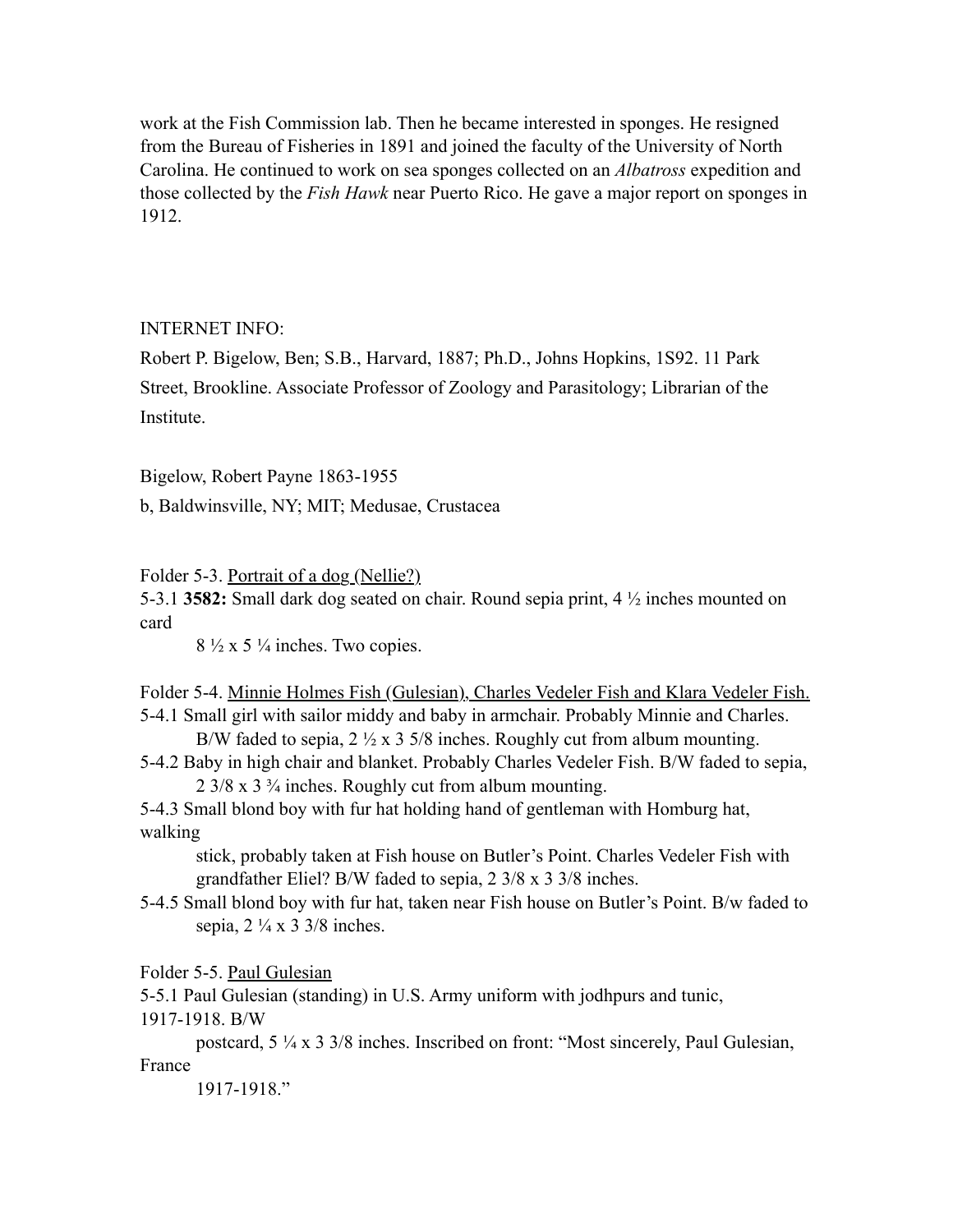5-5.2 Paul Gulesian (seated) and Carl Johnson (standing) in U.S. Army uniforms, 1917-1918.

B/W postcard,  $5\frac{1}{4} \times 3\frac{3}{8}$  inches.

5-5.3 **1318**: Paul J. Gulesian, June 1978, photographed in the Gulesian-Fish house. Photo by

Alison Robb. Mr. Gulesian is seated in a black Windsor comb-back rocker, said to be one of the oldest rockers in Woods Hole. It is now part of the collection of the WHHM.

Folder 5-6. Family,  $19^{th}$  to early  $20^{th}$  century

Envelope 1. Florence and Josephine, Minnie, Jennie Vedeler and friends

5-6.1. **1303:** Florence Fish as a child (c. 1865). Carte de visite, 2 3/8 x 4 inches, corners clipped

off. Photo by Geo. F. Parlow, No. 5 Purchase Street, New Bedford.

5-6.2. **1316:** Minnie Holmes Fish, June 1922. B/w, 2 5/8 x 3 ¼ inches

5-6.3. 1302: Josephine (left) and Florence Fish on the front porch of the Fish house. B/W faded

to sepia,  $2 \frac{1}{2} \times 3 \frac{1}{2}$  inches.

5-6.4. **1317:** Florence Fish (left) and Josephine Fish (right) seated on rustic bench, with Minnie

H. Fish Gulesian standing behind, 1926. B/w faded to sepia, 2 7/16 x 2 7/16 inches.

5-6.5. **1309:** Josephine and Florence Fish and Minnie H. Fish Gulesian (right) seated in field

with windmill, probably in Eastham, August 1933. B/w faded to sepia, 5 x 4 inches.

5-6.6. **1304:** Jennie (Grant) Vedeler (Mrs. Arnoldt Vedeler), Florence Fish, Josephine Fish and

Minnie H. Fish Gulesian standing in field with windmill, probably in Eastham, August

1933. B/w faded to sepia, 5 x 4 inches. 3 copies.

5-6.7. **1305:** Josephine Fish in polka-dot dress, August 1933. Single print enlarged from 5-2-6.

B/W 2 3/8 x 5 15/16 inches.

5-6.8. **1306:** Florence Fish in polka-dot dress, August 1933. Single print enlarged from 5-2-6.

 $B/W 2 \frac{1}{2}x 5 15/16$  inches.

5-6.9. **1308:** Five women on beach, 1930s. B/W 3 ½ x 2 ½ inches.

5-6.10. **1307:** Josephine Fish at Butler's Point, c. 1900. On reverse: "As others see us!!!!"  $4\frac{1}{2}x$ 

3 15/16 inches.

5-6.11. Negative of 5-2-5.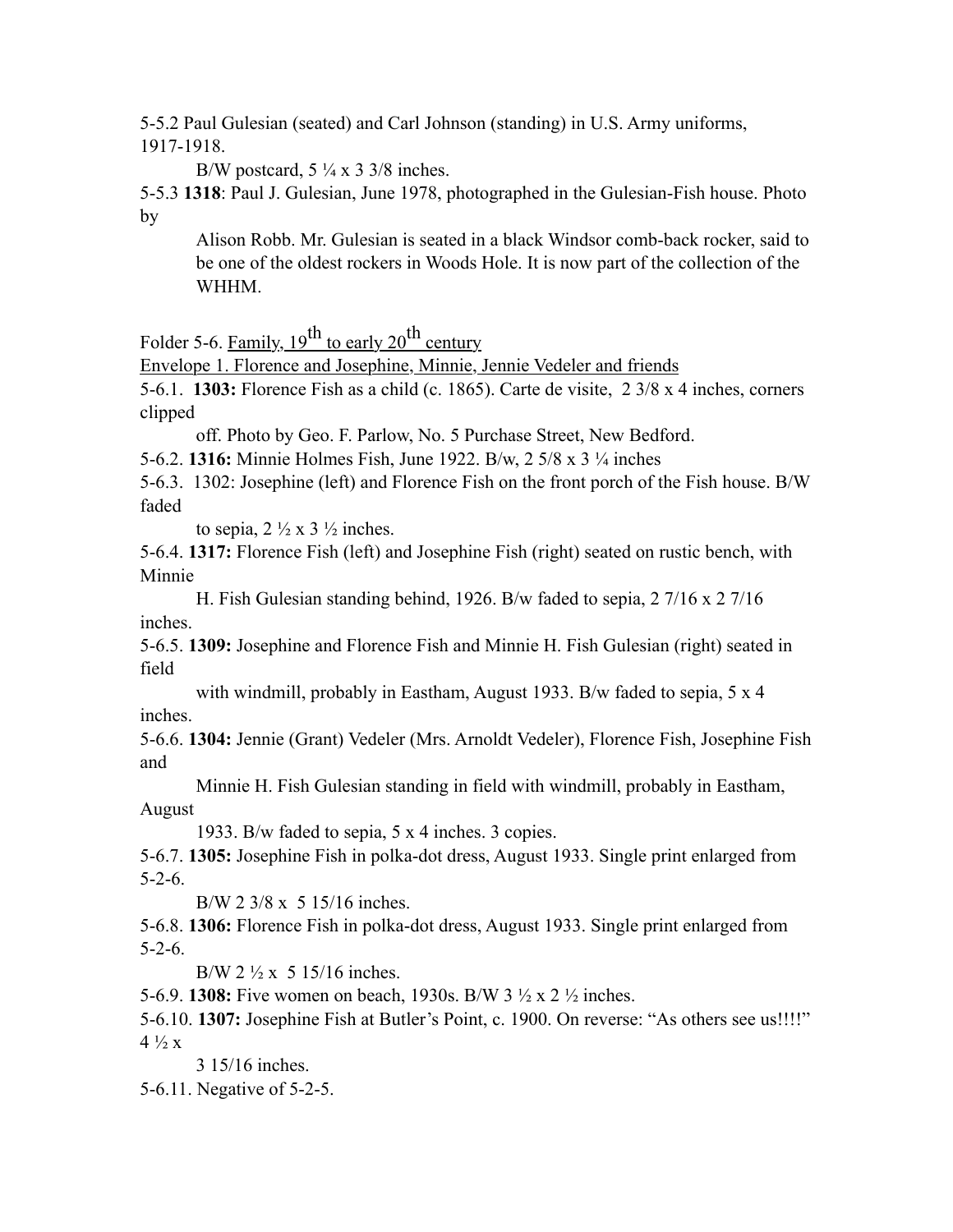5-6.12. Negative of 5-2-6.

5-6.13. **1315:** Five women on steps of Fish house, including Josephine, Florence and Minnie

Fish.

5-6.14. **1314:** Josephine Fish, (front), Florence Fish (back) on side lawn of their house on Woods

Hole Road (Fish house), 1926. B/W 2 7/16 x 3 7/16 inches.

5-6.15. **1312:** Josephine Fish (left) and Florence Fish (right) on front porch of their house on

Woods Hole Road (Fish house), 1920s. B/W 4 9/16 x 2 13/16 inches.

5-6.16. **1313:** Florence Fish on steps of house on Woods Hole Road (Fish house), 1920s.  $B/W<sub>4</sub>$ 

9/16 x 2 13/16 inches.

Envelope 2: Uncle Charles Walter Davis (brother of Eliel T. Fish's wife, Harriet Owen Davis)

5-6.17. **1287:** Uncle Charles Davis with two small children. B/W faded to sepia,  $2 \frac{1}{2}$  x 3  $\frac{1}{2}$  inches.

5-6.18. **1288:** Uncle Charles in garden with basket, B/W faded to sepia, 3 ¼ x 2 ¼ inches.

5-6.19. **1285:** Uncle Charles seated on garden bench, B/W, 2 3/16 x 1 13/16 inches. Two copies. On reverse of one: "Uncle (Great) Charles Walter Davis 1920?" *Charles was born in 1829 and died in 1921.*

5-6.20. **1286:** Uncle Charles seated on chair in garden with walking stick, B/W faded to sepia,

 $3\frac{1}{4}$  x 5 inches.

Folder 5-7. Woods Hole scenes

5-7.1 **3563:** East side of Little Harbor with Hamlin farm houses and barns. Very early view by

T.W. Smillie. Faded albumen print 11 3/16 x 8 ¾ inches mounted on thin card 11  $3/8 \times 9 \frac{1}{4}$  inches.

5-7.2 **3585:** Eliel T. Fish store on upper section of Government Road (Little Harbor Road).

with man (probably Eliel T. Fish) and three children. B/w print faded to sepia, 7 3/8 x 4 3/8 inches, mounted on foxed cream board, 8 x 10 inches.

5-7.3 **3587:** Newsclipping. "Observing Library Week", "84 Years Of Book Lending" , Falmouth

*Enterprise*, April 10, 1959.Includes photo of Eliel T. Fish store which served as

the Woods Hole Library in the late  $19<sup>th</sup>$  century.

5-7.4 **3586:** View from Eliel T. Fish house on Butler's Point looking out towards end of Point.

Probably Hinckley and Phinney houses along the shore. Very faded sepia print 7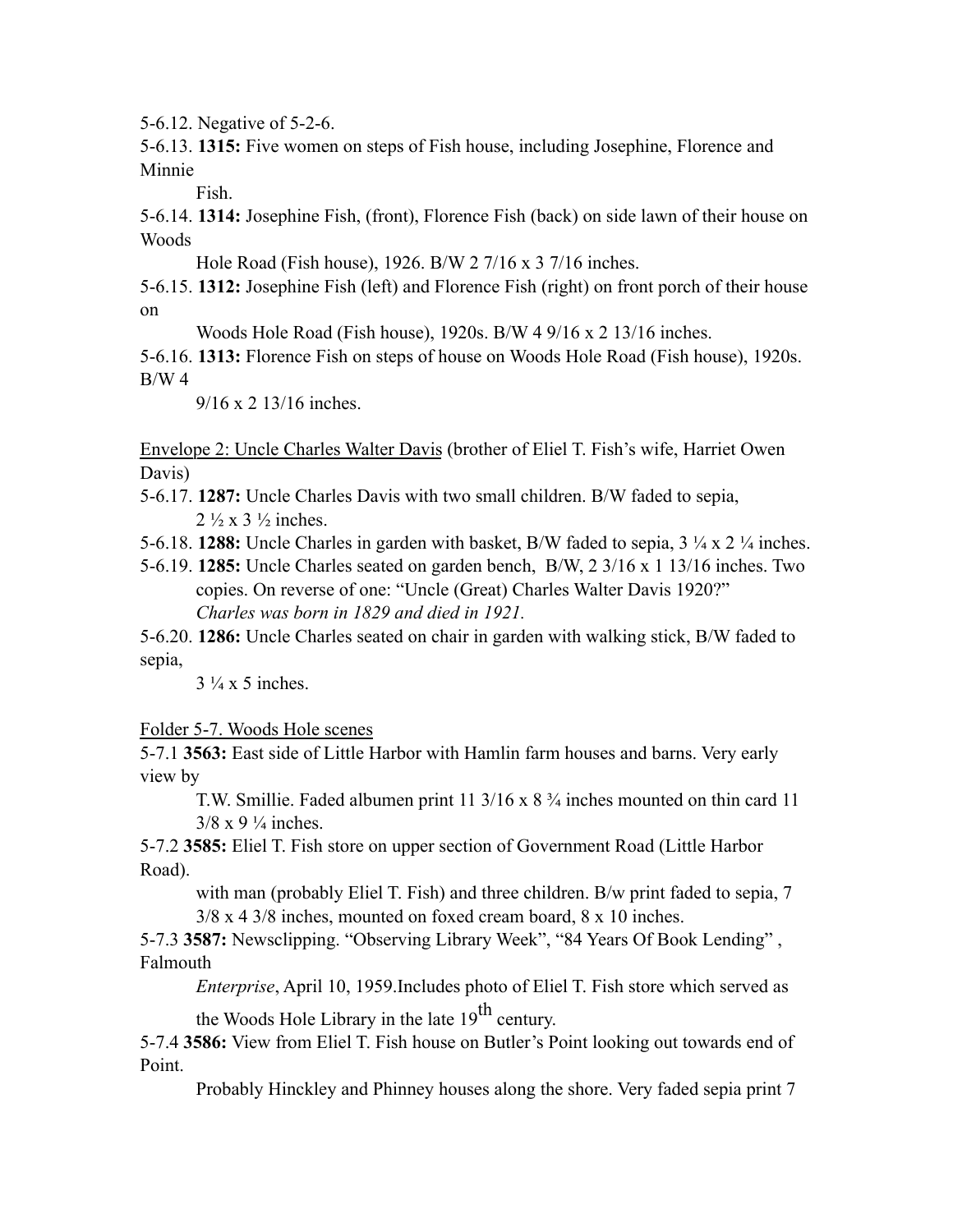$\frac{3}{4}$  X

4 inches, mounted on dark brown card with gilded edges,  $8\frac{1}{2} \times 5\frac{1}{4}$  inches. 5-7.5 **3553:** Little Harbor, west side with Great Round Light Ship at U.S. Lighthouse Service

Station, taken from Fay house area with sloops and Spritsail boats, photographed after

1910 (Airplane House is on end of Juniper Point). B/W print faded to sepia, 6 ¾ x

5

inches.

Envelope: Woods Hole scenes (smaller prints)

5-7.6 **1298:** Barn of the Eliel T. Fish house on Butler's Point. B/W, 2 11/16 x 1 7/8 inches.

On reverse: "The Annex – at Big House on Hill 1920."

5-7.7. **1294:** View from Butler's Point towards Nobska with pine branch. B/W faded to sepia,

Two copies. 4 15/16 x 3 15/16 inches.

5-7.8. **1297:** Nobska Lighthouse. B/W faded to sepia, 5 1/8 x 3 15/16 inches.

5-7.9. **1295:** Nobska Lighthouse taken from the "Stone" Tower (Glidden Tower), September

13, 1921. B/W 4 15/16 x 2 1/8 inches.

5-7.10. **1296:** Nobska Lighthouse taken from the "Stone" Tower (Glidden Tower). B/W faded to sepia,  $3 \frac{3}{8} \times 5 \frac{9}{16}$  inches.

- 5-7.11. **1293:** Davis-Fish-Gulesian house, 565 Woods Hole Road. Postcard. B/W faded to sepia.
- 5-7.12. **1292:** Davis-Fish-Gulesian house, 565 Woods Hole Road, with several people on right. B/W,  $4\frac{3}{4} \times 3\frac{1}{2}$  inches.

5-7-13. **1291:** Christopher Bearse house, 563 Woods Hole Road, with stairs coming down from

upper front porch (originally a store underneath on basement level). B/W 4 3/8 inches

x 3 3/8 inches.

5-7-14. **1289:** Two women on beach, 1920s. B/W faded to sepia, 3 x 2 ½ inches.

5-7.15. **1290:** Group of women on beach, 1920s, Minnie Gulesian behind. B/W faded to sepia,

 $3\frac{1}{2} \times 2\frac{1}{2}$  inches.

Folder 8: Gay Head cliffs, July 22, 1886.

**3584:** Gay Head cliffs, photographed July 22, 1886. On reverse: "Chamberlain, Artist,

148 Circuit Avenue, Cottage City, Mass." Sepia print 7 7/8 x 4 7/8 inches mounted on

board  $8\frac{1}{2} \times 5\frac{1}{4}$  inches.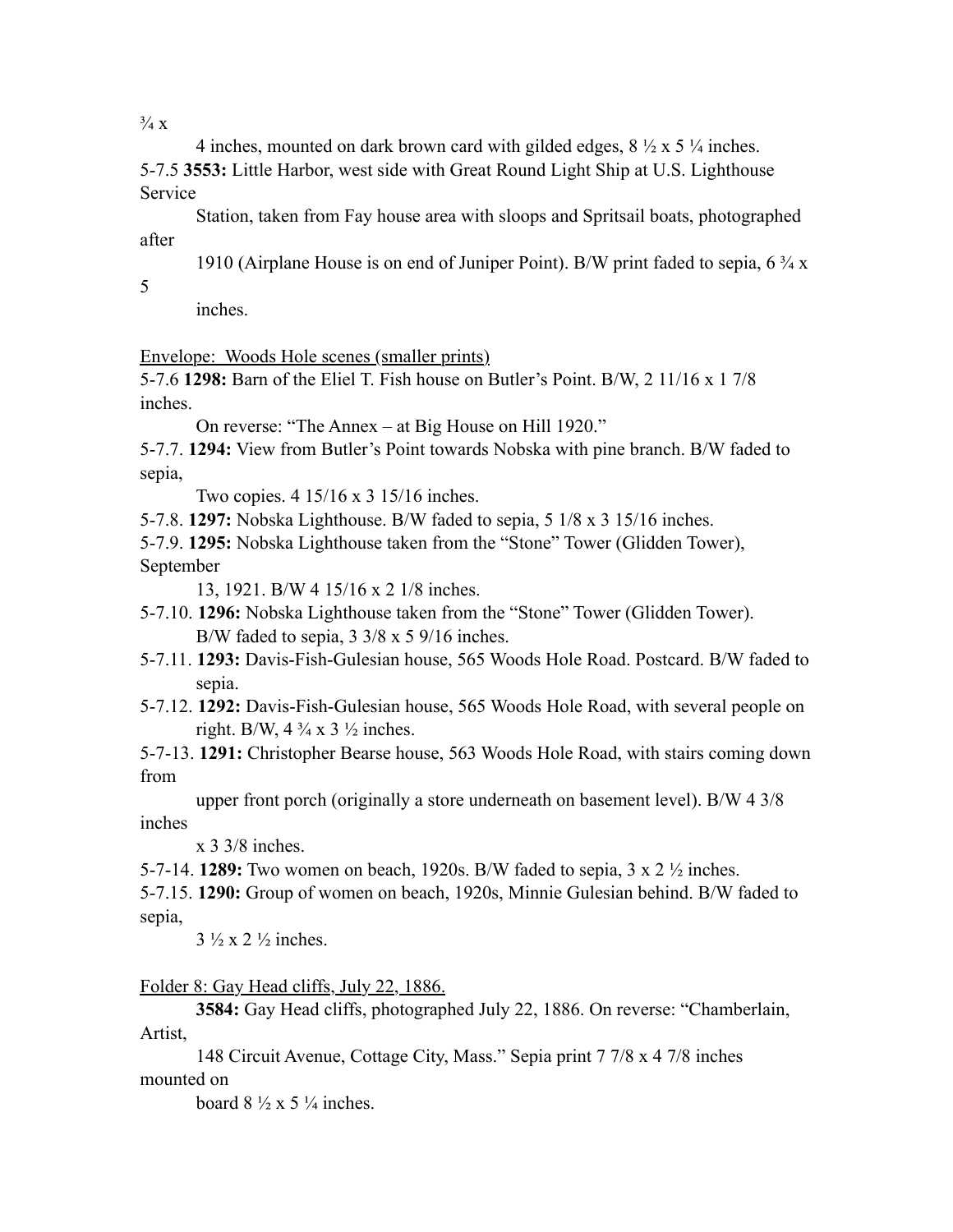Folder 9: The Fish House, 565 Woods Hole Road

5-9-1. **3579:** Tipped view of house from front with Model A Ford in road. B/W faded to sepia

 $2\frac{1}{2}$  x 3  $\frac{1}{2}$  inches. Porch is open with chairs on each side.

5-9-2. **3580:** View of house from down the road with pedimented porch covered with shingled

walls and shutters on doorway. B/W faded to sepia 2 5/8 x 4 7/16 inches. Two copies.

Probably taken by Sarah Bryant Fay.

5-9-3. View of house from down the road with Bearse house beyond. 4  $3/8 \times 2 \frac{3}{4}$  inches. Probably taken by Sarah Bryant Fay.

5-8-4. House taken straight on with covered porch and chairs, sunroom on left. B/W faded to

sepia,  $5 \frac{11}{16}$  inches  $3 \frac{1}{4}$  inches.

5-8-5. House with many trees in front and four men in front of fence, woman behind. Windows

 still have 12 over 12 sashes (later changed to 2 over 2), 1870s-early 1880s. Sepia print

9 5/16 inches x 7 ½ inches mounted on board 9 5/8 x 7 7/8 inches.

- 5-8-6. **1282:** Modern view of the Gulesian-Fish house, 1978. Photo by Alison Robb. B/W 9 7/8 x 7 15/16 inches.
- 5-8-7. **1281:** Poster bed in upstairs bedroom, Gulesian-Fish house, 1978. Photo by Alison Robb. B/W 9 15/16 x 8 inches.
- 5-8-10. **1283:** Comb-back Windsor rocker in Gulesian-Fish house with original green brocade

cushion. 1978. Photo by Alison Robb. B/W 8 x 9 7/8 inches.

## Folder 9: Miscellaneous people

Envelope 1: Michael Walsh (?)

5-9.11. Man with moustache in overalls and cap in sunken garden. On reverse: "Jennie". B/W faded to sepia, 3 ½ x 3 ½ inches. *It could also be Arnoldt Vedeler, who was married to Jennie (Grant).*

Envelope 2: Rev. Mason Wilson

5-9.12. Two ministers standing in front of altar. On reverse: (left) "Bishop", (right) "Rev'd Mason Wilson." B/W 5 x 7 inches.

Envelope 3: Rev. George Fisher

5-9.13. Minister on steps of the Church of the Messiah (Rev. George Fisher). On reverse: "Rev. George Father Fisher, Sept. 19, 1920." B/W 2 3/8 x 3 3/8 inches.

# **BOX 6: DAGUERREOTYPES AND ALBUM OF 1880s-1890s IMAGES,**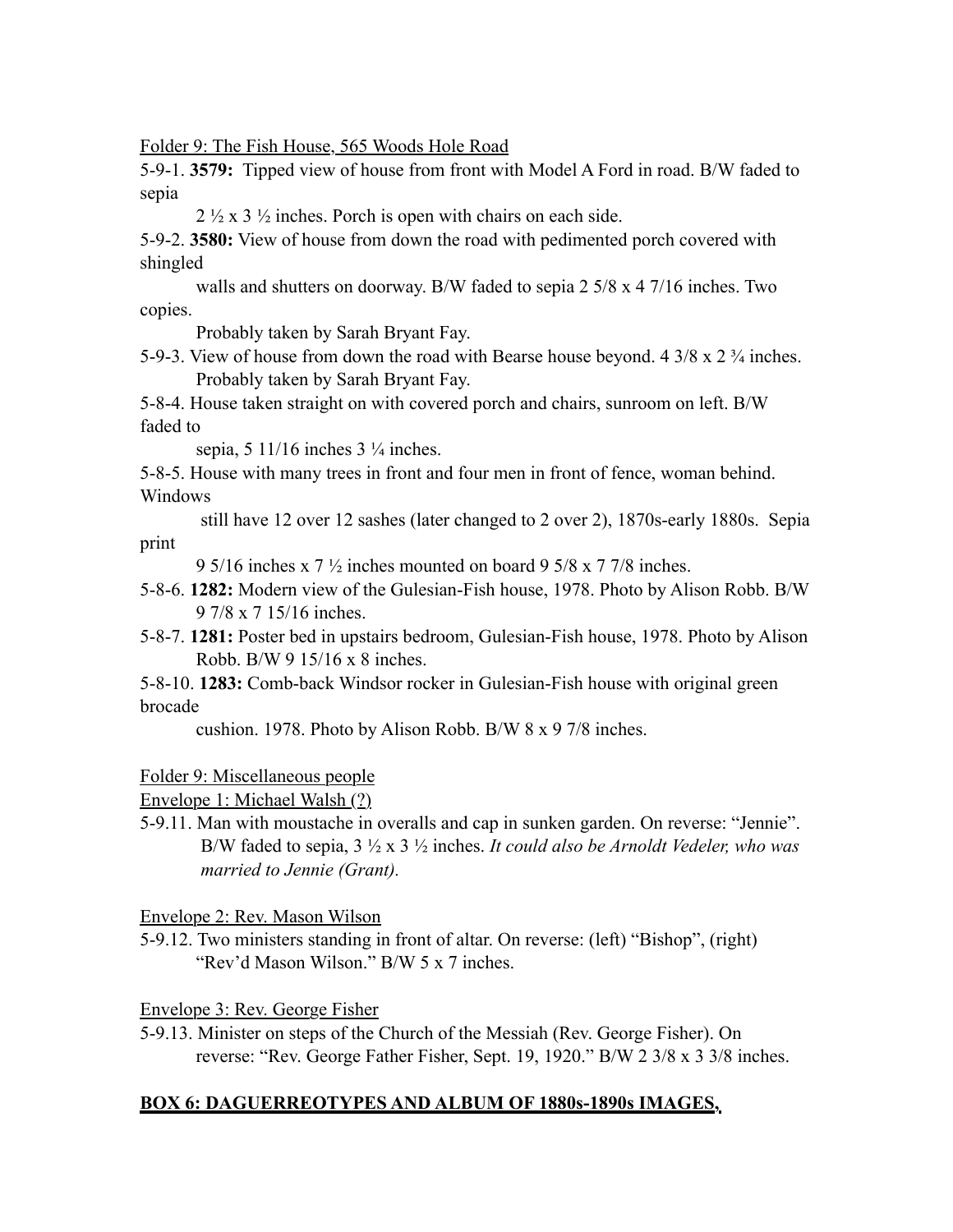# **(Accession Number 62-82). Labeled (2014) Eliel T. Fish Family/Elihu H. Fish Photo Album**

1. Daguerreotypes and Pocket Book of Common Prayer

|                                                                                            | 6-1.1 Cased daguerreotype. Cover: black leather with mother-of-pearl inlay in random                   |
|--------------------------------------------------------------------------------------------|--------------------------------------------------------------------------------------------------------|
|                                                                                            | pattern, gilt clasp, gilded sides, brown suede spine, $3 \frac{1}{2} x 4$ inches.                      |
|                                                                                            | Contains image of Lucy (Hamblin) Davis (mother), Harriet Owen Davis                                    |
| and one                                                                                    |                                                                                                        |
|                                                                                            | of her brothers (possibly Charles Walter Davis). Harriet Owen Davis                                    |
| married                                                                                    |                                                                                                        |
|                                                                                            | Eliel T. Fish.                                                                                         |
|                                                                                            | Digitized, image on CD 28.                                                                             |
|                                                                                            | 6-1.2 Cased daguerreotype. Standard embossed cover with vase, scrolls and flowers                      |
|                                                                                            | (spine broken), $3 \times 3 \frac{1}{2}$ inches. Contains image of baby on curvy Victorian             |
| chair.                                                                                     |                                                                                                        |
|                                                                                            | Baby has light blues eyes; may be Harriet Owen Davis Fish's first born:                                |
| Florence.                                                                                  |                                                                                                        |
|                                                                                            | 6-1.3 Leather-bound Book of Common Prayer, 1 1/8 x 3 1/2 inches.                                       |
|                                                                                            |                                                                                                        |
|                                                                                            | 2. Photo album, large prints, 1880s-1890s. Leatherette cover labeled "Photographs" in                  |
| script.                                                                                    |                                                                                                        |
|                                                                                            | 6-2.1 3710: T.E. Howes wagon, horse and driver at water trough below hotel                             |
|                                                                                            | (on present Luscombe Avenue, below Woods Hole Inn), barn and ice houses                                |
| behind.                                                                                    |                                                                                                        |
|                                                                                            | Sepia print $7\frac{3}{4} \times 5\frac{7}{8}$ inches mounted on board album page (light tan) 12 1/8 x |
| 10 inches.                                                                                 |                                                                                                        |
| 6-2.2 3712: Catboat under sail in Little Harbor. Sepia print 8 1/8 x 6, on reverse side of |                                                                                                        |
|                                                                                            | 3710 and album page.                                                                                   |
| 6-2.3 3711: Couple in buggy at U.S.F.C. residence, c. 1889. Possibly Elihu H. Fish and     |                                                                                                        |
| Ruth or Bessie Shiverick. Sepia print 8 1/8 x 6 1/8 inches mounted on board                |                                                                                                        |
| album                                                                                      |                                                                                                        |
|                                                                                            | Page (gray-tan) $12 \frac{1}{8} \times 10$ inches.                                                     |
| 6-2.4 3713: Walter O. Luscombe in buggy at the corner of Railroad Avenue, (present         |                                                                                                        |
| Luscombe                                                                                   |                                                                                                        |
|                                                                                            | Avenue), passenger car from the Old Colony Railroad in background. Sepia print                         |
|                                                                                            | 8 ¼ x 6 7/8 inches, on reverse side of 3711 and album page.                                            |
|                                                                                            | 6-2.5. 3720: Store at corner of Main (Water) Street and Railroad Avenue (present                       |
| Luscombe                                                                                   |                                                                                                        |
|                                                                                            | Avenue), housing offices of J.M. Watson M.D., drug store and sundries. Man with                        |
| second                                                                                     | bowler and dog with bow stand in doorway; two men with bowlers are sitting in                          |
| doorway.                                                                                   |                                                                                                        |
|                                                                                            | J. M(aurice) Watson was a fine photographer and may have been the person who                           |
|                                                                                            |                                                                                                        |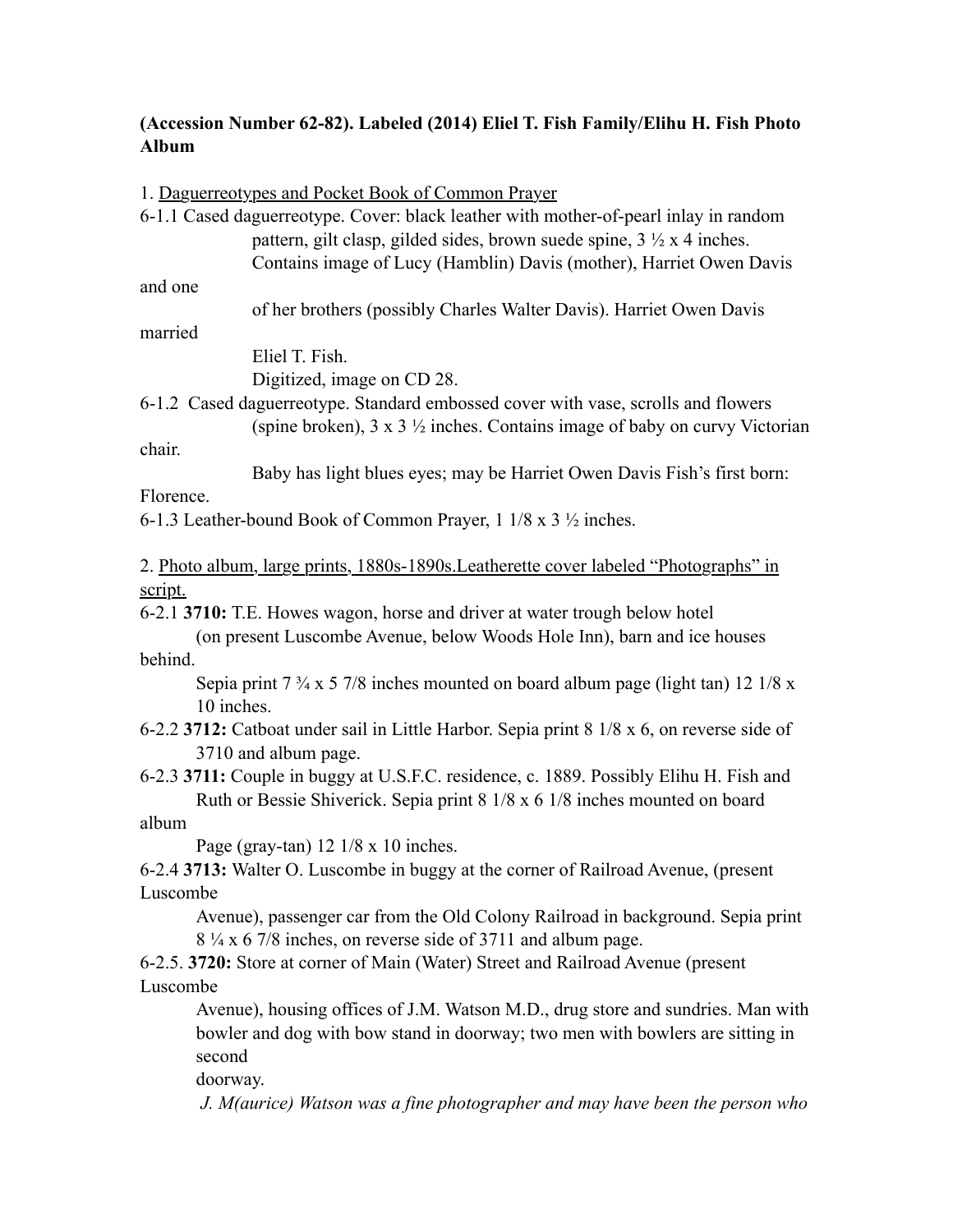took the photos in this album (creating glass plate negatives and printing out *papers in sepia tone). His house at "Watson's Corner" in Falmouth is known to have contained many glass plate negatives, now owned by Donald Fish.*

Album page with two prints on upper half:

6-2.6 **3714:** Group of people around a table playing cards. One young man with mustache and 6

women. Labeled on album page above: Feb. 1893. Sepia print 4 ½ x 3 ½ inches, left side

of album page.

6-2.7 **3715**: Three young men, including mustached fellow who appears to be sleeping, and a

girl. One young man is playing the zither/autoharp. Also labeled Feb. 1893. 4 ¾ x 3 ¾ inches, right side of album page.

Album page with four prints: some prints show the camera had a light-leak.

6-2.8 **3716**: Side-wheel steamer *Nantucket* under way. Sepia print 4 5/8 x 3 ¾ inches. Upper left

side of album page.

6-2.9 **3717**: House at Tarpaulin Cove, Naushon Island, with signs for Ships' Stores and Post

Office. Sepia print 4 5/8 x 3 ¾ inches. Upper right side of album page.

6-2.10 **3718:** Six young people sitting near a piano (interior). Sepia print 4 5/8 x 3 ¾ inches

Lower left side of album page.

6-2-11. **3719:** Three-masted schooner under way, photographed from stern end. Sepia print 4 5/8 x 3 <sup>3</sup>/<sub>4</sub> inches. Lower right of album page.

Album page with four prints:

6-2-12. **3724**: Group of four people eating out-of-doors at picnic table. Girl with tall boater and

fellow with beanie-type hat appear often in the family photos. Sepia print 4 5/8 x  $3\frac{3}{4}$ 

inches. Upper left of album page. See also

6-2.13 **3723**: Sloop under way in choppy seas. Sepia print 4 5/8 x 3 ¾ inches. Upper right side of

album page.

6-2.14 **3721:** Side-wheel steamer *Gay Head* under way. Sepia print 4 5/8 x 3 ¾ inches. Lower

left side of album page.

6-2.15 **3722**: Couple standing on rocks at water's edge. Man wearing bowler, woman wearing

small boater of period 1890. Light leak over her dark clothing. Sepia print 4 5/8 x 3 ¾ inches. Lower right side of album page.

Album page with four prints: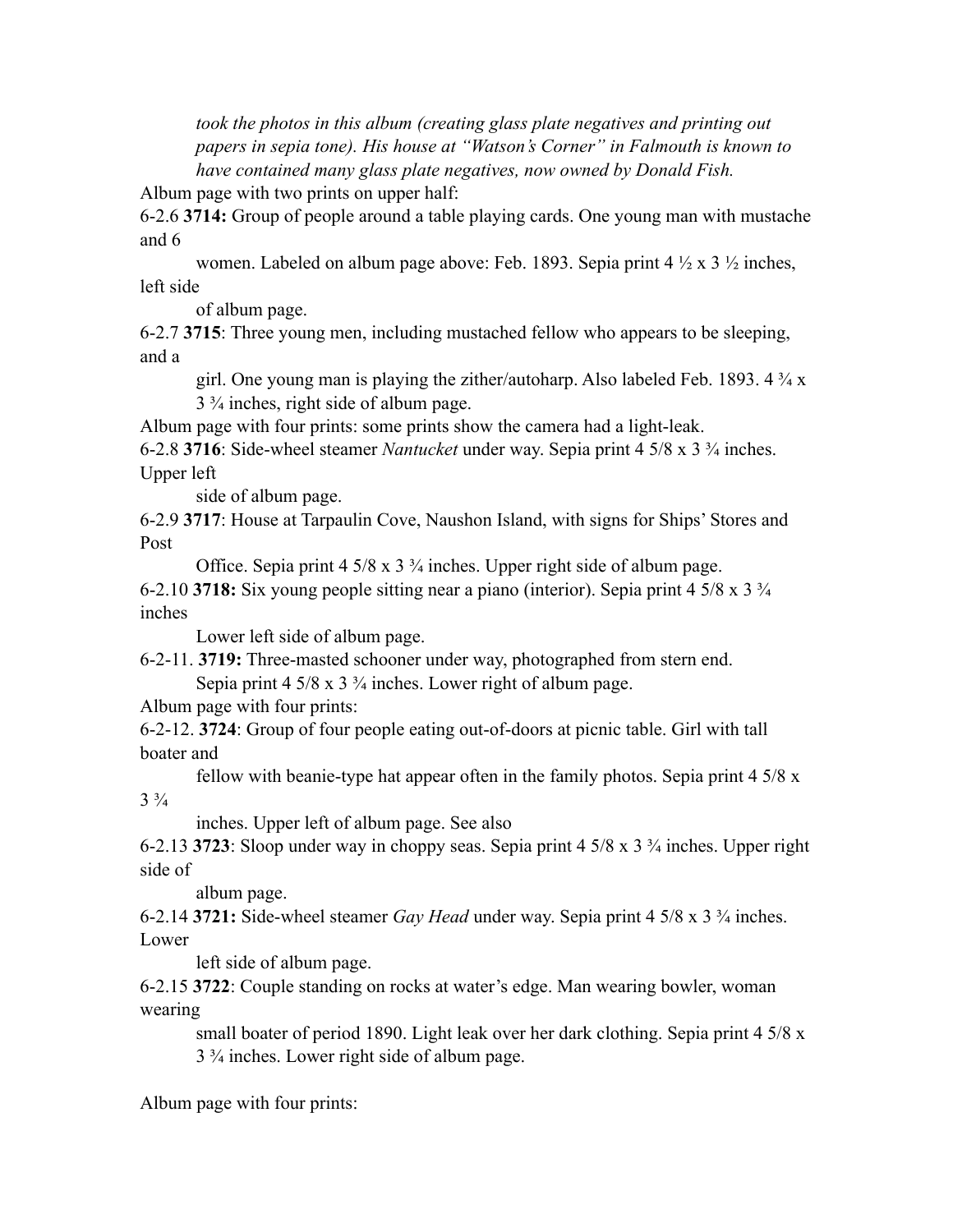6-2.16. **3727**: Five or six people standing on the edge of a cliff, waving. Large house in left

background. Labeled below: "Opening Exercises- J.A.B.'s – Residence – Brockton –

April ----- 1892." Sepia print  $4 \frac{11}{16} \times 3 \frac{11}{16}$  inches. Upper right side of album page.

6-2.17 **3728**: Two-masted schooner under way (black hull). Sepia print 4 11/16 x 3 ¾ inches.

Upper right side of album page.

6-2.18 **3729**: Three young people sitting at a table with champagne bottle, etc. Sepia print  $4 \frac{11}{16}$  x  $3 \frac{3}{4}$  inches. Lower left side of album page.

6-2.19. **3730**: Couple photographed from behind walking up upper Main Street, early 1890s.

Wooden fence above wall at lower end of Crowell house on left, Davis-Howes house

beyond (Number 3 Water Street) and Mr. Messer's store beyond on right of couple.

Light leak visible. Sepia print 4 11/16 x 3 <sup>3</sup>/<sub>4</sub> inches. Lower right of album page. Album page with four prints:

6-2.20 **3735**: Young bearded man in straw boater, grinning, sticking a bare leg over the side of

U.S.F.C. No. 10, a skiff in a harbor (location undetermined, possibly Hadley Harbor or shore of Naushon) being towed, another skiff behind it. Sepia print 4  $\frac{3}{4}$ x 3 5/8 inches.

Upper left side of album page.

6-2.21 **3734:** Couple at dock near steamer dock, U.S.F.C. buildings in background. Girl has a

plaid dress on, small hat; man has a tall bowler. Sepia print 4 11/16 x 3 13/16 inches.

Upper right side of album page.

6-2.22 **3733:** Two-masted schooner under way (white hull). Sepia print 3 7/8 x 3 5/8 inches.

Lower left side of album page.

6-2.23 **3736**: Three-masted vessel at sea (possibly a Fisheries – U.S.F.C. - vessel). Sepia print

4 1/16 x 3 11/16 inches. Lower right side of album page.

Album page with two prints:

6-2.24 **3725**: Black spaniel/setter with a bow sitting on garden bench. Oval sepia print on rectangular paper 3 15/16 x 5 15/16 inches. Left side of album page.

6-2.25 **3726:** Small child with big hat and bow standing in front of plant in garden with huge

leaves (canna?). Oval sepia print on rectangular paper  $3\frac{15}{16} \times 5\frac{15}{16}$  inches. Right side of album page.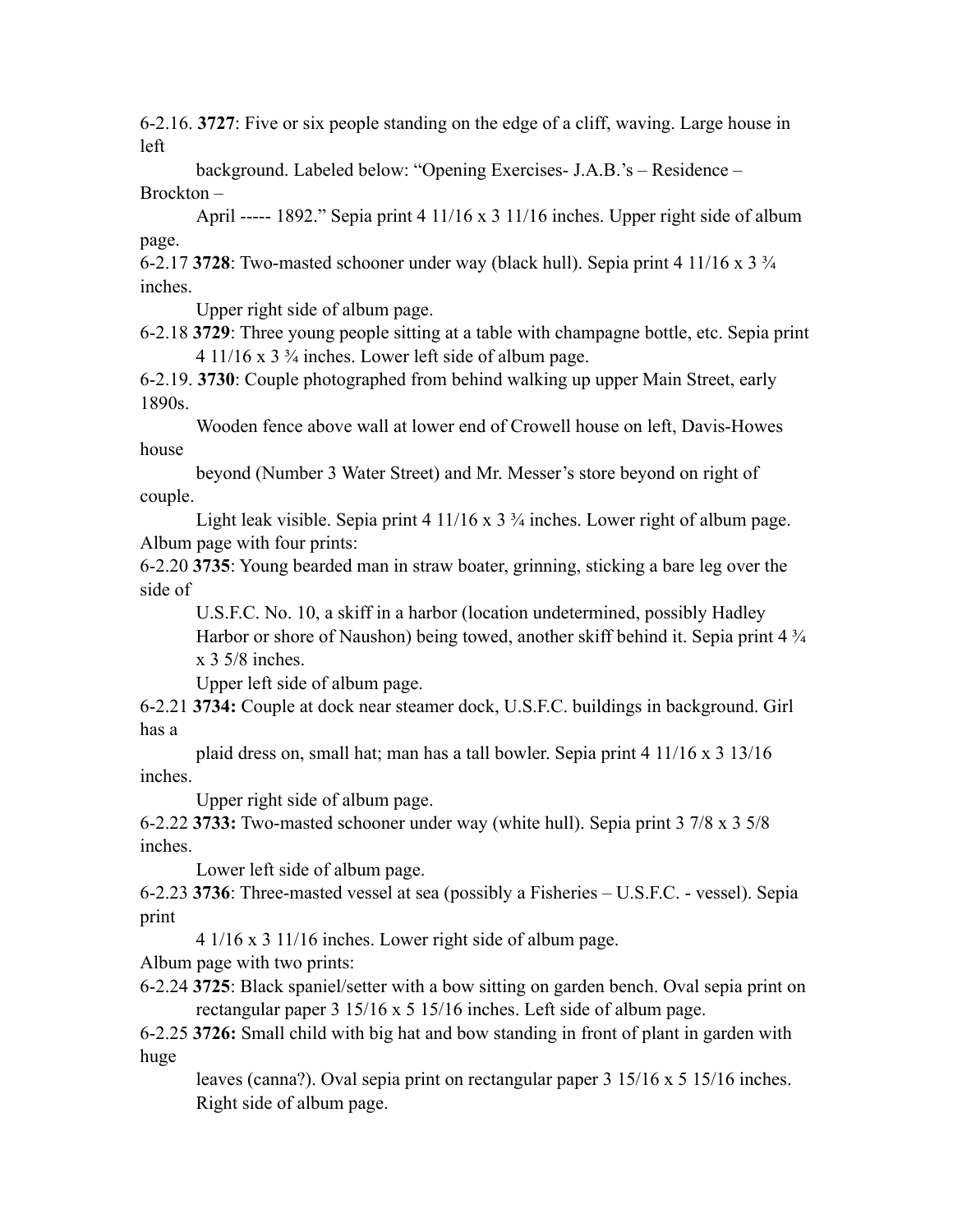Album page with three prints:

6-2.26 **3732:** Man playing piano on left of Victorian room. Sepia print 4 11/16 x 3 5/8 inches.

Upper left side of album page.

6-2.27 **3731**: Victorian parlor with elaborate wallpaper border. Sepia print 4 5/8 x 3 5/8 inches.

Upper right side of album page.

6-2.28 **3738**: Young man asleep in a chair in room, White sewing machine on left, papers on

floor. Labeled above:  $-$  J.A.B's – Cham' – Sleep – July 92." Sepia print 4 11/16 x 3 7/16 inches. Lower left side of album page.

Album page with two prints (both very faded):

6-2.29 **3739**: Small black and white kitten sleeping in fur. Labeled "4-23-93." Roundoval

sepia print 2 11/16 x 2 11/16 inches. Top of album page.

6-2.30 **3737:** Two young men snoozing in a fancy wicker chair. Labeled "After dinner, April

23, 1893." Sepia print 4 11/16 x 3 11/16 inches. Bottom of album page.

Album page with two prints (faded and third one missing):

6-2.31 **3740**: Three young men posed together, two seated, Elihu H. Fish (?) behind. Labeled

above "Apr. 13 – '93". Round print with squared bottom, faded,  $3\frac{3}{4}$  c  $3\frac{1}{2}$  inches. 6-2.32 **3741**:Young man with mustache and hands behind back. Labeled above "Apr. 13 – '93".

Round print, faded,  $2 \frac{1}{2} \times 2 \frac{1}{2}$  inches.

Album page with two prints:

6-2.33 **3744:** Four young people at lighthouse, horse and wagon at left (does not appear to be

Tarpaulin Cove; no keeper's house next to lighthouse). Faded print 4 11/16 x 3  $\frac{3}{4}$ inches.

6-2.34 **3745:** Group of young people seated on ground in woods having a picnic. Ruth Shiverick,

Bessie Shiverick, Elihu H. Fish (?) and three other young women and a man with a beard.

B/W faded to sepia 4  $11/16 \times 3 \cdot 11/16$  inches.

Album page with two prints: Probably college or boarding school scenes.

6-2.35 **3743:** Young man standing on board near marsh wearing a three-piece suit and boater,

holding a cigar. B/W faded to sepia (?), 3 15/16 x 5 7/8 inches.

6-2.36 **3742:** Elihu H. Fish (?) standing on board near marsh wearing dark jacket, lighter pants,

soft-collared shirt and his usual cap, holding a cigar. B/W faded to sepia 4 x 5 7/8 inches.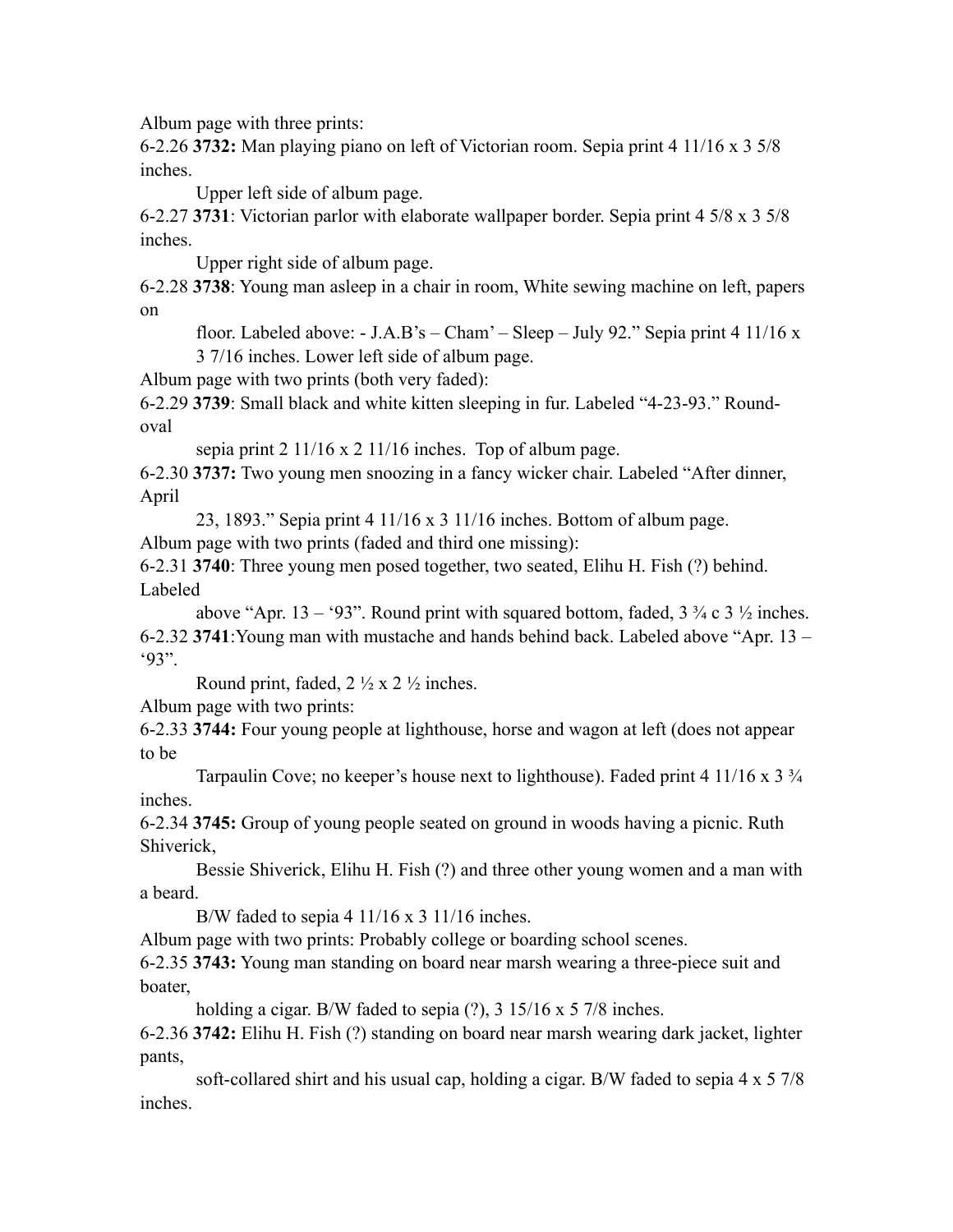Album page with three prints:

6-2.37 **3746:** Young man leaning on a piano with young woman seated with sheet music, probably same date as other photos on page, August 25 or September 5, 1892.

Sepia print

4 11/16 x 3 5/8 inches.

6-2.38 **3748:** Two young men (Elihu H. Fish on right) playing cards with table holding box

of cigars in elaborate Victorian interior, zither on floor. Labeled above: August 25, 1892. Sepia print 4 11/16 x 3 5/8 inches, faded.

6-2-39 **3747**: Two young men (Elihu H. Fish on right) playing cards with table holding box

of cigars in elaborate Victorian interior, zither on floor. Labeled above: Sept 3, 1892

(poses appear identical - ?). Sepia print 4 11/16 x 3 5/8 inches, faded. Album with four prints, only lower two digitized (upper two not local scenes):

6-2.40 **3750**: Young people at picnic table in woods, three girls and Elihu H. Fish (?) on right. Sepia print 4  $11/16 \times 3\frac{3}{4}$  inches.

6-2.41 **3749**: Ruth Shiverick, Bessie (?) Shiverick, Elihu H. Fish with another couple following,

walking along the sidewalk on Main (Water Street) with U.S. Fish Commission residence

behind them. Sepia print  $4\frac{5}{8} \times 3\frac{3}{4}$  inches.

Album page with four prints, scenes not local, not digitized.

Album page with four prints, scenes not all local, not digitized, labeled March 1892.

Includes a topsail sloop and another view of U.S. Fish Commission residence.

## **BOX 7: FISH FAMILY PHOTOGRAPHS IN RED VELVET ALBUM with cabinet cards,**

**1870s-1890s. No identifications**.

## **BOX 8: THREE ALBUMS**

**8-1. Woods Hole Scenes and People, 1880s-1890s**

**8-2. Woods Hole Scenes and People, 1880s-1890s**

**8-3. Minnie Holmes Fish Gulesian Album 1913-1923**

8-1. WOODS HOLE SCENES AND PEOPLE 1880s-1890s, VOLUME 1 (Brown leather with:

gilded writing *Album of Photographs).* Written inside cover: "Mary Louise Brown, 10 Beacon Street, Prov. R.I." *Is this May Brown, seen in 3577?* Album pages foxed.

8-1.1 **3588**: View from roof of Eliel T. Fish house roof with Dexter House on left, Captain

Calvin Childs house, U.S. Lighthouse Service station, Little Harbor and houses on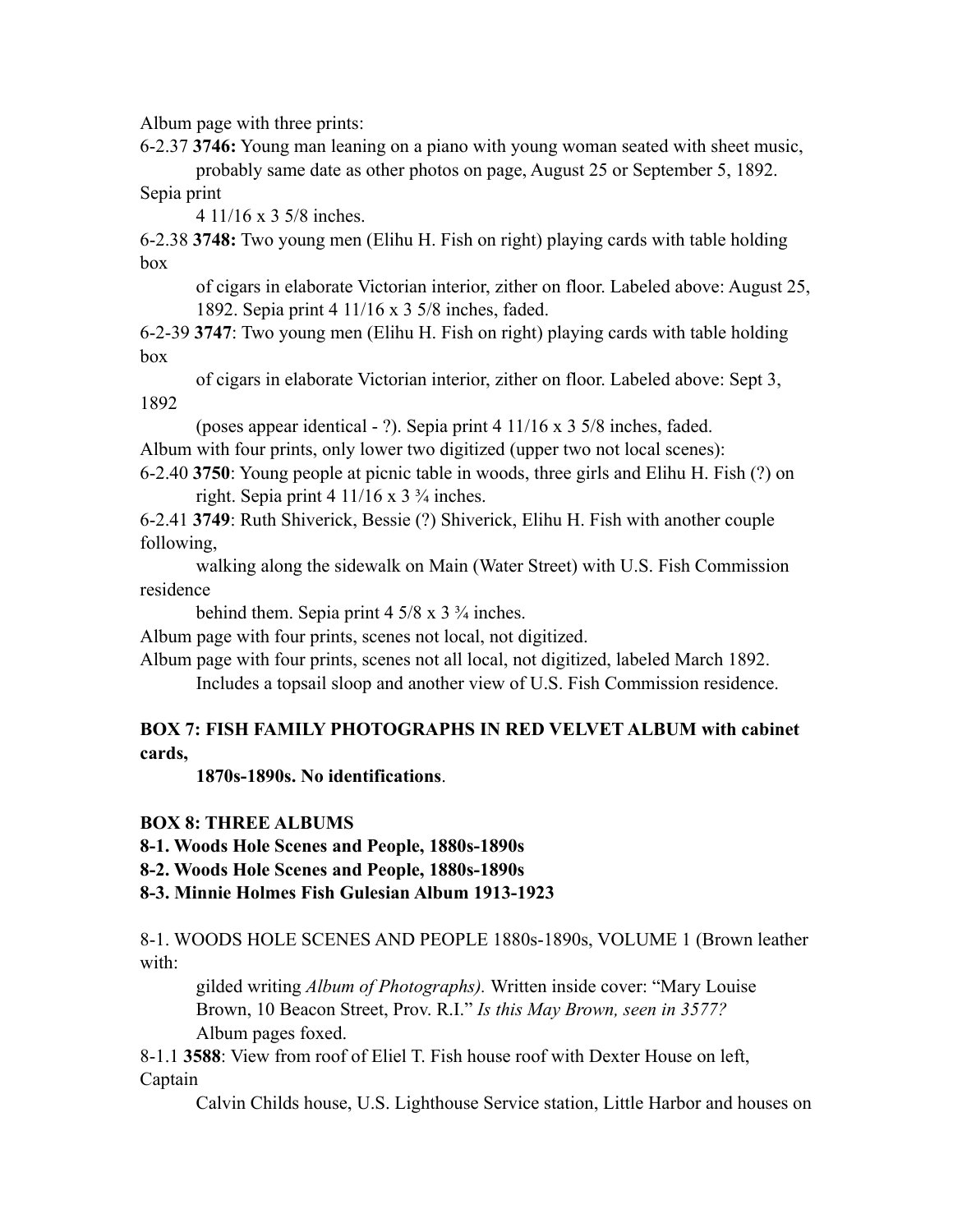north and east side in distance, 1880s-1890s. Sepia print 7 3/8 x 4  $\frac{1}{2}$  inches. 8-1.2 **3589**: View from roof of Eliel T. Fish house towards Woods Hole village, with Dexter

House in foreground, ice houses, railroad sheds and cars on left, before 1902 (probably

1880s-1890s). Sepia print 7 3/8 x 4 ½ inches.

8-1.3 **3590:** View from Eliel T. Fish house roof towards southwest with Butler house, Woods

Hole Passage and Nonamessett and Naushon in background. Sepia print 7 3/8 x 4  $\frac{1}{2}$  inches.

8-1.4 **3591:** View from Eliel T. Fish house roof looking east over Little Harbor to the opposite

side. In left foreground is the Josephine (Fish) Swift house (former Elihu Fish store) and

buildings of the U.S. Lighthouse Service. On the opposite shore from left: wooden

Church of the Messiah, Foster farm caretaker's house, Francis C. Foster house ("Fair

View", Glidden estate buildings and tower, old Barker-Davis tavern. Sepia print 7  $3/8 \times 4 \frac{1}{2}$  inches.

8-1.5 **3592**: View from Eliel T. Fish house roof towards the end of Butler's Point. The Hinckley

house and dock is in the center along the shore; the Butler beach/boat house is beyond

with second dock. Sepia print  $7 \frac{3}{8} \times 4 \frac{1}{2}$  inches.

8-1.6 **3593:** View from Eliel T. Fish house roof towards the village showing original railroad

shed, railroad freight cars, round house, ice house and in the far background, the U.S.

Fish Commission buildings and the Pacific Guano Company, probably 1880s-1890s.

Sepia print  $7 \frac{3}{8} \times 4 \frac{1}{2}$  inches.

8-1.7 **3594:** View from Eliel T. Fish house roof looking over its barn towards the Butler barn

and Great Harbor, west-southwest to Woods Hole passage. Sepia print 7 3/8 x 4 ½ inches.

8-1.8 **3595:** View from Eliel T. Fish house (roof?) looking east towards Nobska lighthouse,

with large section of Vineyard Sound on right 2/3rds of photo. Sepia print 7 3/8 x  $4\frac{1}{2}$  inches.

8-1.9 **3596:** Davis house, later corner of Nobska and County Road. It would be presumed that

this Davis house belonged to someone in the family. Sepia print  $7 \frac{3}{8}$  x 4  $\frac{1}{2}$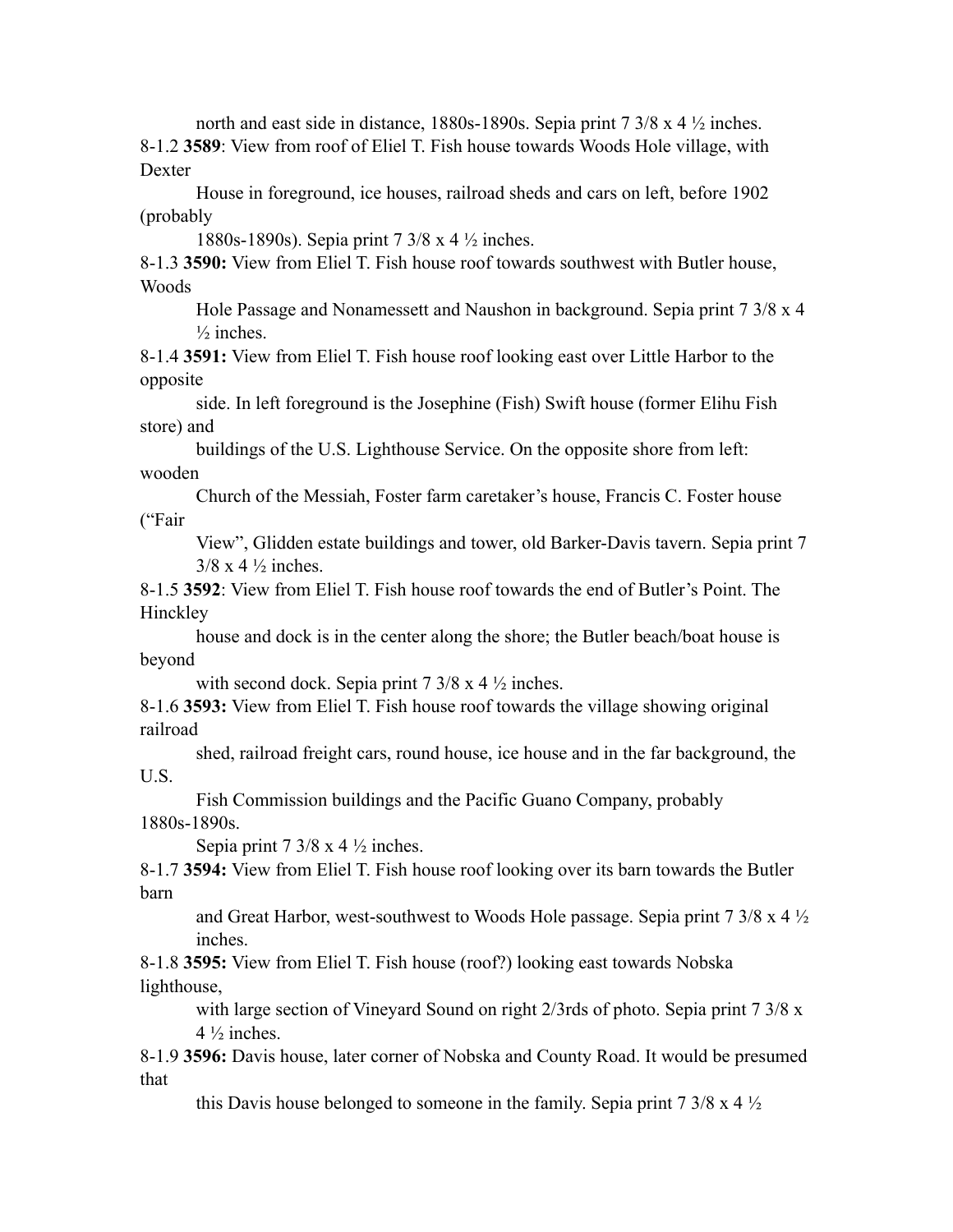inches.

8-1.10 **3597:** Shiverick house from the side with family on porch. Possibly, left to right: Mrs.

Shiverick (Ruth Tobey Shiverick), a daughter (Ruth or Bessie), Asa Shiverick Jr., another

daughter (Ruth or Bessie). Shiverick house at this time was at the corner of School Street and Main Street (it has since been moved onto the opposite side of School Street).Sepia print 7 3/8 x 4 ½ inches.

8-1.11 **3598**: Walter O. Luscombe house on Church Street, built in 1884. Hamlin farm buildings

behind on right. Sepia print  $7 \frac{3}{8} \times 4 \frac{1}{2}$  inches. The house has since been demolished, replaced by Fisher House, the parish house for the Church of the Messiah (1960s).

Sepia print  $7 \frac{3}{8} \times 4 \frac{1}{2}$  inches.

8-1.12 **3599:** Two people in light-colored shooting outfits with shotguns shooting at two ducks

on the hill on Butler's Point, Butler barn in background. Sepia print  $7 \frac{3}{8} \times 4 \frac{1}{2}$ inches.

8-1.13 **3600:** Barber in the doorway of Howes Hairdressing Room, with striped barber pole

above, Greek Revival style store front to right. Location unknown (probably Main/Water

Street, in section to the east of the Eel Pond channel). Sepia print  $7 \frac{3}{8}$  x 4  $\frac{1}{2}$ inches.

8-1.14 **3601:** Building at the corner of Main/Water and Railroad/Luscombe Avenue with J.M. Watson, M.D. store on left. Wall of Methodist Church on right. Sepia print 7  $3/8 \times 4 \frac{1}{2}$  inches.

8-1.15 **3602**: Two hunters in light-colored outfits with shotguns and ducks they have shot, probably at the Eliel T. Fish house. Sepia print 7 3/8 x 4 ½ inches. (see 3599).

8-1.16 **3603**: Five women on porch in 1880s winter outfits with fur trim and fur muffs. Woman

at left holding small dog, Ruth Shiverick second from left. Possibly the Shiverick ladies

and their house porch. Sepia print  $7 \frac{3}{8} \times 4 \frac{1}{2}$  inches.

8-1.17 **3604**: Young man in suit and bowler hat sitting on floral sofa on house porch with banjo. Possibly the Shiverick house porch. Sepia print  $7 \frac{3}{8}$  x 4  $\frac{1}{2}$  inches.

8-1.18 **3605:** Three women, two older and one younger in center, with small child seated on

floor in front, in interior. Identities unknown. Sepia print  $7 \frac{3}{8}$  x 4  $\frac{1}{2}$  inches.

8-1.19 **3606:** Duplicate of 3605.

8-1.20 **3607:** Interior scene with young man in shirt raising glass. Bottles of champagne (?)

on table. Identity unknown. Sepia print 7 3/8 x 4 ½ inches.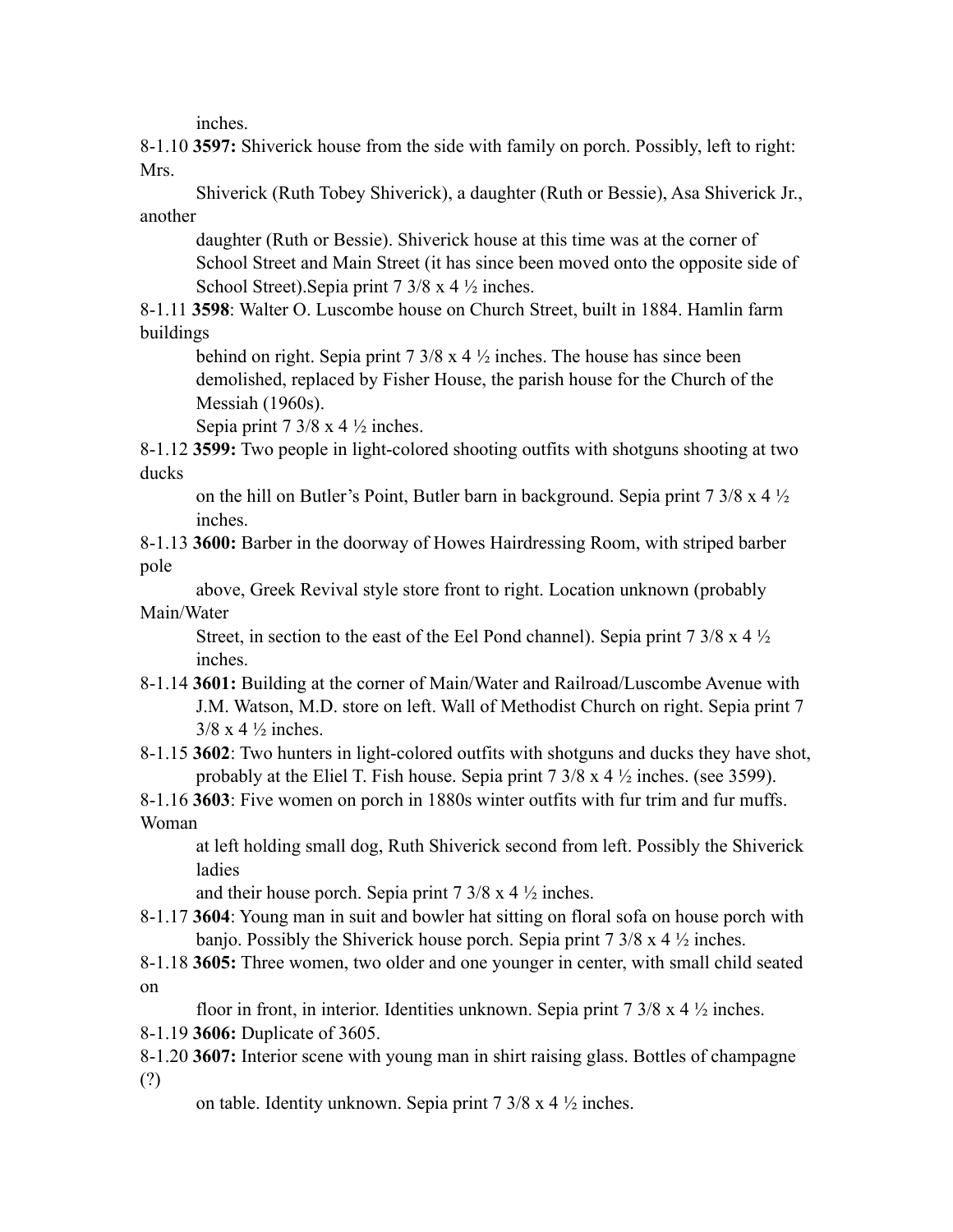8-1.21 **3608:** Interior scene of table and multiple bottles of champagne, same scene as 3607.

Sepia print  $7 \frac{3}{8} \times 4 \frac{1}{2}$  inches.

8-1.22 **3609:** Uncle Charles Davis with small child. Sepia print 4 ½ x 7 3/8 inches.

8-1.23 **3610**: Ruth Shiverick in foreground and Bessie (?) Shiverick with small girl next to

her (on her lap?). Sepia print  $4\frac{1}{2} \times 7\frac{3}{8}$  inches.

8-1.24 **3611:** Portrait of a young man. Sepia print 4 1/16 x 5 1/2 inches.

8-1.25 **3612:** Portrait of a young man (same as 3611). Sepia print 4 1/16 x 6 inches.

- 8-1.26 **3613:** Portrait of a young man in interior with dark wallpaper, wearing a cap and smoking a cigar (same person as 3611). Sepia print 4 1/16 x 6 inches.
- 8-1.27 **3614:** Portrait of a man with a mustache, smoking a cigar, wearing an elegant suit seated in a chair with floral fabric. Sepia print 4 1/16 x 6 inches.

8-1.28 **3615**: Portrait of Granny Davis (Lucy Hamblin Davis), seated in the chair with floral

fabric cover. She is wearing black with a black lace shawl and hair done in the style

of the 1860s. Sepia print 4 1/16 x 6 inches.

8-1.29 **3616:** Portrait of a little girl seated in the chair with floral fabric. She is wearing a lace

collar, dark top (sweater?) and plaid skirt. Sepia print 4 1/16 x 6 inches.

8-1.30 **3617:** Portrait of a man with a beard, face lit up by flash. Sepia print 4 1/16 x 6 inches.

8-1.31 **3618:** Portrait of a young man with a striped cravat, seated in the chair with floral fabric.

Sepia print 4 1/16 x 6 inches.

8-1.32 **3619:** Light-colored cat with bow around its neck asleep on a round hassock. Sepia print 4 1/16 x 6 inches.

.8-1.33 **3620:** Toy figure with suit and cotton hair hung against wall on string. Sepia print 4 1/16

x 6 inches.

8-1.34 **3621:** Older man with small child on lap. Sepia print 4 1/16 x 5 15/16 inches.

8-1.35 **3622:** Three young women photographed in cutout of three Japanese ladies captioned:

"Three girls from school." (probably a take-off of the song from Gilbert  $\&$ Sullivan's

"The Mikado" ("Three little girls from school are we....")). Photo of a print hung on wall.

Sepia print  $2 \frac{3}{8} \times 3 \frac{1}{4}$  inches.

8-1.36 **3623:** Portrait of a woman surrounded by painted flowers and butterflies. Caption above:

"Little Jennie among the flowers." Sepia print 2 3/8 x 3 ¼ inches.

8-1.37 **3624:** Three men and a woman photographed in a store interior with barrels, tins,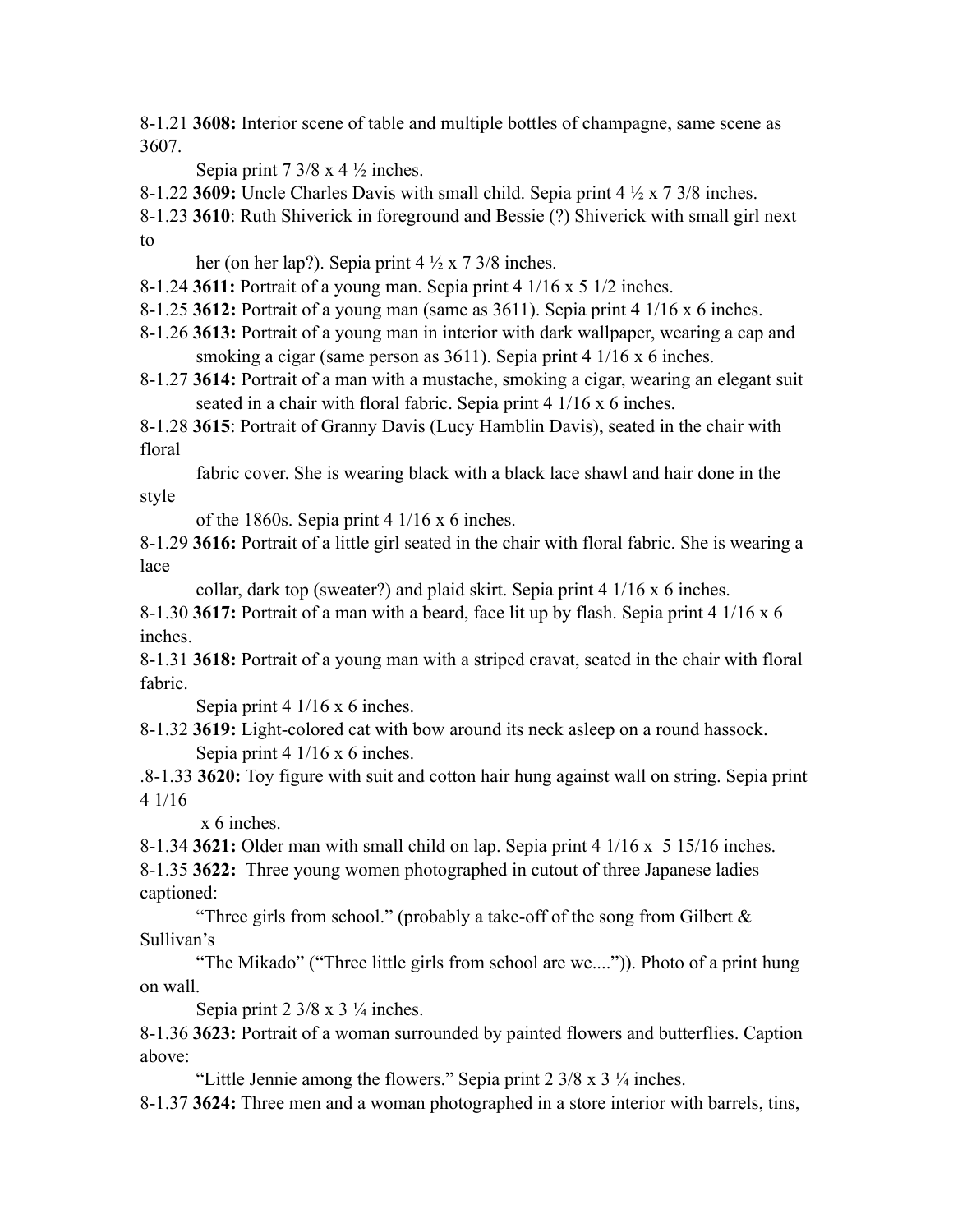other

merchandise. May be Eliel T. Fish store on Government Road. Sepia print 7 3/8 x  $4\frac{1}{2}$  inches.

8-1.38 **3625**: Interior of original Church of the Messiah decorated for Easter services, before

1888. Sepia print 7 3/8 x 4 ½ inches.

8-1.39 **3626:** Woman in white dress seated on hammock with child in lap on a house porch,

windows closed with shutters. Sepia print  $7 \frac{3}{8}$  x 4  $\frac{1}{2}$  inches.

8-1.40 **3627**: Two girls in light-colored summer dresses with bustles near wooden bench, probably in front of the Fay garden (water barrel on wheeled cart in background), smoking (or pretending to smoke) cigarettes. Same girls appear in 3633. Sepia print  $7 \frac{3}{8}$  x  $4 \frac{1}{2}$  inches.

8-1.41 **3628:** Two women in white dresses with two children seated in and near hammock on

house porch. Sepia print  $7 \frac{3}{8} \times 4 \frac{1}{2}$  inches.

8-1.42 **3629**: Young man lounging on grass in front of picket fence, wearing a loose shirt and

a striped stocking cap (may be Elihu H. Fish). Sepia print  $7 \frac{3}{8} \times 4 \frac{1}{2}$  inches.

8-1.43 **3630:** Woman from 3626 and 3628 seated on grass at the Eliel T. Fish house with two

children with her and Dexter House in background.

8-2. WOODS HOLE SCENES AND PEOPLE 1880s-1890s, VOLUME 2 (Brown leather with:

gilded writing *Album of Photographs).*

8-2.1 **3631:** Five young women posed on porch of the Butler's Point Fish house, three in front

of the window, two inside, 1880s. On reverse of loose copy in Box 5 (catalog 5-2.7, dig. file no. 3577) : "Jennie (Grant, later Vedeler) and Jo inside. Bess (Bessie Shiverick?), May Brown and Florence on piazza." Sepia print 4 ½ x 7 7/16 inches.

8-2.2 **3632**: Group of young people seated on bench and standing in front of fence. Five young

men on left, three seated and two standing behind. Ellie (Elihu H.) Fish is on left behind

with striped knitted cap. All the men are smoking cigarettes. A boy and young woman on

right. Sepia print 7 7/16 x 4  $\frac{1}{2}$  inches.

8-2.3 **3633**: Group of young people and children with tennis rackets photographed in front of Fay

garden, some on bench, some sitting on ground, some standing. Fay servants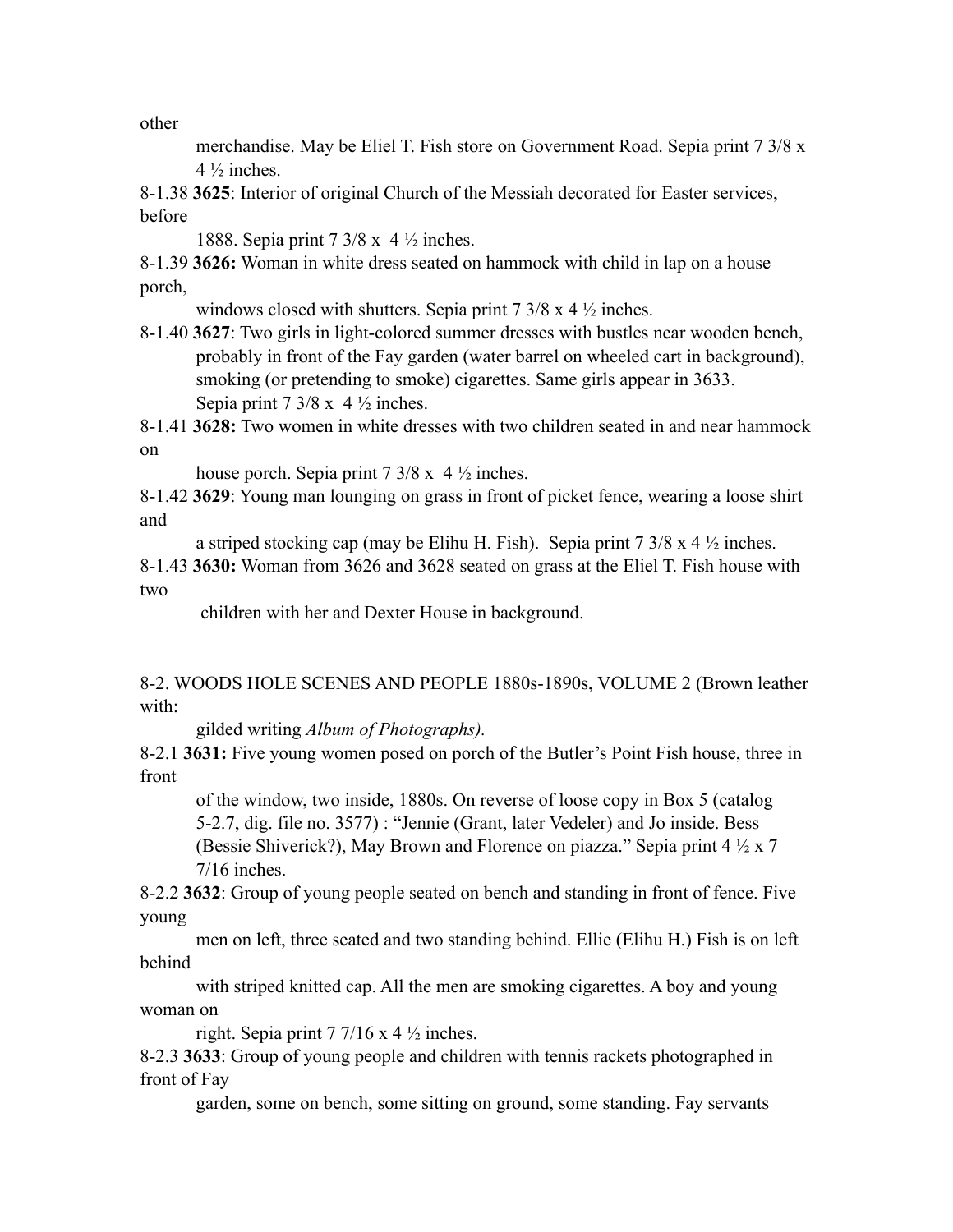quarters with gambrel roof appears in background. The Shiverick sisters appear at right. Sepia print  $7 \frac{3}{16} \times 4 \frac{1}{4}$  inches.

8-2.4 **3634:** Baby in white dress and petticoats with broderie anglaise (eyelet) edges, seated on

bentwood chair on porch. Head is blurred due to movement. Sepia print 4 ½ x 7 7/16

inches.

8-2.5 **3635**: Duplicate of print in Volume 1 (3592): View from Eliel T. Fish house roof towards

the end of Butler's Point. The Hinckley house and dock is in the center along the shore; the Butler beach/boat house is beyond with second dock. Sepia print 7 7/16  $x 4 \frac{1}{2}$  inches.

8-2.6 **3636:** Duplicate of 3583. Large group of women and children seated under a tree with

hammock, late 1880s. This photo was taken across Butler Street from the Fish house on

Butler's Point on the lawn of Dexter House. Sepia print 7 71/6 x 4  $\frac{1}{2}$  inches.

8-2.7 **3637:** Study of trees (vertical format). Sepia print 4 ½ x 7 3/8 inches.

8-2.8 **3638:** Study of trees and wild foliage (horizontal format). Sepia print 7 1/8 x 4 3/8 inches.

8-2.9 **3639**:Study of trees, brush, foliage and grasses with Little Harbor's southern end (?) in

background. Catboat near shore, schooner in background. Sepia print 7 3/8 x 4 ½ inches.

8-2.10 **3640:** Four girls on porch, Ruth Shiverick and pretty girl on patterned dress with flower-

covered hat on hammock, Bessie Shiverick and girl with bangs sitting on edge.

## Sepia

print 4 9/16 x 7 3/8 inches. *Could the girl with bangs be Ruth Anna Hatch? Resemblance.*

8-2.11 **3641**: Four young women and one young man on porch and steps. From left: girl with

bangs, Ruth Shiverick, Bessie Shiverick, young man, pretty girl in patterned dress holding the flower-covered hat. Sepia print 4 ½ x 7 3/8 inches. *Could the girl with bangs be Ruth Anna Hatch? Resemblance.*

8-2.12 **3642:** Young man from previous photo and pretty girl in patterned dress sitting on Fish

house lawn with Dexter House in background. Sepia print 4  $\frac{1}{2}$  x 7 3/8 inches.

8-2.13 **3643**: Same couple as 3642. Young man is looking at the camera, the smiling girl is

looking away. Sepia print  $4\frac{1}{2} \times 7\frac{3}{8}$  inches, partly faded.

8-2.14 **3644**: Ellie (Elihu H.) Fish and pretty girl in patterned dress lying-slouching on lawn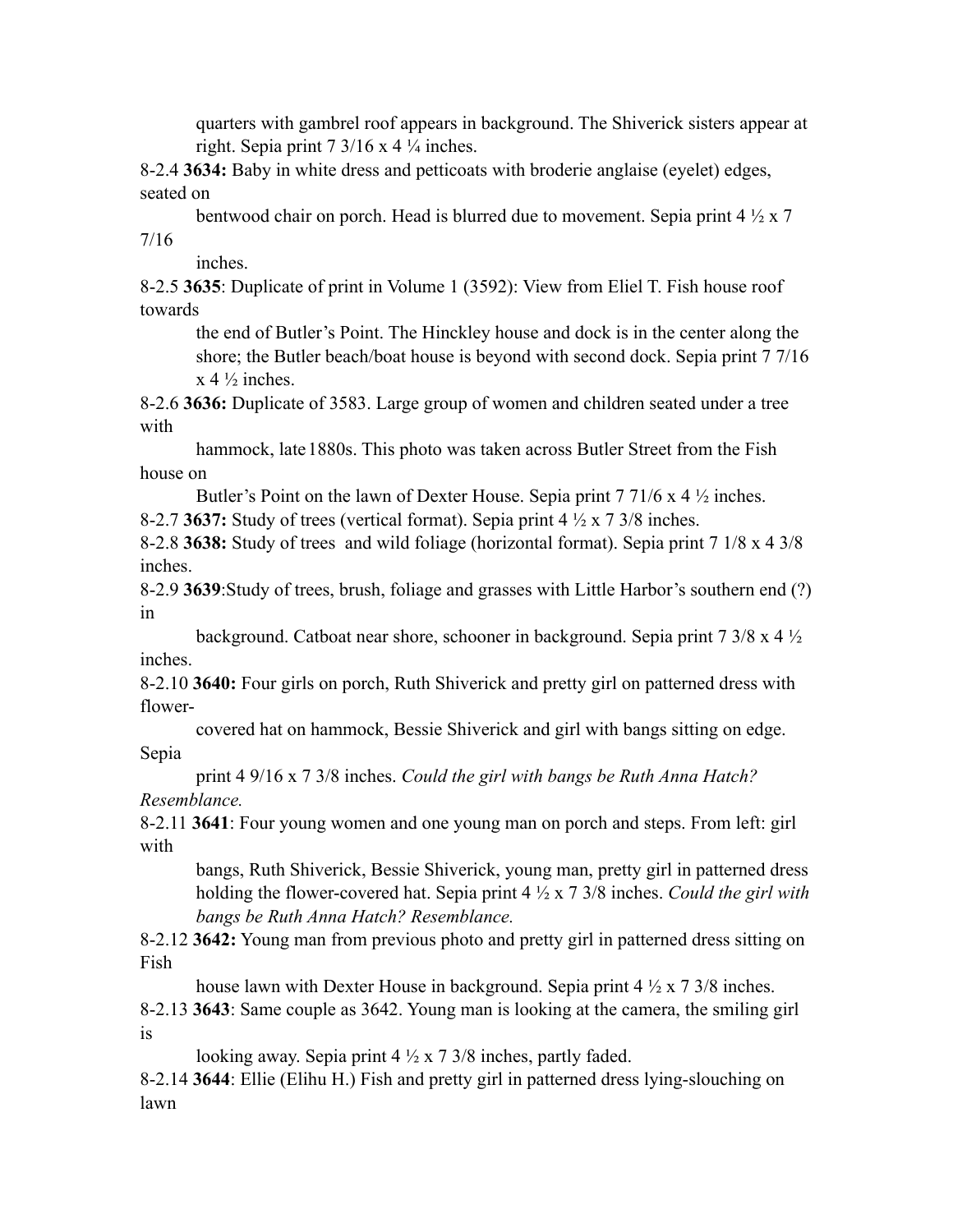at Fish house, Dexter House in background. Her flowered hat is on the lawn. Sepia print, faded,  $4\frac{1}{2} \times 7\frac{3}{8}$  inches.

8-2.15 **3645**: Ellie (Elihu H.) Fish and pretty girl looking at camera from blanket on lawn. Hat

on lawn. Sepia print, faded, 4 ½ x 7 3/8 inches.

8-2.16 **3646**: Pretty girl in patterned dress wearing the flowered hat, sitting on blanket on lawn

in front of Fish house bay window. Sepia print, faded,  $4\frac{1}{2} \times 7\frac{3}{8}$  inches.

8-2.17 **3647**: Pretty girl in patterned dress wearing the flowered hat, reclining on blanket on lawn

in front of Fish house bay window. Sepia print, faded,  $4 \frac{1}{2} \times 7 \frac{3}{8}$  inches. 8-2.18 **3648**: Ruth Shiverick (left) and Bessie Shiverick with two young men and one tennis

racket, seated on Fish house lawn. Sepia print, faded,  $4\frac{1}{2} \times 7\frac{3}{8}$  inches.

8-2.19 **3649**: Same group as 3648 (Ruth and Bessie Shiverick with two young men, all holding

tennis rackets in front of their faces, sitting on Fish lawn. Sepia print, faded,  $4 \frac{1}{2} x$ 7 5/16 inches.

8-2.20 **3650:** Similar pose as in 3641. Girl with bangs on left, Ruth Shiverick holding a hat,

Bessie Shiverick behind her, young man standing, and pretty girl with patterned dress

holding flowered hat on porch and steps of Fish house. Sepia print, faded,  $4\frac{1}{2} \times 7$ 3/8 inches. *Could the girl with bangs be Ruth Anna Hatch? Resemblance.*

8-2.21 **3651:** Small child wearing straw hat sitting on lawn next to small dog, all in front of

side of a house. Sepia print, faded, 4 3/8 x 7 3/16 inches.

8-2.22 **3652**: Group on Fish house porch: Ruth Anna Hatch? (girl with bangs, Ruth Shiverick,

Bessie Shiverick behind sitting on window sill, girl with patterned dress and rightmost:

Ellie (Elihu H.) Fish wearing the flowered hat. Sepia print  $7 \frac{3}{8} \times 4 \frac{1}{2}$  inches. 8-2.23 **3653:** Interior view of group of young people, including Ellie (Elihu H.) Fish in front,

Ruth Shiverick in center and eight more. Sepia print 6 7/8 x 4 ½ inches.

## 8-3. MINNIE HOLMES FISH GULESIAN ALBUM 1913-1923

Black textured leatherette album with black album pages.

- Calendar page of December1898 with seaweed and poem tucked in front.

- First page has postcard of Cape Cod ("Come Down on Cape Cod Auto Map").

First pair of pages marked "June 1913, Camp Kenosha" (not digitized) Two album pages marked "Woods Hole 1913.":

8-3.1 **3751**: Woman on boat with big hat grinning, labeled "Dorry Duff and her pet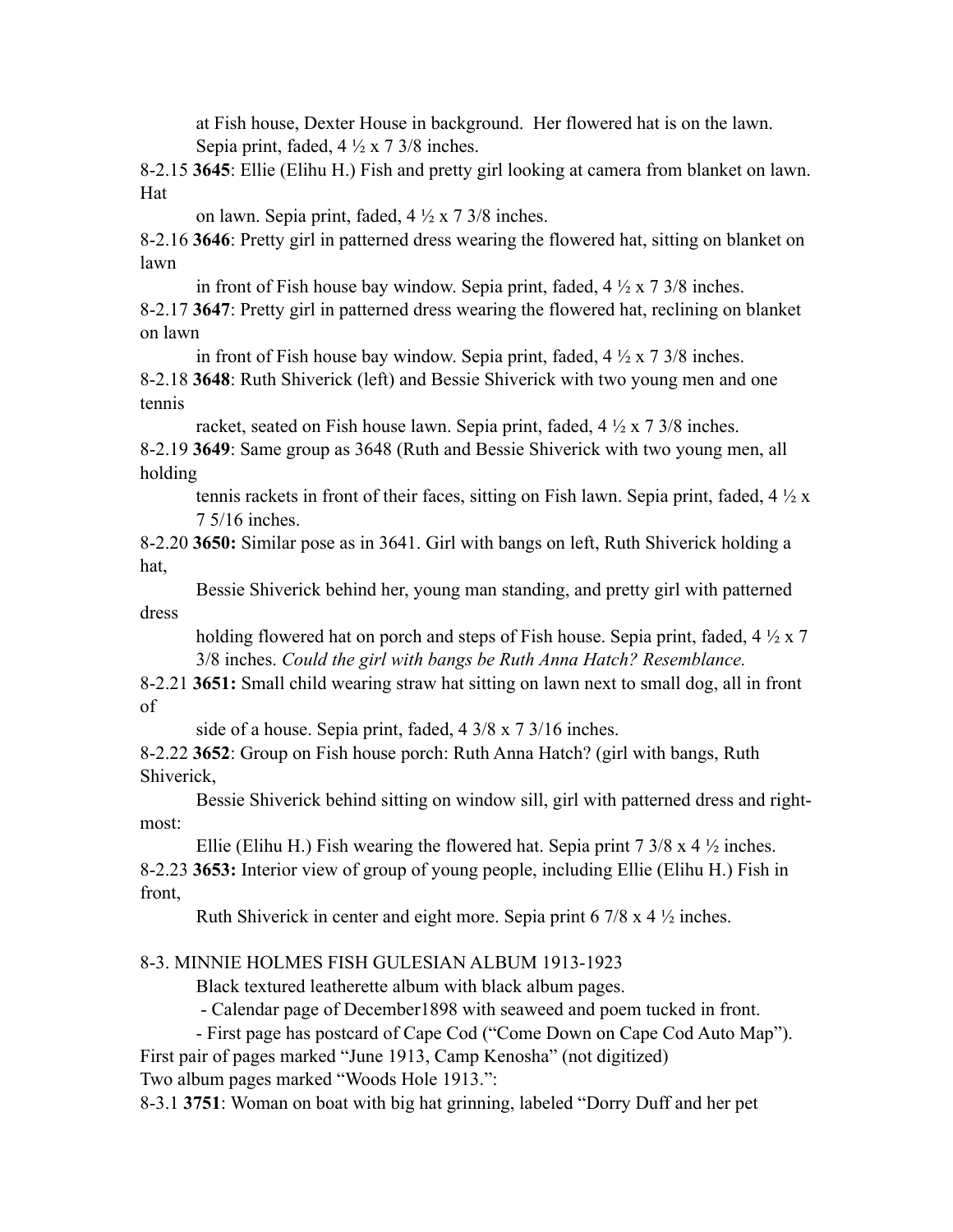snake."

B/W 2 5/16 x 3  $\frac{1}{4}$  inches. Left side of left album page.

- 8-3.2 **3752**: People on shore and on dock, labeled "Water Sports Lilly's (sic i.e. Lillie's) Pier, Friday August 8, 1913." 3 ¼ x 2 5/16 inches. Right side of left album page.
- 8-3.3 **3753:** People on shore and on dock, labeled "Charles diving at Sports." B/W print 3 1/8 x 2 3/16 inches. Left side of album page.
- 8-3.4 **3754**: Woman wearing white and middy blouse seated near Eliel T. Fish house on lawn, labeled "Gwen Duff." B/W print faded to sepia 3 1/8 x 2 3/16 inches. Lower right side of album page.
- 8-3.5 **3755:** Smiling woman wearing white, little black tie, seated on porch edge of Eliel T. Fish house, labeled "Mis' Lewis." B/W print 3 1/8 x 2 1/8 inches Upper right side of album page.

Album pages marked "Nantucket, August 26, 1913 (not digitized).

Album page (left side) marked "Woods Hole 1913."

8-3.6 **3756:** Little Harbor photographed from Foster's lawn, east side of harbor: Labeled (and photo marked): "View from Foster's showing: 1. Charles Crane's house – etc.

2. Our house (Eliel T. Fish house) 3. Dexter House. B/W print 3 ¼ x 2 ¼ inches. Upper photo on album page.

8-3.7 **3757:** Cat boat races in Little Harbor, photographed from Eliel T. Fish house. Labeled:

"Day of Harrison Races taken from our lawn. Labeled (and photo marked): 1. Alfred

Harrison's House. 2. Nobska Light. 3. Martha's Vineyard." B/W print 3 ¼ x 2 ¼ inches.

Lower photo on album page.

Album page marked "Washington D.C. April 1914" "The 'Capitol' at Washington D.C. and

"Steps of the Capitol at Annapolis Md." Various people identified in photo, including

"Mother" and "Myself." Also Mr. and Mrs. Holmes (uncle and aunt?).

Suffragettes? War? (not digitized).

Album page (left side) marked "Woods Hole 1914."

8-3.8 **3759:** The Eliel T. Fish house with dark sidewalls, dark trim. Labeled "Our House". B/W print  $3\frac{1}{4} \times 2\frac{3}{8}$  inches.

8-3.9.**3758:** Two men (standing behind) and two women (seated). Labeled "Uncle Charles' 85th

Birthday Party, July 26, 1914." *Charles Davis is the man on the left.* B/W print 3  $3/8 x$ 

2 5/16 inches.

8-3.10. **3760:** Same four people (as 3758) standing in a row. Labeled "1. Cousin Tim (left),

2. Mrs. Shiverick (Ruth Tobey Shiverick, center left), 3. Uncle Charles (center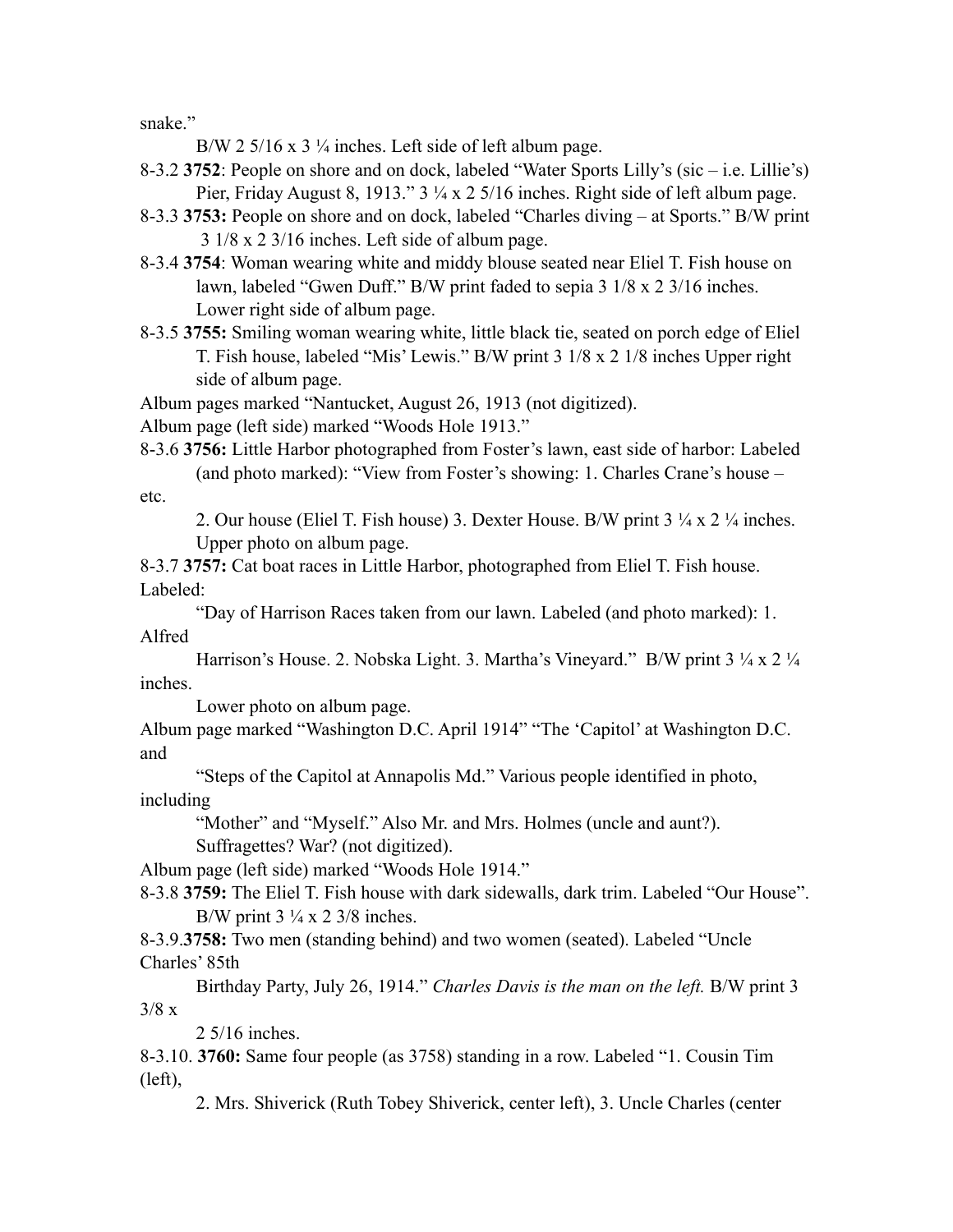right), 4.

Cousin Adeline (right)." B/W/ print  $3\frac{1}{4} \times 2\frac{5}{16}$  inches.

Album page marked "Gay Head July 27, 1914" (not digitized)

Album page marked "Woods Hole - 1914"

8-3.11. **3561:** Two boys, one sitting on shoulders of other. Labeled "Dick and Charles." B/W

print 2 ¼ x 3 5/16 inches. *Probably Minnie's son Charles Fish (one in front).* 8-3.12 **3562:** Minnie on a wooden lounge chair. Labeled "Myself." B/W print 3 ¼ x 2 5/16

inches.

Album page marked "Hadley Harbor Naushon Island August 9, 1914."

8-3.13 **3563:** Minnie in white bucket hat and robe or long coat sitting on boat deck. Labeled

"Myself.: B/W print 2 3/8 x 3 3/8 inches.

8-3.14 **3564**: Minnie, young man with glasses and girl with middy blouse on boat deck. Labeled "Me! Mr. Peters. Maud." B/W print 3 3/8 x 2 3/8 inches.

Album pages marked "Lake Contoocook, Mt. Monadnock in distance." "Contoocook Inn, August - 1914," (not digitized). Holmes family members and others, camping.

8-3.15 **3565:** Minnie and children on steps of Woods Hole School porch. Labeled "Woods Hole

Summer School – Primary, July 12 – August 20, 1915. B/W print 4 13/16 x 3 7/8 inches.

Album page marked "Woods Hole – 1915."

8-3.16 **3767:** The barn behind the Eliel T. Fish house with Klara and perhaps Charles. Labeled

"The Annex." B/W print  $4\frac{1}{4} \times 2\frac{5}{8}$  inches.

8-3.17 **3766:** Interior view of dining room with board walls (interior of "The Annex"?). Labeled

"Dining room Living room – etc." B/W print  $4\frac{1}{4} \times 25/16$ inches.

8-3.18 **3768**: Interior view of kitchen with board walls (interior of "The Annex"?). Labeled

"Kitchen." B/W print  $4\frac{1}{4} \times 2$  13/16 inches.

Album page with three photos:

8-3.19 **3769:** Trees and pond (on Juniper Point behind caretaker's house?). Labeled "View from

Window in Living room." B/W print  $4\frac{5}{16} \times 2\frac{3}{4}$  inches.

8-3.20 **3770:** Woods Hole Passage with Crane caretaker's house in foreground. Labeled "View

from top of 'Annex'. " B/W print 4 3/8 x 2 5/8 inches.

8-3.21 **3771:** Road towards Crane house on Juniper Point. Labeled "View in back of 'Annex'."

B/W print 4  $3/8 \times 2 \frac{3}{4}$  inches. Album page with two photos: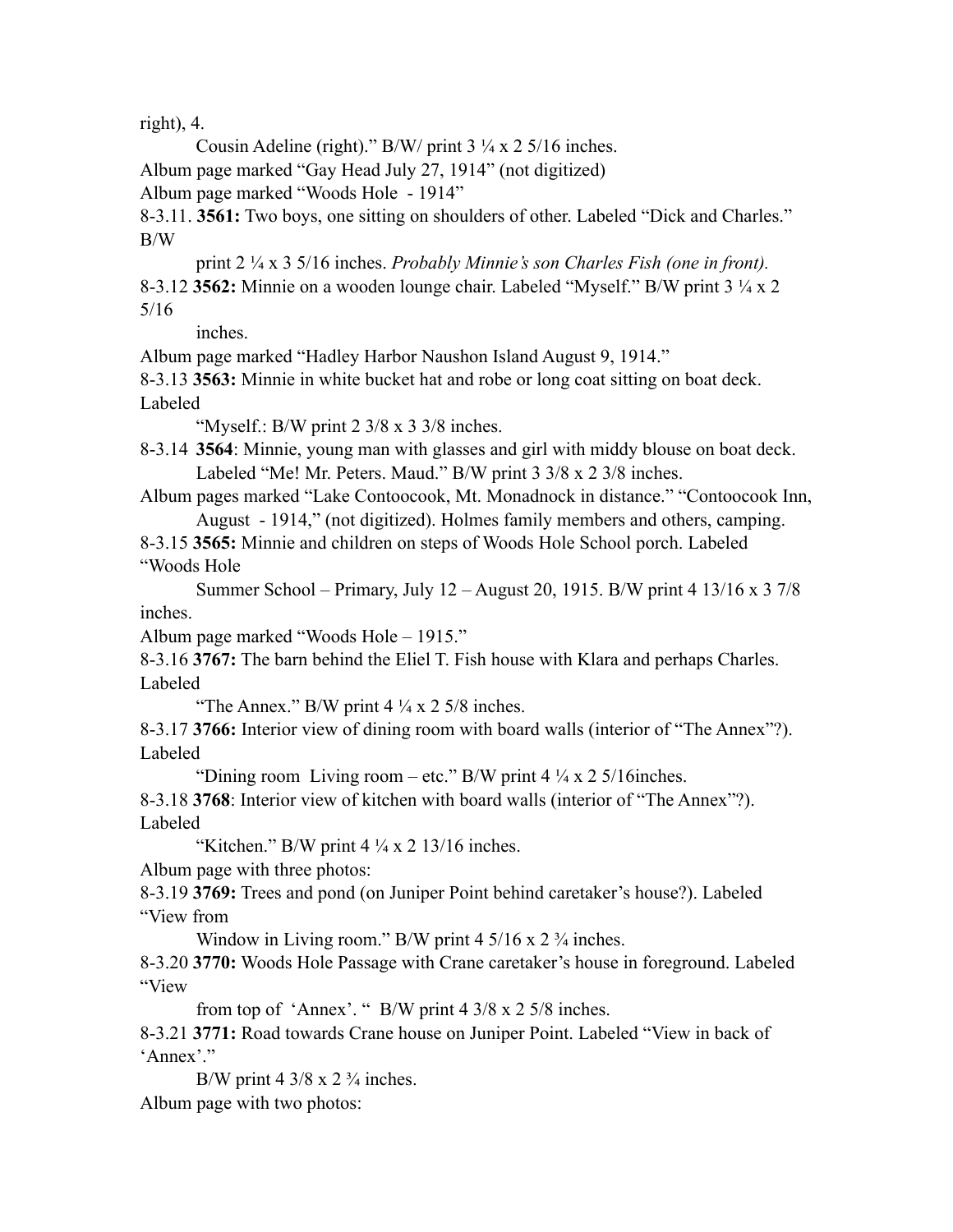8-3.22 **3772:** Three women with Dexter House in background. Labeled "Aunt Ian (?) – Mother

(Klara Vedeler Fish) – Mrs. Mac". B/W print  $4\frac{1}{4}$  x 2 5/8 inches.

8-3.23 **3773:** Dark-haired girl with arm around young boy near trellis. Labeled "Grace & the

"Kid" (Charles Vedeler Fish). B/W print  $4\frac{1}{4} \times 2\frac{3}{4}$  inches.

Album page with three photos:

8-3.24 **3775:** View of Little Harbor with U.S. Lighthouse Service Station and Dexter House.

Labeled "Little Harbor" from the Homestead (Fish house on County/Woods Hole Road).

B/W print  $4\frac{1}{4} \times 2\frac{5}{8}$  inches. Also labeled "The (A)lice" - ?

8-3.25 **3776:** Minnie Holmes Fish with bucket hat near sail boom. Labeled "the Skipper". B/W print 4 5/16 x 2 5/8 inches.

8-3.26 **3774**: Dark-haired girl with plaid jacket near cat boat mast. Labeled "Grace." B/W print

 $4\frac{1}{4}$  x 2 5/8 inches.

Album page with three photos:

8-3.27 **3777:** Barn behind Eliel T. Fish house on Juniper Point. Labeled "The Annex." B/W print 4 3/8 x 2 5/8 inches.

8-3.28 **3779:** Dexter House among trees. Labeled "Dexter House." B/W print 4 ¼ x 2 9/16

inches.

8-3.29 **3778**: Out-of-focus landscape. Labeled "C.R. Crane's house". B/W print faded to sepia

3 x 2 8/8 inches.

Album page with two photos:

8-3.30 **3780:** Klara Vedeler Fish standing on side steps (south side) of Eliel T. Fish house. Labeled "Mother." B/W print 2  $9/16 \times 4\frac{1}{4}$  inches.

8-3.31 **3781:** The Airplane House photographed from Woods Hole Road area. Labeled "View

from 'bridge' – the 'Bungalow – C.R. Crane." B/W print  $4\frac{1}{4} \times 2\frac{5}{8}$  inches. Album page with two photos:

8-3.32 **3782:** View of west side of Little Harbor with lawn in foreground. Labeled "Little Harbor from the Church." B/W print 3 x 2 5/8 inches.

8-3.33 **3783:** View of Woods Hole village looking northwest. Labeled "Town of Woods Hole

- from top of house 'Buzzards Bay' in distance." B/W print 4 ¼ x 2 5/8 inches. Album page with three photos:

8-3.34 **3786:** View of east side of Little Harbor. Labeled "Little Harbor – Church of the Messiah." B/W print  $4\frac{1}{4} \times 2\frac{5}{8}$  inches.

8-3.35 **3785:** View of east side of Little Harbor with Foster Farm and buildings further south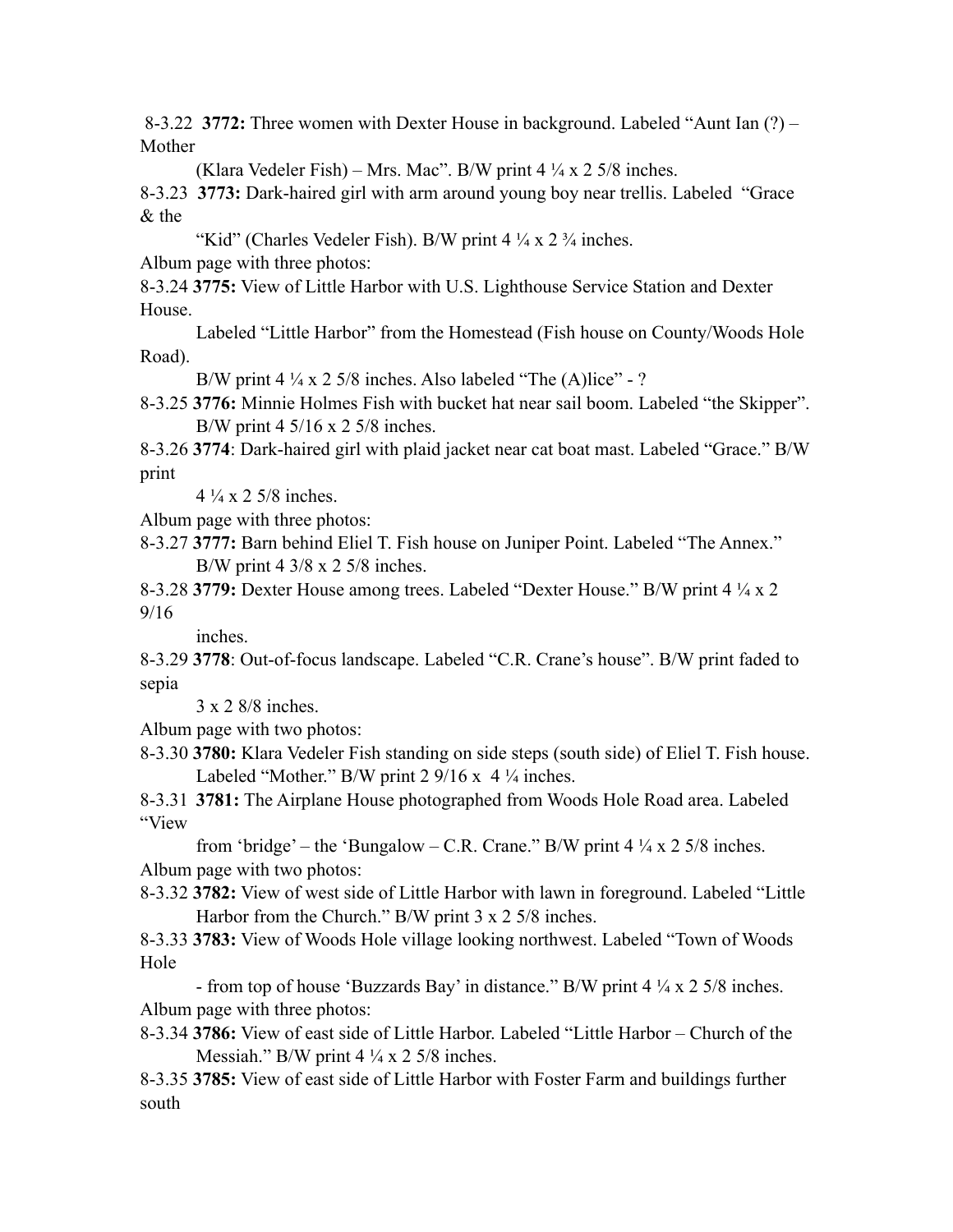and in foreground the former Josephine Fish Swift house (at this time owned by

Crane

family) and gambrel-roofed house to right. Labeled "Little Harbor." B/W print 4  $\frac{1}{4}$ 

x 2 5/8 inches.

8-3.36 **3784:** View of outer section of Little Harbor with Vineyard Sound. Labeled "Nobska

Light." B/W print  $4\frac{1}{4} \times 2\frac{5}{8}$  inches.

Album page with two photos:

8-3.37 **3788:** Josephine Fish in garden. Labeled "Aunt Jo." B/W print 4 ¼ x 2 5/8 inches. 8-3.38 **3787**: Figure standing on Fish house lawn with Dexter House in background. Labeled

"Winter Lady." B/W print  $2\frac{5}{8} \times 4\frac{1}{4}$  inches.

Album page with three photos (not digitized). Labeled "New Bedford Fairhaven 1915." Album page with three photos (not digitized). Labeled with locations on Martha's Vineyard.

Album page with two photos:

8-3.39 **3790:** Uncle Charles Davis in garden. Labeled "Uncle Charles – 1916, 87 years." B/W print  $3\frac{1}{4} \times 4$  7/8 inches.

8-3.40 **3789**: Curly-haired child in wicker baby stroller. Labeled "Ivy T. Lewis." B/W print

 $3\frac{1}{4}$  x 4  $\frac{1}{2}$  inches.

Album page with two photos (not digitized). Labeled "Camp Winne?shewauka Lunenburg, Vt.."

Album page with two photos (not digitized). Labeled "Bungalows and Main Camp House."

Album page with three photos (not digitized). Camp houses.

Album page with three photos (not digitized). Camp houses and girls at the camp.

Album page with two photos (not digitized). Girls at the camp.

Album page with three photos (not digitized). Girls at the camp.

Album page with three photos (not digitized). Girls and horses at the camp.

Album page with two photos (not digitized). Boy in canoe "Thorn Worcester."

Album page with five photos. Labeled "Trip To The Flume July 12, 1916."

Album page with three photos. Labeled "Echo Lake."

Album page with three photos. Labeled "Old Man of the Mountains (sic) and Flume photos.

Album page with three photos. Labeled "Labor Day" 1916.

8-3.41 **3791**: Two young men and a woman on Breakwater beach. Labeled (left to right) **Cedric** 

Beebe, woman not identified, Carl at "Bay Shore". B/W print 3 3/8 x 2 3/8 inches. 8-3.42 **3793**: Two young men with a woman (Minnie?) between them (Carl and Cedric Beebe).

Labeled At "Maud's." B/W print 3 3/8 x 2 5/16 inches.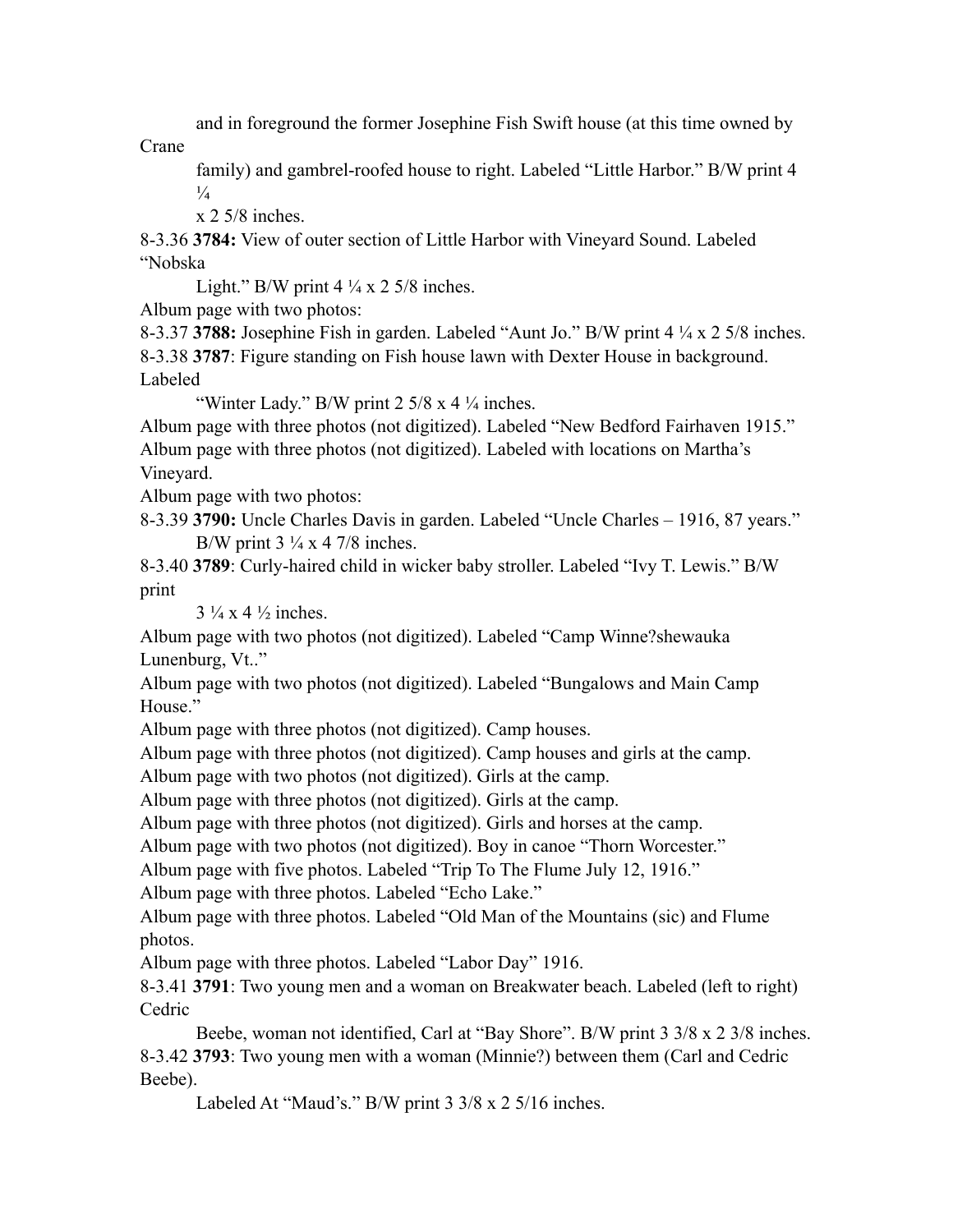8-3.43 **3792**: Minnie and four young men on a boat in Great Harbor. Labeled "In the "Elf." Left

to right: Carl, Dick, Charles (Vedeler Fish), Minnie and Cedric. B/W print 3 3/8 x 2 5/16

inches.

Album page with two photos (not digitized - why?). Labeled "Aboard the 'U.S. Phalarope.'"

Minnie and three women; Ross Knight and Fred Mitchell.

Album page with two photos. Labeled "Woods Hole 1917."

8-3.44 **3794**: Four people on Breakwater beach with Whitman cottage behind, three in bathing

costumes. Labeled "Bay Shore. Left to right: Hilda, Bob, Ruth, Root. B/W print faded to

sepia 3 3/8 x 2 3/8 inches.

8-3.45 **3795**: Five people and captain on sailboat. Labeled "Aboard the 'Anita'". Left to right:

Charles, Bob, Hilda, Henry H., Capt. Chase. B/W print faded to sepia 3 7/16 x 2 7/16 inches.

Album page with two photos (not digitized). Labeled "Hull June 1918."

Album page with two photos (not digitized). Labeled "Charles River June 1918."

Album page with two photos (not digitized). Labeled "Camp John Wise San Antonio Texas."

Album page with two photos (not digitized). Labeled "'Island Home' 1918, Long Island, Lake

Winnipesauke, N.H."

Album page with two photos (not digitized). Guests and view of lake.

Album page with two photos (not digitized). Ford car and woman with oars.

Album page with two photos (not digitized). Guests and waitresses.

Album page with one photo.

8-3.46 **3796:** Family group (9 people) on porch of Main Road house. Perhaps Klara second from

left, Josephine Fish center, unknown woman, Florence Fish on right. Minnie in center

back?

Album page with two photos (not digitized). Two men in army uniforms with jodhpurs. Album page with two photos (not digitized). Women on beach and young man (Charles?).

Album page with one photo (not digitized). People on rocks for picnic (clambake?). Album page with two photos.

8-3.47 **3797**: Fish house on Main Road Woods Hole with three people in front. Sunporch has

been added so the date is 1919 or after. B/W print faded to sepia 4 11/16 x 3  $\frac{1}{2}$ inches.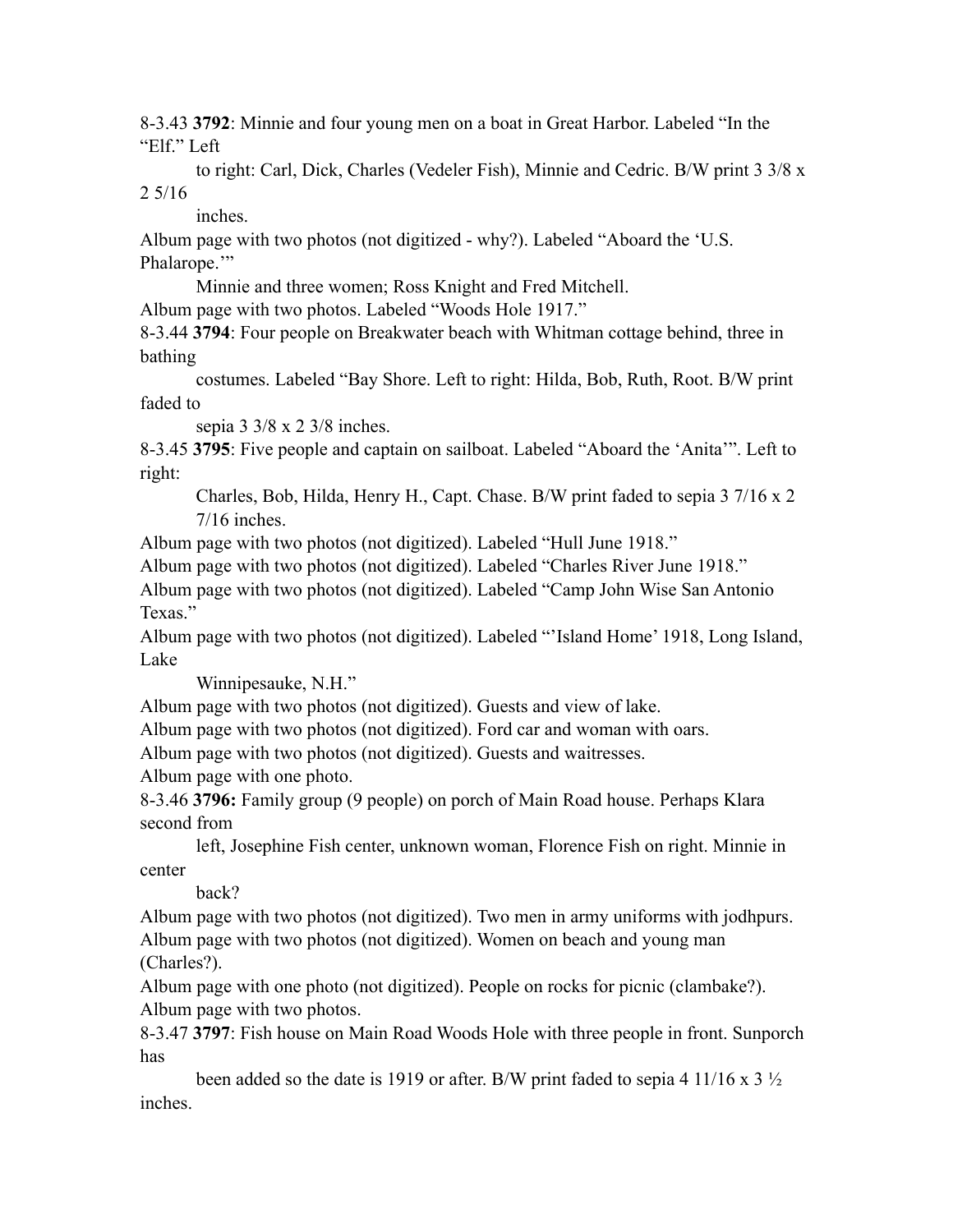8-3.48 **3798**: View of Fish house on Main Road from the east, with rustic chairs on porch. B/W print faded to sepia  $4\frac{3}{4} \times 3\frac{1}{2}$  inches.

Album page with two photos.

8-3.49 **3800:** View from hill across railroad tracks and east side of Little Harbor with Luscombe

house, Church, Whitney estate, after 1917. B/W print faded to sepia 5  $\frac{1}{2}$  x 3 3/8 inches.

8-3.50 **3799**: View of Little Harbor, probably from the Fish house on Main Road, with U.S.

Lighthouse Service station and Dexter House on right. B/W print faded to sepia 5

11/16

x 3 3/8 inches.

Album page with one photo.

8-3.51 **3801**: View of Little Harbor with catboats and two trees from Fish house Main Road.

B/W print faded to sepia 5  $\frac{3}{4}$  x 3 11/16 inches.

Album page with one photo.

8-3.52 **3802**: Night view of Little Harbor. Paper with handwriting in pencil stuck in page: "Little Harbor – Sunday eve – Sep.11 - 1921. Expose 1 hr. 35 min.  $8 - 9:35$  pm.

Moon

about full." B/W print  $4\frac{3}{4} \times 3\frac{1}{4}$  inches.

The rest of the album was not digitized.

Album page with one photo. Fay rose garden potting sheds at ends of greenhouses. Album page with one photo. Fay rose garden.

Album page with one photo. Fay rose beds and greenhouse.

Album page with two photos. Boat at U.S. Lighthouse Service dock (?) and Airplane House.

Album page with two photos. Glidden tower Sept 13, 1921 (before the Carlton house was Constructed (1922). View from Glidden tower towards Nobska.

Album page with two photos. View from Glidden tower towards Nobska. Nobska lighthouse.

Album page with one photo. View across Nobska pond with ice house.

Album page with two photos. Minnie on beach in bathing costume. Minnie and friends on beach.

Album page with two photos. Crane building and Candle house, MBL. Street scene on Main

(Water) Street of Mrs. Snow's, bake house, Candle house and car on street. Album page with two photos. View from MBL dock of Woods Hole Yacht Club, Candle house,

Crane. Cayadetta at MBL dock.

Album page with one photo. MBL Mess from U.S.F.C. roof.

Album page with two photos. View of Woods Hole village from Juniper Point. View of shore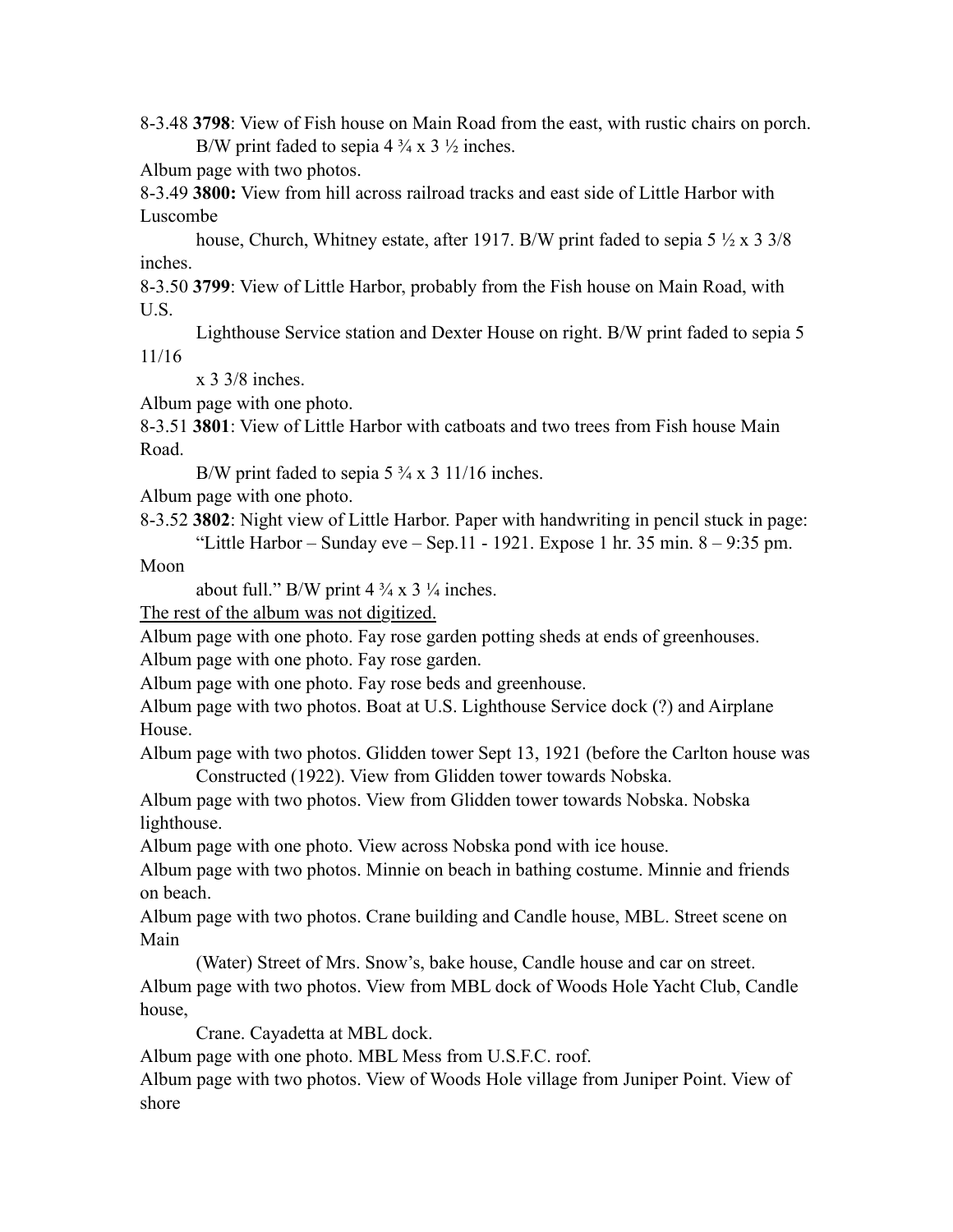Towards Breakwater Hotel from roof of U.S.F.C. Album page with two photos. Scientists photographed by Julian Scott, MBL. Album page with three photos. Women, groups of women and men, 1920s. Album page with one photo. Fishing boats (mostly schooners) at fish market dock

# **BOX 9: TWO ALBUMS OF POSTCARDS SENT TO FLORENCE AND JOSEPHINE**

**FISH c. 1909, 1913. Accession Number 82-62/62-82.**

# **BOX 10: 20<sup>th</sup> CENTURY PHOTOS, GULESIAN-FISH, VEDELER – Snapshots and Portraits**

Folder 1. Woods Hole scenes: Postcard and Sarah Bryant Fay photos.

10-1.1 Postcard: "Approaching the R.R. Station, Woods Hole, Mass." Train along Little Harbor.

B/W copy photo, 6 13/16 x 4 15/16 inches.

10-1.2 **3559**: Catboats at Harrison's dock. Photo by Sarah Bryant Fay. B/W print 3 15/16 x 3 7/8

inches.

10-1.3 **3560**: Catboats at Fay dock and in Little Harbor. Photo by Sarah Bryant Fay. B/W print

3 15/16 x 3 7/8 inches. Duplicate of **261** (Fay Collection).

10-1.4 **3561:** View of Woods Hole Road in snow with Fay gate and Davis-Fish house on left.

Photo by Sarah Bryant Fay. B/W print 7 1/16 x 2 5/16 inches.

10-1.5 3562: View of Woods Hole Road (State Road) in snow looking west with Davis-Fish

house on right and sleigh and horse coming up road. B/W print 7 1/16 x 2 5/16 inches.

Folder 2. Family snapshots: Minnie and Paul Gulesian, Klara Vedeler Fish, Charles Vedeler

Fish and family, Florence and Josephine Fish and many unknown people at the Woods Hole house. Photos are grouped in envelopes.

10-2.1 Florence and Josephine Fish (and unknown persons)

10-2.2 Paul Gulesian and Minnie Holmes Fish Gulesian (and unknown persons)

- 10-2.3 Klara Vedeler Fish (and perhaps her brother Arnoldt or Georg)
- 10-2.4 Fish sisters with Charles Vedeler Fish, his wife Eleanor (Bennett Lawton) Fish, and grandnephew Charles Jr. *(guessing at identities from earlier photos)*

10-2.5 Unidentified people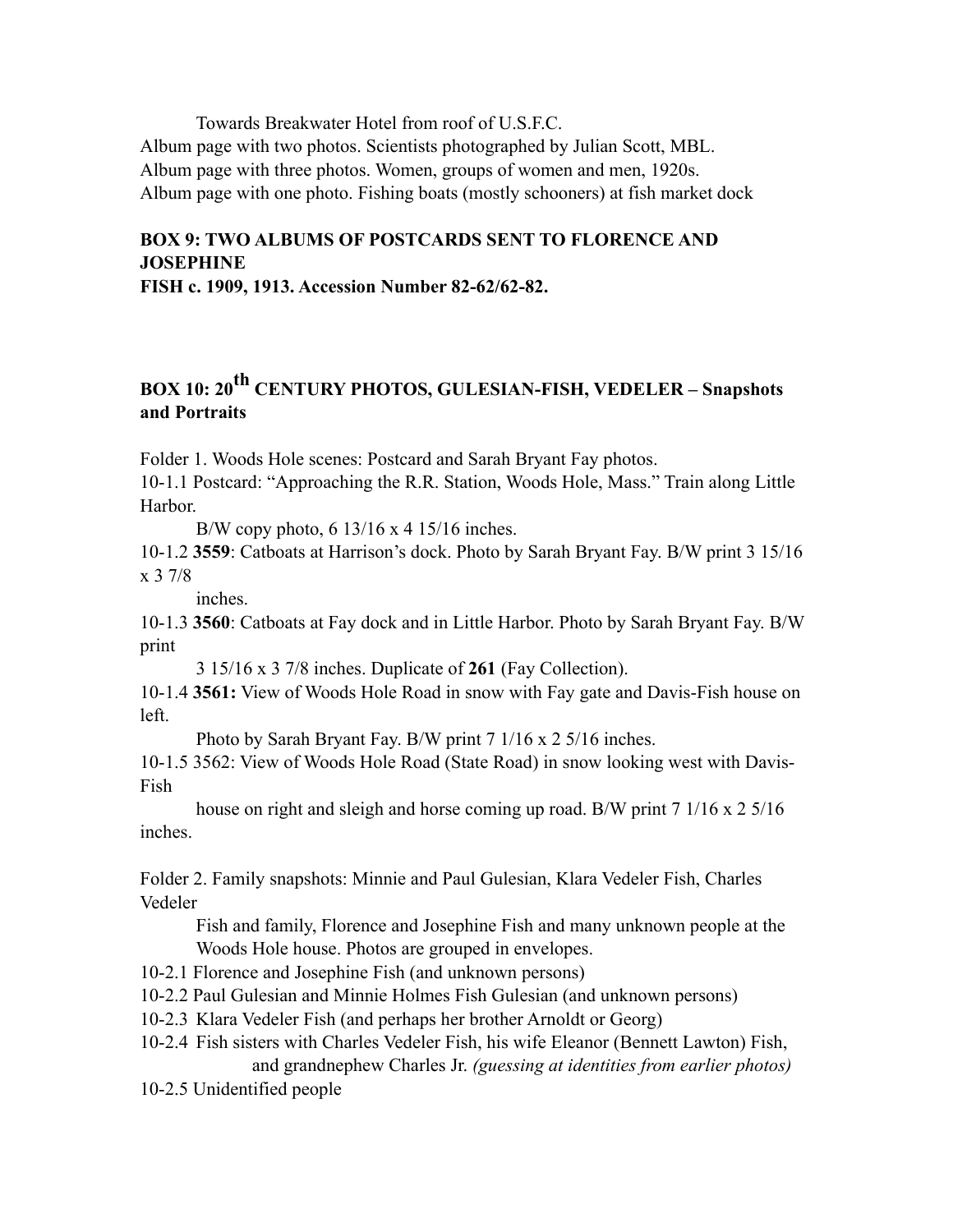Folder 3. Snapshots: Davis-Fish house at 565 Woods Hole Road; Little Harbor; negatives 10-3.1 Davis-Fish house

10-3.2 Little Harbor

10-3.3 Negatives

Folder 4: Snapshots: Vedeler family

10-4.1 Geo(rg) Vedeler, c. 1870s-1880s. Studio card, photo by Joh. V.D. Fehr, Bergen.

10-4.2 Robert Irvine Vedeler, 6 months old (1930).

10-4.3 Snapshot album with Vedeler photos: Evelyn, Donny, etc. 1930s-1940s.

10-4.4a,b,c "Unidentified people" – Jennie Vedeler, Klara, Evelyn and Donny and many babies,

vacation scenes, Christmas and greeting cards with photos.

10-4.5 Unidentified Vedeler photo portraits: possibly Georg or Arnoldt Vedeler and a woman

Folder 5: Snapshots: Photos Taken In Norway, Minnie and Klara and family.

10-5.1 Photos taken in Norway, 1921.

10-5.2 Photos taken in Norway, 1922

10-5.3 Thorn (friend in Norway?)

Folder 6: Studio portraits of Klara Vedeler Fish, Minnie Holmes Fish and Charles Fish, c. 1915-1920

10-6.1 Klara Vedeler Fish, wearing large hat, c. 1915-1920

10-6.2 Charles Vedeler Fish

10-6.3 Studio portrait of Minnie, Charles and Klara, c. 1915-1920

Folder 7: Paul Gulesian and Minnie Holmes Fish Gulesian photos

10-7.1 Minnie Holmes Fish as a child (?) in profile. Round format b/w print on thin paper,

 $2 \frac{1}{2}$  x 2  $\frac{1}{2}$  inches.

10-7.2 Paul Gulesian and fellow soldier with huge loaves of bread in France, 1917-1918. Labeled on reverse: "2 loaves of bread for one village a day. 40 lbs each. 8 houses in

The village. "St. Germain." " B/W print 4 3/8 x 2 1/8 inches.

10-7.3 Minnie on ship's deck, c. 1921-22 (?). B/W print 3 9/16 x 5 11/16 inches.

10-7.4 Minnie (left) in cloche hat, a man behind bar and a woman with fur-collared coat smiling (right), late 1920s or early 1930s. Postcard b/w faded to sepia 5 7/16 x 3 7/16 inches.

10-7.5 Minnie in summer dress and brimmed hat seated on lawn. B/W print faded to sepia,

5 x 4 inches.

10-7.6 Minnie in summer dress and brimmed hat seated on lawn. B/W print faded to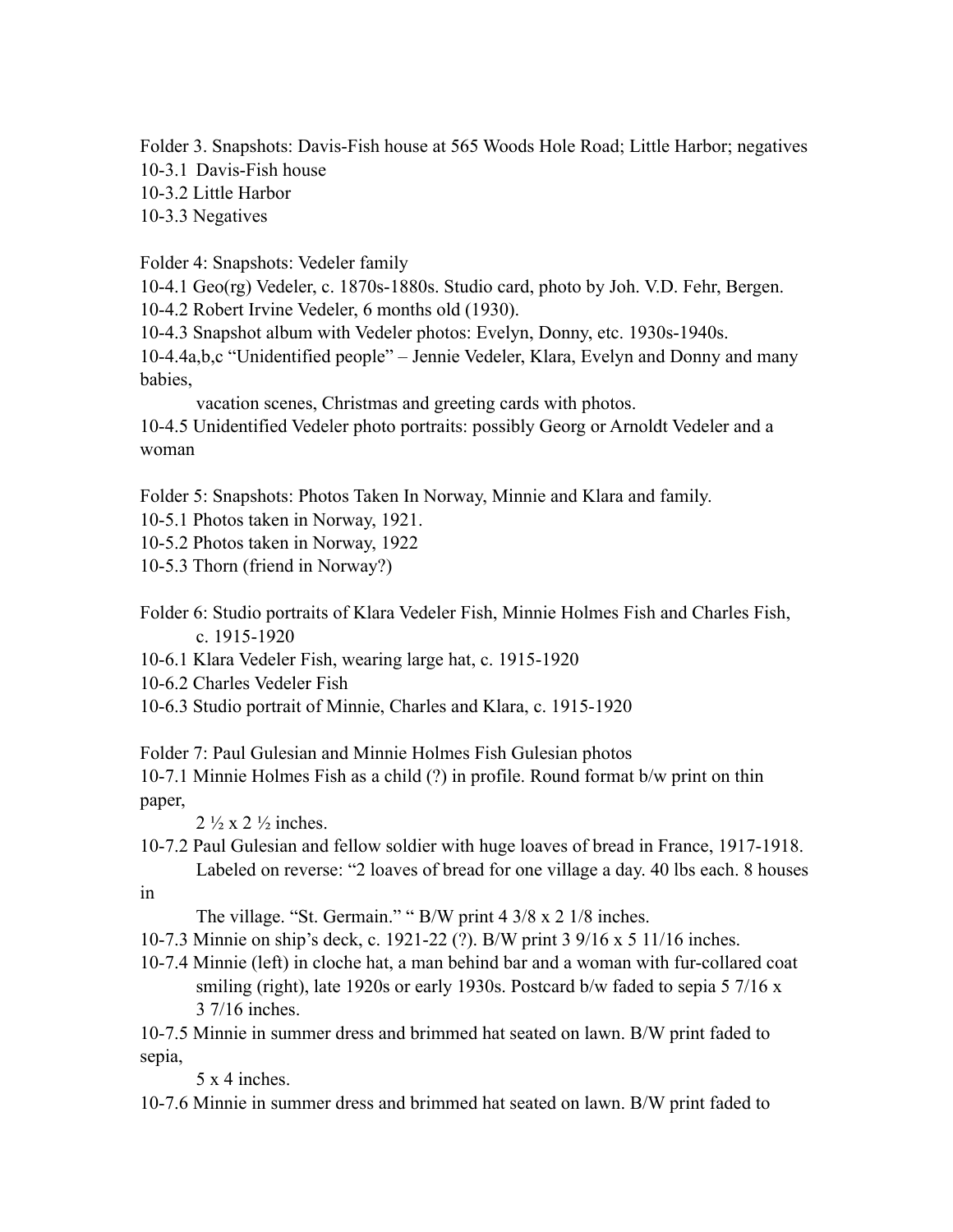sepia,

5 x 4 inches.

10-7.7 Minnie in summer dress and brimmed hat standing on lawn. B/W print faded to sepia,

5 x 4 inches.

10-7.8 Portrait of Minnie wearing a fur-collared coat over a dress with a pearl necklace., B/W print  $2\frac{5}{8}$  x  $3\frac{1}{4}$  inches.

10-7.9 Minnie seated on lawn, print made from the 1933 group photo (see digital image 1309).

B/W print  $4\frac{1}{2} \times 5$  7/8 inches, in cardboard photo holder.

10-7.10 Minnie and taller woman on ship deck, 1930s. B/W print  $3 \frac{1}{2} \times 5 \frac{3}{4}$  inches.

10-7.11 Minnie, Paul and couple on ship deck, 1930s. B/W print  $5\frac{3}{4} \times 3\frac{1}{2}$  inches.

10-7.12 Minnie and Paul. Torn and cut b/w print 1 3/8 x 2 inches.

10-7.13 Minnie and Paul in front of palm trees. Labeled on postage side: "Easter Greetings,

Minnie and Paul." Postcard 3 5/16 x 5 5/16 inches.

10-7.14 Portrait of Paul Gulesian. B/W print faded to sepia 3 x 4 inches.

10-7.15 Studio portrait of Paul Gulesian. Photo by Jameson, printed on bordered paper, 5 1/8 x 7 3/8 on 6 5/8 x 9 ½ paper.

10-7.16 Minnie, Klara and Paul. B/W print faded to sepia, 2 ½ x 3 ½ inches.

10-7.17 Minnie smiling, seated on porch of 565 Woods Hole Road. Deckle-edged B/W print  $3\frac{5}{16}$  x  $5\frac{1}{4}$  inches.

10-7.18 Minnie seated on lawn chair. B/W print 3 3/8 x 4 7/8 inches (2 copies).

10-7.19 Minnie and Paul in dark clothes, brick facade behind, November 1934. B/W print  $2\frac{1}{2}x$ 

 $3\frac{1}{2}$  inches.

10-7.20 Minnie and Paul in dark clothes, brick facade (house?), November1934. Labeled on

reverse: "Nov. 1934, Minnie, Paul Gulesian & Chas. Fish, Jr." B/W print  $2 \frac{1}{2} \times 3$ 

 $\frac{1}{2}$ 

inches.

10-7.21 Minnie with her brother Charles Fish (right) and Rick (Richards, son of her uncle Arnoldt Vedeler)Vedeler seated on house steps, 1934. Labeled on reverse: "1934, Rick Vedeler, Minnie Gulesian, Charles Fish." B/W print faded to sepia, 2 ½ x 3  $\frac{1}{2}$  inches.

10-7.22 Minnie with her brother Charles Fish seated on house steps, 1934. Labeled on reverse:

"Minnie & Chas. Fish." B/W print faded to sepia,  $2 \frac{1}{2} \times 3 \frac{1}{2}$  inches.

10-7.23 Paul Gulesian in a group of boys and men. B/W print 2 ½ x 3 ½ inches.

10-7.24 Paul Gulesian in group with four other people, behind house and squarepatterned fence.

B/W print (faded) 3 3/16 x 4  $\frac{1}{2}$  inches.

10-7.25 Two men and a woman at an outdoor stone cooking grill, wall and field behind.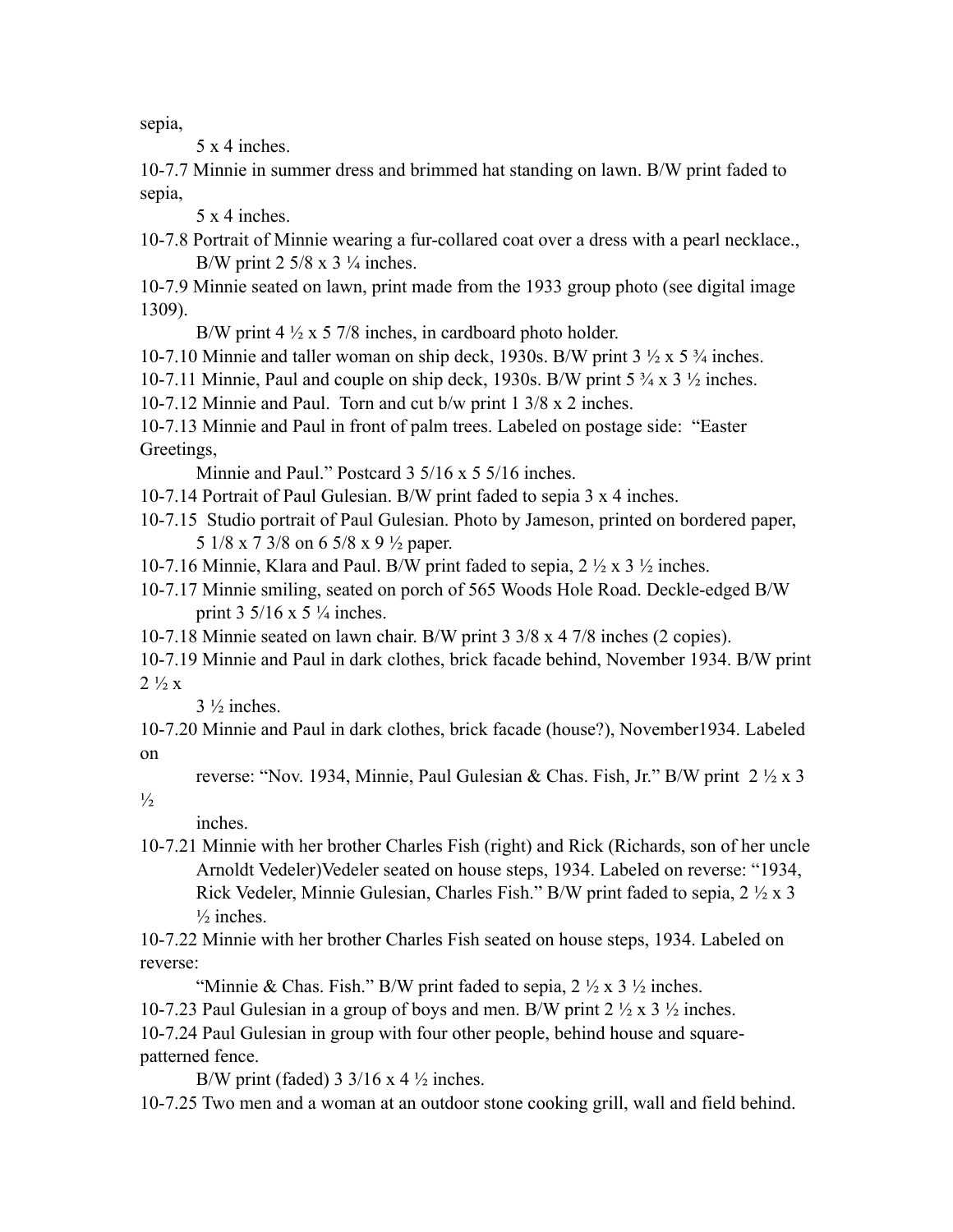B/W print 5 7/8 x 3  $\frac{1}{2}$  inches.

10-7.26 Group of people at outdoor stone cooking grill, Paul Gulesian in center gnawing food. B/W print 5 7/8 x 3  $\frac{1}{2}$  inches.

10-7.27 Group of eight people sitting in backyard including Paul and Minnie. Note from friends accompanied these 3 photos: "244 Prospect St, Ca---- Ma---". " Dear Minnie & Paul, Sam took this picture on their past wedding anniversary." B/W print  $5 \frac{7}{8}$  x  $3 \frac{1}{2}$  inches.

10-7.28 Group of people on porch with striped awnings. B/W print 2 9/16 x 4 ¼ inches.

10-7.29 Paul Gulesian stepping out of doorway with hands raised. Labeled on reverse: "Papa, Jan. 26 -1935." B/W print faded to sepia  $3\frac{1}{4}$  x 5 inches.

10-7.30 Paul (right), Minnie (center) and a man on a road or path with hedges on each side.

B/W print  $5\frac{3}{4} \times 3\frac{1}{2}$  inches.

10-7.31 Group of people (Minnie and Paul center) in cockpit of sailboat, man with dark cap and

vest at tiller. B/W print 5 11/16 x 3  $\frac{1}{2}$  inches.

10-7.32 Two men wearing fedoras. B/W print faded to sepia  $3\frac{1}{4} \times 4\frac{1}{4}$  inches.

10-7.33 Group of people in bathing suits in a waterfall. B/W print 4 ¼ x 3 7/8 inches.

10-7.34 Two women in a garden. Stamped on reverse: "Wisconsin Film Service." B/W print 6 1/8 x 4 inches.

Set of color prints in an envelope with return address in green: "P.O. Box 275, Woods Hole,

Massachusetts." Handwritten on front: "Have pictures made about this size" with list

of persons to get the copies (?).

10-7.35 Maui – Hawaiian N'l Park, World's largest dormant volcano Haleakala." 1963. Color print 5 x  $3\frac{1}{2}$  inches.

10-7.36 Paul Gulesian near pink house and palmetto trees (Bermuda?), 1964. Color print 5 x  $3\frac{1}{2}$  inches.

10-7.37 Minnie, Horace W. Stunkard, Paul on steps of ruins, October 1964. Labeled on reverse:

Athens – October 1964. Dr. Horace W. Stunkart (sic) – Prof. Em. Biol., N.Y. University." Color print  $5 \times 3 \frac{1}{2}$  inches.

10-7.38 Young woman, Paul and Minnie in courtyard of hotel, July 1964. Color print 5 x  $3\frac{1}{2}$ 

inches.

10-7.39 People on beach. B/W negative  $4\frac{1}{2} \times 3\frac{1}{4}$  inches.

10-7.40 Boy and girl in backyard lawn. Labeled on reverse: "Greg & Karen, May 6 – (1966).

Greg's  $5<sup>th</sup>$  Birthday. Karen- 6 ½." Color print 5 x 3 ½ inches.

10-7.41 Clipping, cover of *Newsweek* Magazine, January 6, 1964 with photo of Honolulu on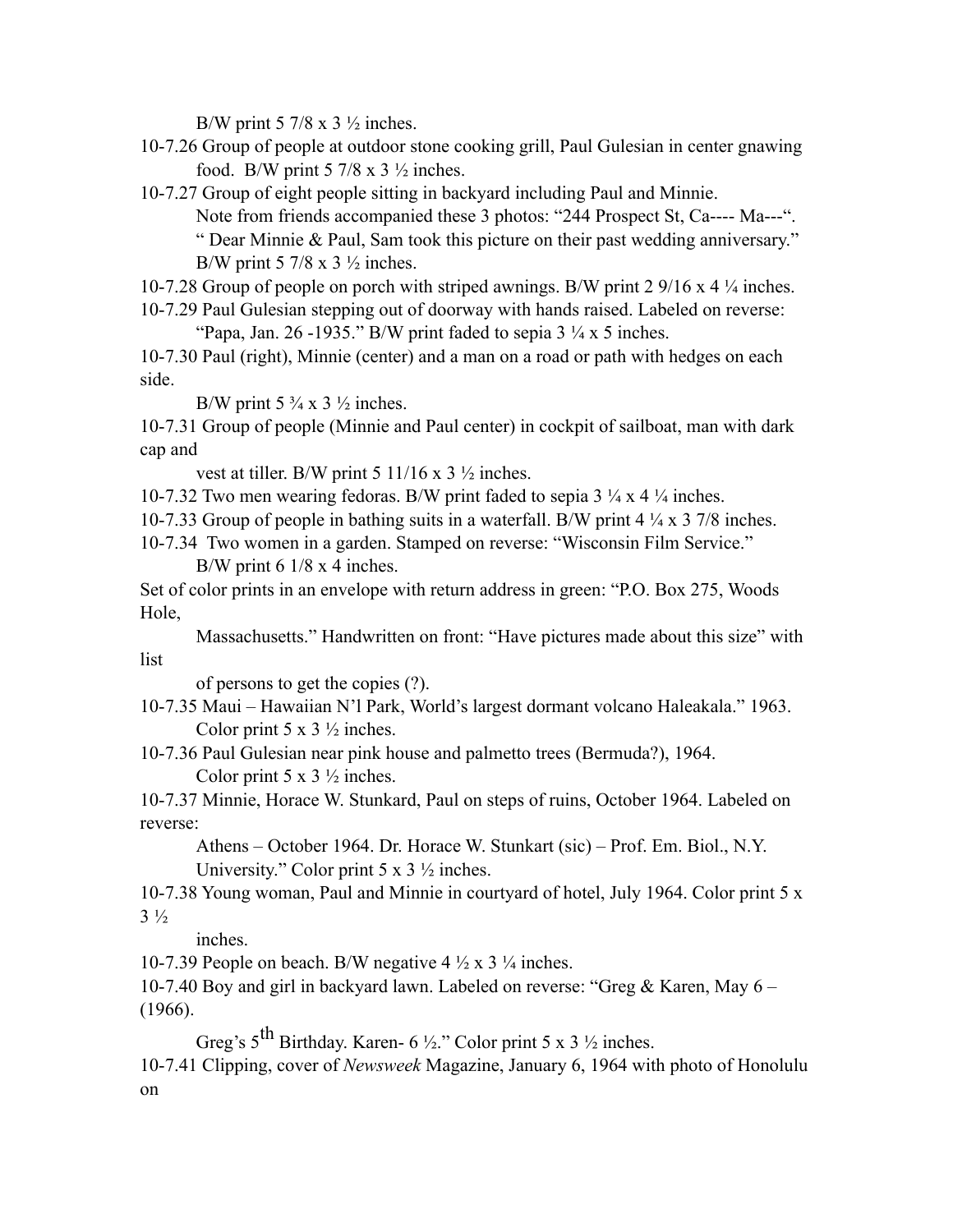reverse.

Folder 8: Photos: Cohasset house of Paul and Minnie Gulesian and social occasions at the Cohasset house, 1930-1940s.

10-8.1 Cohasset house (antique full Cape with sun porch and picket fence), 1939. 9 b/w prints

and 1 print of a Cape Cod house with fanlight over door.

10-8.2 Social occasions at the Cohasset house, 1939. 8 b/w prints.

10-8.3 Negatives for above prints.

10-8.4 "Inner Circle Party" at Eleanor Ford's, 1949. Two b/w prints of large group of women and two color prints of group and Ford cottage.

Folder 9: Photos: Charles Vedeler Fish and family.

10-9.1 Older photos of Charles Fish.

a. Photo postcard sent to Jo and Flo Fish from Charles Fish. Studio photo of Charles at age 5 in white sailor's uniform, seated on leather cushion.

b. Photo postcard sent to Jo and Flo Fish from Richards Vedeler (left) and Charles Fish

(right) in their World War I uniforms. *See Box 1, Folder 3 (Vedeler information)* 

*for a*

left

*copy of Charles's draft card.*

c. Charles Fish (right) wearing military sweater with shoulder boards with man on

in Army uniform? Could be his cousin Richards.

d. Charles Fish in trench coat and fedora near bridge.

10-9.2 Group photos of Paul and Minnie Gulesian with family in two rows

10-9.3 Miscellaneous snapshots of Charles Fish, wife Eleanor and children Charles Jr. and Peter.

10-9.4a, b Photos of Charles, Eleanor, Klara and baby Charles Jr. (and with Minnie), 1920s-

1930s

10-9.5 Photo of Eleanor and Charles Fish with Peter (left) and Charles Jr. (right), June 1940.

10-9.6 Studio photos of Charles V. Fish, Jr. and Peter, 1940s.

Folder 10. Richards Vedeler and family. *Richards Grant Vedeler was the son of Klara Vedeler* 

*Fish's brother Arnoldt Vedeler and his wife Jennie Grant.*

10-10.1 Richards Vedeler in winter uniform in snow. Labeled on reverse: "Taken during Freshman Week. Do I look as if was enjoying myself. Dick."

10-10.2 Elizabeth Ann Vedeler, 5 ½ months, 1940. Baby in winter outfit, round opening card-

board holder.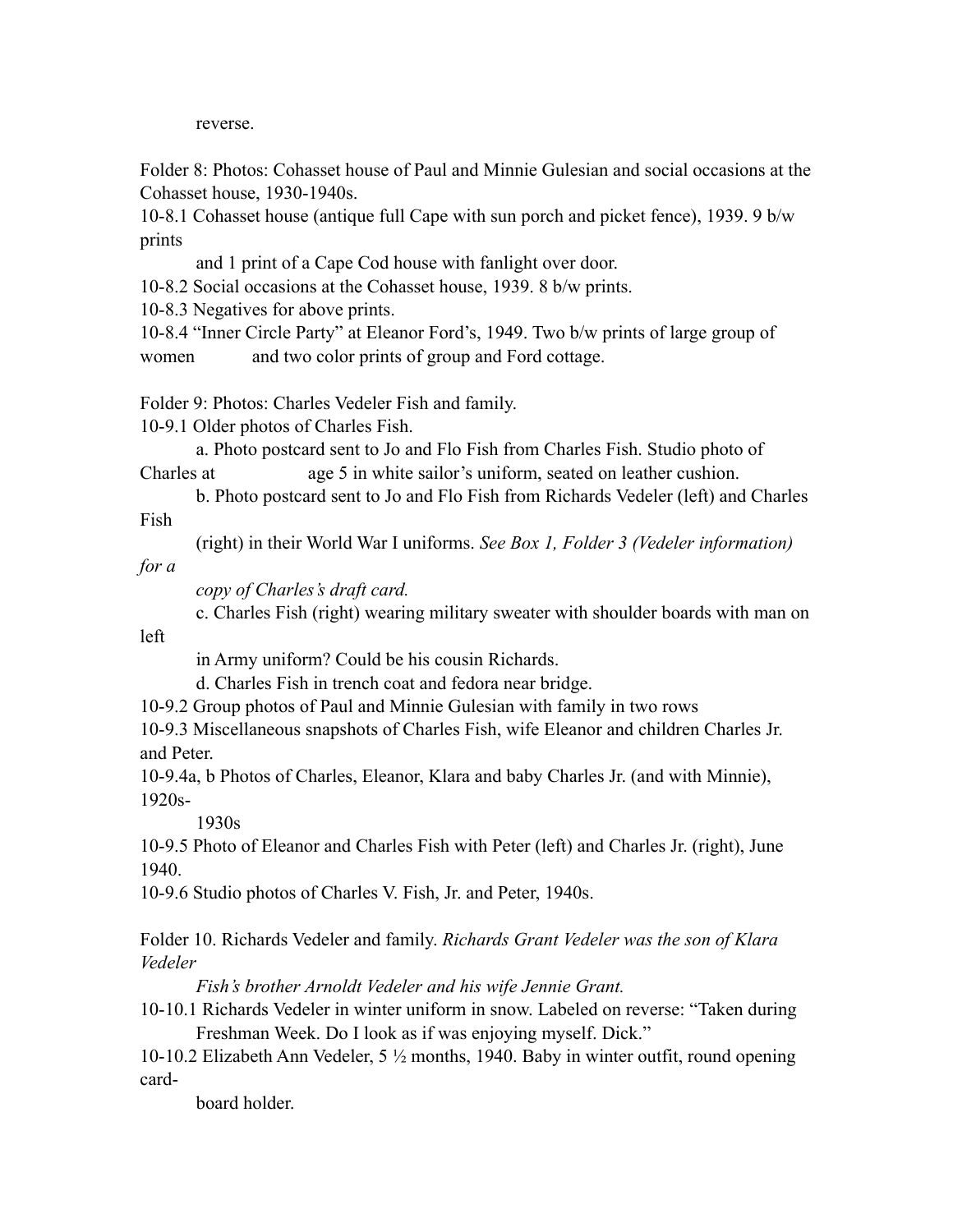10-10.3 Family group studio portrait. Labeled on reverse: "February 1944 – Des Moines, Ia."

Capt. Richards Grant Vedeler, Evelyn Irvine Vedeler, Robert Irvine Vedeler - 14, Donald

Grant Vedeler – 9, Elizabeth Ann Vedeler – 3." B/W print in cardboard holder.

Sarwin

(?) Studio, Des Moines, Ia.

Folder 11: Photos: Gulesian family and miscellaneous people

10-11.1 Miscellaneous people in snapshots, identified.

10-11.2 Large family group photo, probably the Gulesian family. May be on occasion of a

wedding anniversary for Paul Gulesian's parents, as in GLOBE clipping, 1934. B/ W print 8 x 10 inches.

Folder 12: Photos: Miscellaneous unidentified photos

- 10-11.1 photos of motor boat (Armand's boat?)
- 10-11.2 Christmas cards?

10-11.3 Small child with cat

- 10-11.4 Bachrach portrait of child with Scottie dog toy
- 10-11.5 Portrait of Norwegian naval officer

Folder 13: Ephemera

10-13.1 Two calendar pages from The Falmouth Enterprise with historical images on them:

- Falmouth Green about 1880
- Penzance Point in 1870 Guano Factory
- Great Harbor in 1870 Gifford painting

10-13.2 *Cape Cod Magazine*, May 29, 1926.

# **BOX 11: JOSEPHINE FISH'S LEATHER PORTABLE WRITING DESK**

# **BOX 12: PAUL GULESIAN DESK DIARIES, FRAMED PHOTOS AND EPHEMERA**

Desk diary: Alitalia, 1966. Contains parts of another desk diary and lists of appointments. Desk diary: 1978 . Contains ephemera from the 1930s.

- 1. Get Well card, n.d.
- 2. Brochure. West Indies Cruise 1930.
- 3. Brochure: Tour "A" to Europe 1930.
- 4. Brochure. Midsummer Tour to Europe, 1930.
- 5. Birthday card from Shriners Aleppo Temple, Cape Cod, n.d
- 6. Brochure. Holland-America Line Luxury Cruise 1930, S.S. Volendam.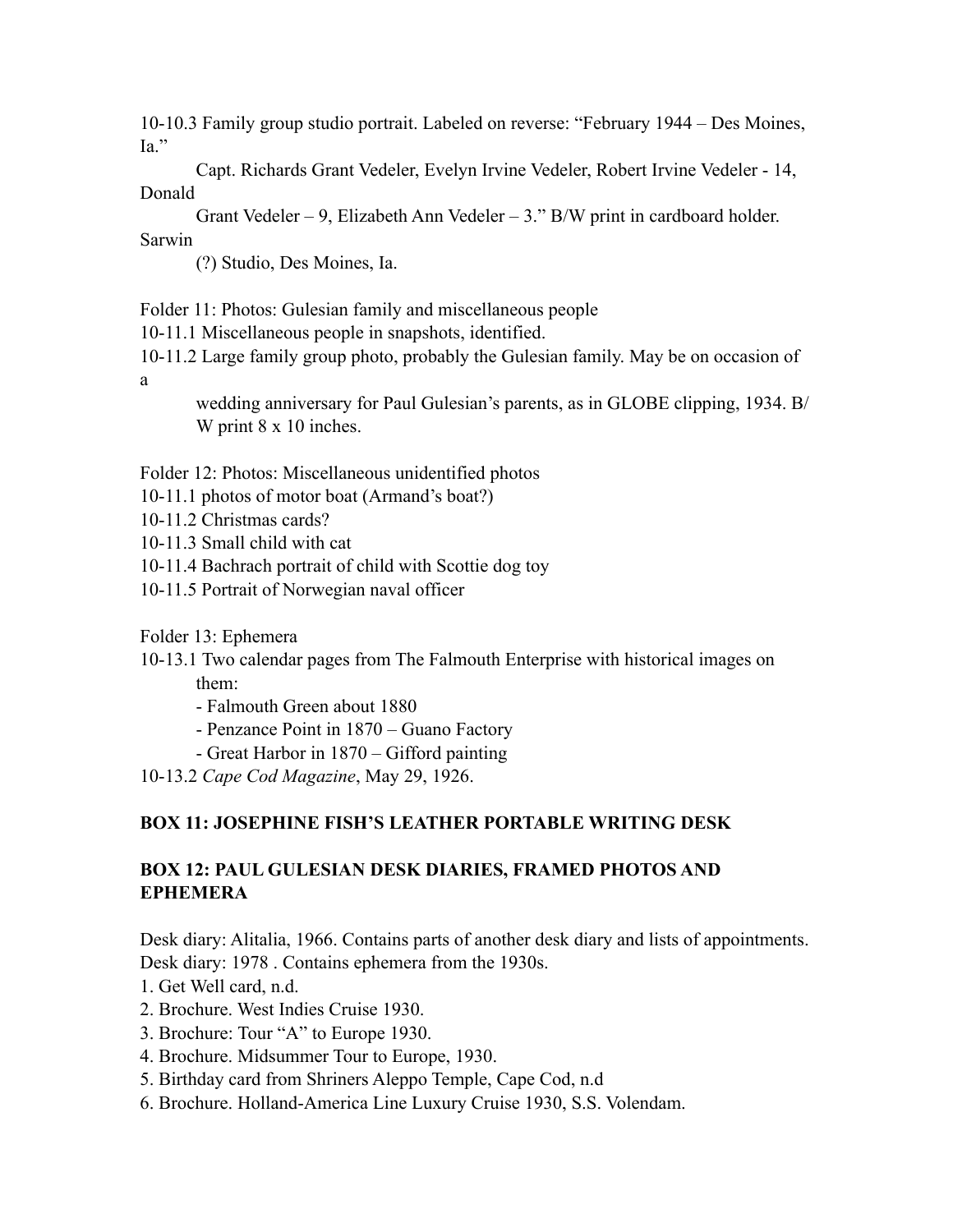7. Program. Ancient and Honorable Artillery Company of Massachusetts, Three Hundredth

Anniversary, Copley Plaza Hotel, Boston, 1938.

8. Itinerary. 318<sup>th</sup> Fall Field Tour of Duty, Ancient and Honorable Artillery Company of Massachusetts, Miami Beach Florida, 1955.

9. Program. Macedonian Lodge, 1980.

10. Two place cards

Desk diary: Alitalia, 1979.

Folder: Ephemera

- 1. Easter card
- 2. Small b/w engraving of "Old Ironsides"
- 3. Small b/w engraving of full-rigged ship

4. Small colored engraving of galleon or older ship

Framed photos:

1. Charles Vedeler Fish, c. 1912 ? (born 1899). Sepia studio portrait in gilded frame.

2. Interior of front room in Gulesian-Fish house after 1938 Hurricane? Shows severe damage

with plaster fallen off wall exposing lath and much smashed stuff. B/W photo in black

frame.

# **HARRIET OWEN (DAVIS) FISH BIBLE (IN STORAGE)**

# **BOX 13: PHOTO ALBUM: FISH FAMILY AND VEDELER RELATIVES FROM NORWAY**

*Leather-covered album with cabinet cards of Fish family (including several of Grandma Fish and Florence Fish). But mostly Klara Vedeler Fish family and friends from Bergen, Norway.*

*Donation from Alan Lunn, 2014. Found by a friend in the Gulesian-Fish house when he was working on the renovation of the house.*

**BOX 14: FISH-VEDELER ALBUM at Norwegian-American Historical Association (1880s-1890s photos Fish family, some duplicates of photos in Box 5).**